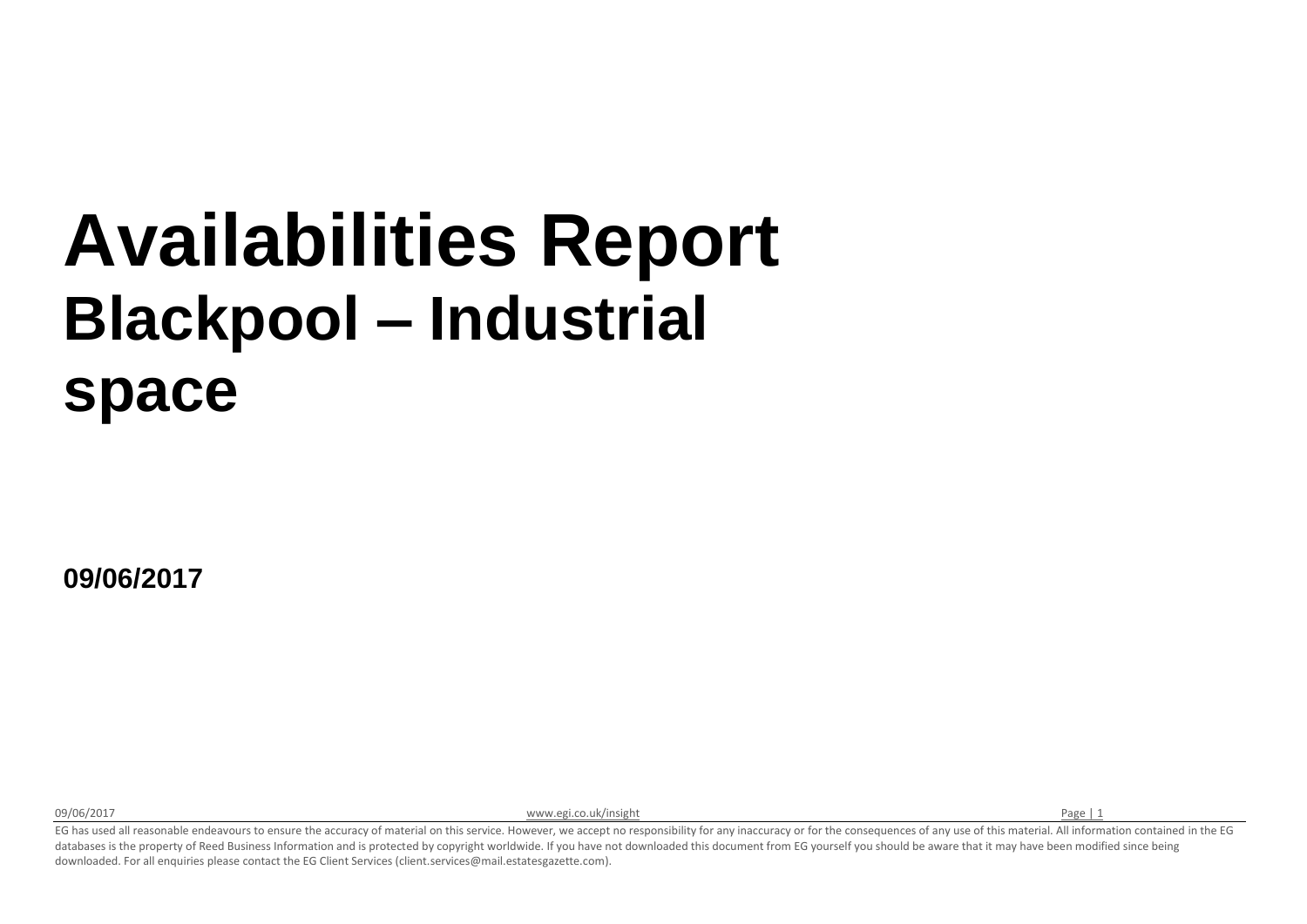| The Warehouse, Cross Street, Blackpool, FY1 2EA |                | Ωÿ<br>Last updated: 18/04/2017<br>Date on the Market: Invalid date           |                     |                                                                               |                                                                                                                             |                                                                     |
|-------------------------------------------------|----------------|------------------------------------------------------------------------------|---------------------|-------------------------------------------------------------------------------|-----------------------------------------------------------------------------------------------------------------------------|---------------------------------------------------------------------|
| <b>Spaces</b>                                   |                |                                                                              |                     | <b>Lease / Tenure</b>                                                         | <b>Costs</b>                                                                                                                | <b>Contacts</b>                                                     |
| Unit/Floor<br>Unit 1                            | Sq ft<br>1,765 | Use Type<br>Industrial (B1/2/8) -<br>Mixed Industrial - B1,<br><b>B2, B8</b> | U/O<br>$\mathsf{N}$ | Leasehold<br>Second-hand Grade B<br>Investment: No<br>Total Size: 1,765 Sq ft | Rent:<br>£ 2.55 per Sq ft<br>Service Charge:<br>Not Available<br>Rates:<br>Not Available<br><b>Total Cost:</b><br>£4,501.50 | <b>Kays Commercial Estates</b><br>01253 623486                      |
|                                                 |                |                                                                              |                     | <b>Amenities</b>                                                              | <b>Research Notes</b>                                                                                                       |                                                                     |
|                                                 |                |                                                                              |                     | Not Available                                                                 | of space: Second-hand Grade B                                                                                               | . Asking rent per sq ft: £2.55. Asking rent per annum: £4500. Grade |

| 09/06/2017 |  |  |  |  |
|------------|--|--|--|--|
|------------|--|--|--|--|

[www.egi.co.uk/insight](http://www.egi.co.uk/insight) Page | 2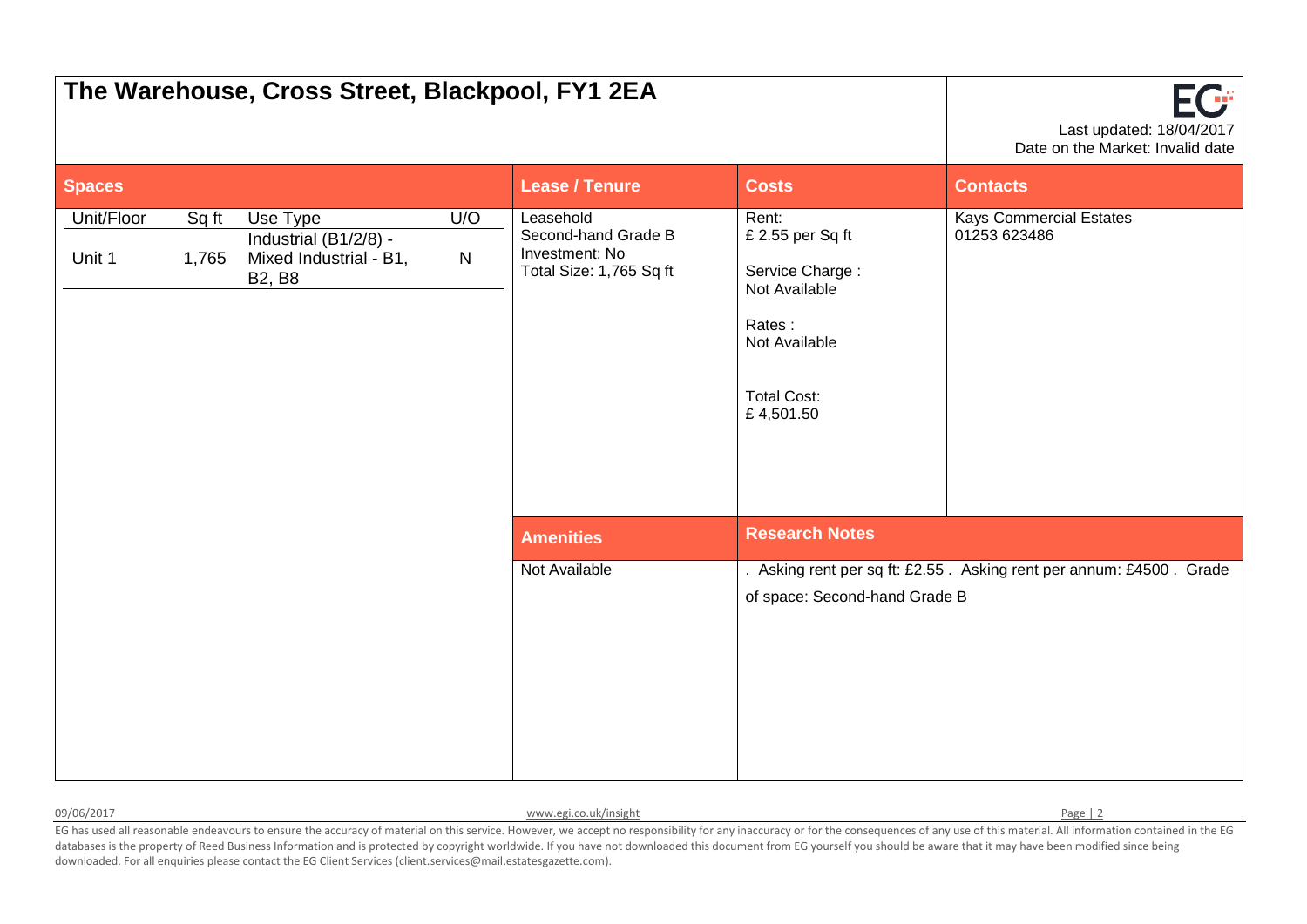| The Warehouse, Cross Street, Blackpool, FY1 2EA |                | FG:<br>Last updated: 18/04/2017<br>Date on the Market: Invalid date          |                  |                                                                               |                                                                                                                             |                                                                     |
|-------------------------------------------------|----------------|------------------------------------------------------------------------------|------------------|-------------------------------------------------------------------------------|-----------------------------------------------------------------------------------------------------------------------------|---------------------------------------------------------------------|
| <b>Spaces</b>                                   |                |                                                                              |                  | <b>Lease / Tenure</b>                                                         | <b>Costs</b>                                                                                                                | <b>Contacts</b>                                                     |
| Unit/Floor<br>Unit 2                            | Sq ft<br>1,668 | Use Type<br>Industrial (B1/2/8) -<br>Mixed Industrial - B1,<br><b>B2, B8</b> | U/O<br>${\sf N}$ | Leasehold<br>Second-hand Grade B<br>Investment: No<br>Total Size: 1,668 Sq ft | Rent:<br>£ 2.10 per Sq ft<br>Service Charge:<br>Not Available<br>Rates:<br>Not Available<br><b>Total Cost:</b><br>£3,503.68 | <b>Kays Commercial Estates</b><br>01253 623486                      |
|                                                 |                |                                                                              |                  | <b>Amenities</b>                                                              | <b>Research Notes</b>                                                                                                       |                                                                     |
|                                                 |                |                                                                              |                  | Not Available                                                                 | of space: Second-hand Grade B                                                                                               | . Asking rent per sq ft: £2.10. Asking rent per annum: £3500. Grade |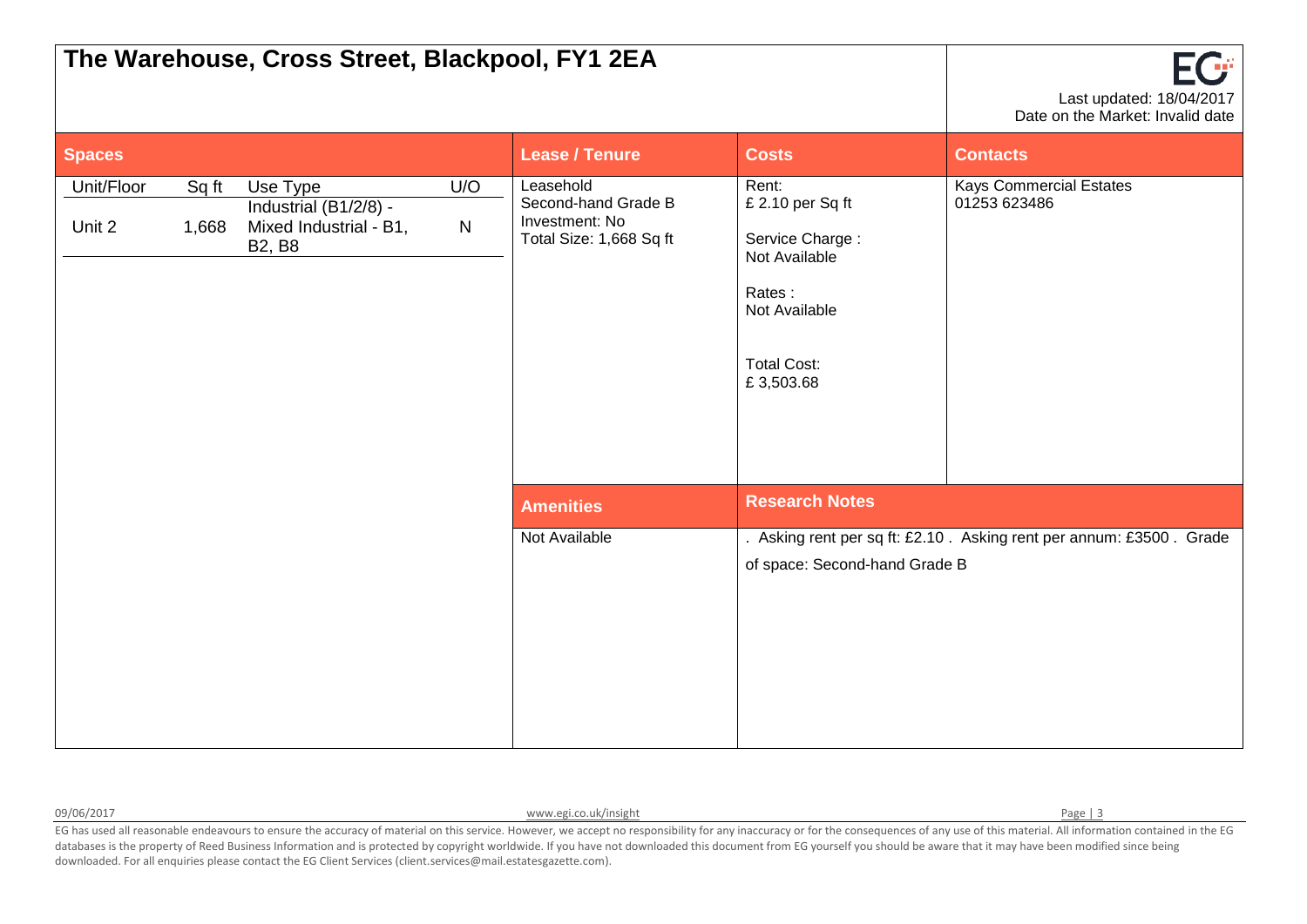|                       |                |                                                                              |          | Cocker Street Industrial Estate, Cocker Street, Blackpool, FY1 2EP            |                                                                                                                            | Last updated: 13/05/2017<br>Date on the Market: 25/08/2015  |
|-----------------------|----------------|------------------------------------------------------------------------------|----------|-------------------------------------------------------------------------------|----------------------------------------------------------------------------------------------------------------------------|-------------------------------------------------------------|
| <b>Spaces</b>         |                |                                                                              |          | <b>Lease / Tenure</b>                                                         | <b>Costs</b>                                                                                                               | <b>Contacts</b>                                             |
| Unit/Floor<br>Unit 14 | Sq ft<br>1,366 | Use Type<br>Industrial (B1/2/8) -<br>Mixed Industrial - B1,<br><b>B2, B8</b> | U/O<br>N | Leasehold<br>Second-hand Grade B<br>Investment: No<br>Total Size: 1,366 Sq ft | Rent:<br>£3.81 per Sq ft<br>Service Charge:<br>Not Available<br>Rates:<br>Not Available<br><b>Total Cost:</b><br>£5,204.45 | <b>Duxburys Commercial</b><br>01253 316919                  |
|                       |                |                                                                              |          | <b>Amenities</b>                                                              | <b>Research Notes</b>                                                                                                      |                                                             |
|                       |                |                                                                              |          | Not Available                                                                 | Grade B. Asking rent:£5200 per annum                                                                                       | Date on the market: 25/08/2015. Grade of space: Second-hand |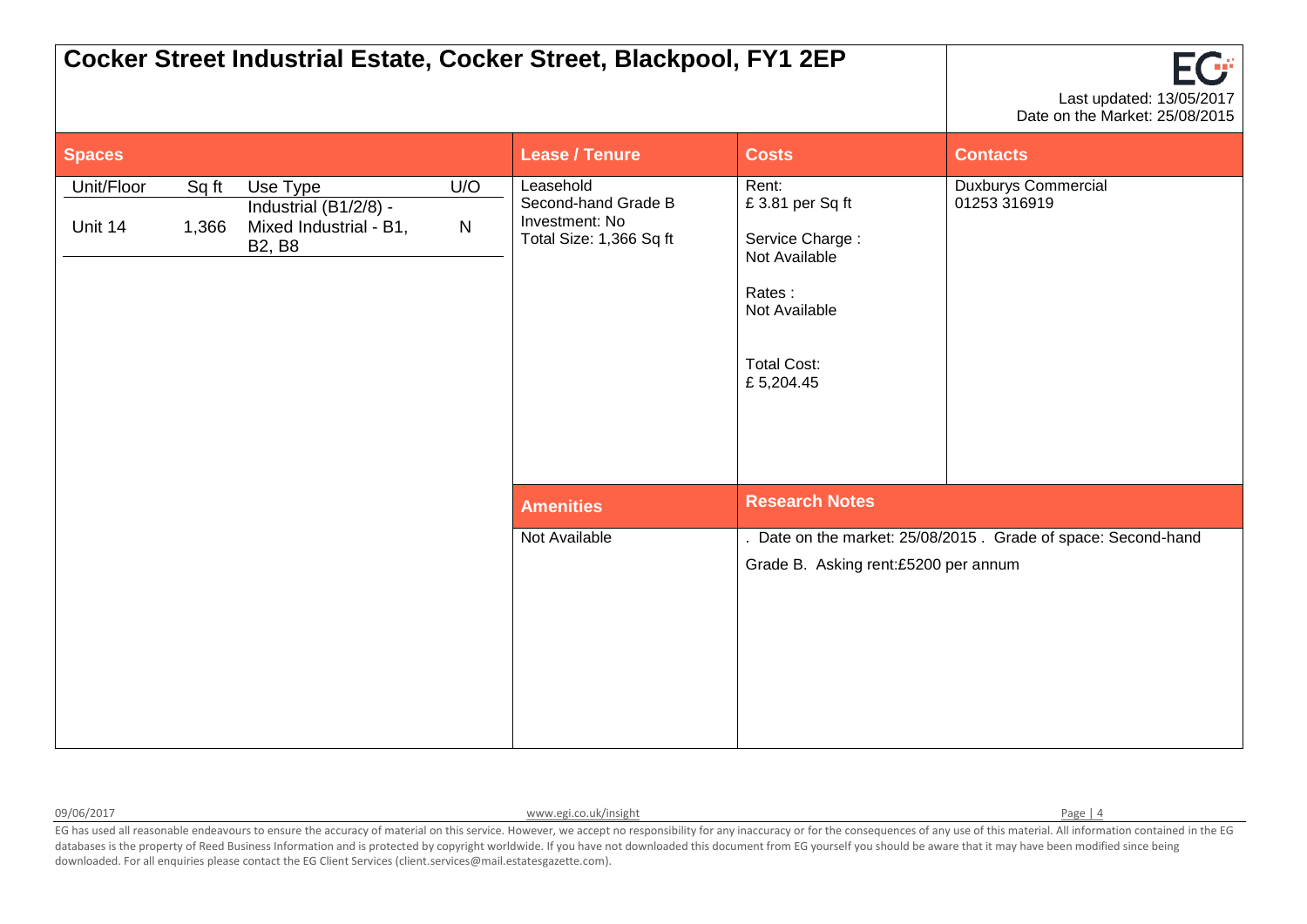|                      |                |                                                                              |                     | Cocker Street Industrial Estate, Cocker Street, Blackpool, FY1 2EP            |                                                                                                                              | Πř<br>Last updated: 13/05/2017<br>Date on the Market: 09/11/2016 |
|----------------------|----------------|------------------------------------------------------------------------------|---------------------|-------------------------------------------------------------------------------|------------------------------------------------------------------------------------------------------------------------------|------------------------------------------------------------------|
| <b>Spaces</b>        |                |                                                                              |                     | <b>Lease / Tenure</b>                                                         | <b>Costs</b>                                                                                                                 | <b>Contacts</b>                                                  |
| Unit/Floor<br>Unit 5 | Sq ft<br>2,771 | Use Type<br>Industrial (B1/2/8) -<br>Mixed Industrial - B1,<br><b>B2, B8</b> | U/O<br>$\mathsf{N}$ | Leasehold<br>Second-hand Grade B<br>Investment: No<br>Total Size: 2,771 Sq ft | Rent:<br>Not Available<br>Service Charge:<br>Not Available<br>Rates:<br>Not Available<br><b>Total Cost:</b><br>Not Available | <b>Duxburys Commercial</b><br>01253 316919                       |
|                      |                |                                                                              |                     | <b>Amenities</b>                                                              | <b>Research Notes</b>                                                                                                        |                                                                  |
|                      |                |                                                                              |                     | Not Available                                                                 | Grade of space: Second-hand Grade B                                                                                          | Asking rent: £10,400 per annum. Date on the market: 09/11/2016.  |

09/06/2017 **Discrete Page | 5** WWW.egi.co.uk/insight Page | 5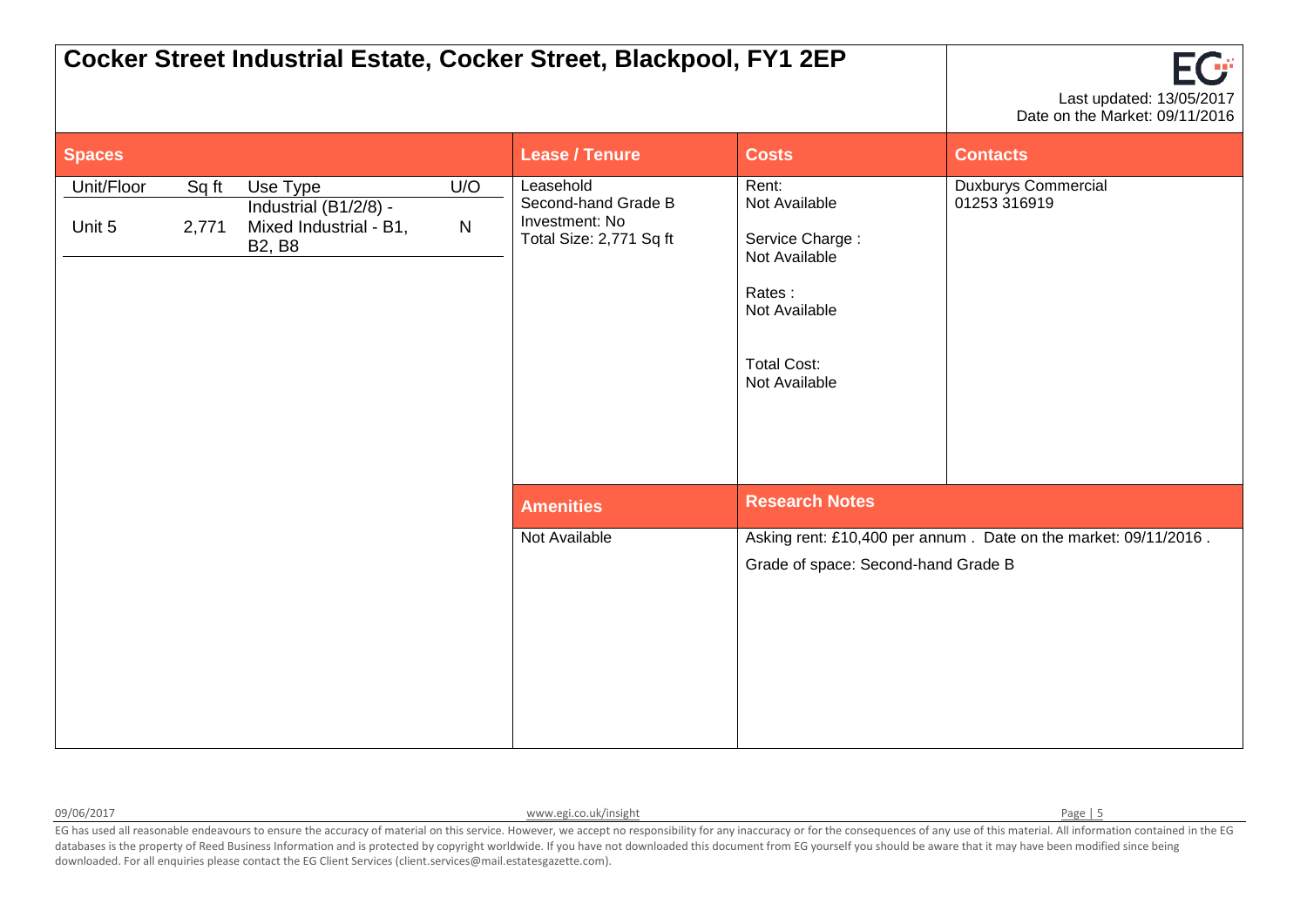|                       |                |                                                                              |                  | Cocker Street Industrial Estate, Cocker Street, Blackpool, FY1 2EP                             |                                                                                                                              | Last updated: 04/01/2017<br>Date on the Market: 21/09/2012                                                                           |
|-----------------------|----------------|------------------------------------------------------------------------------|------------------|------------------------------------------------------------------------------------------------|------------------------------------------------------------------------------------------------------------------------------|--------------------------------------------------------------------------------------------------------------------------------------|
| <b>Spaces</b>         |                |                                                                              |                  | <b>Lease / Tenure</b>                                                                          | <b>Costs</b>                                                                                                                 | <b>Contacts</b>                                                                                                                      |
| Unit/Floor<br>Unit 10 | Sq ft<br>5,488 | Use Type<br>Industrial (B1/2/8) -<br>Mixed Industrial - B1,<br><b>B2, B8</b> | U/O<br>${\sf N}$ | Leasehold<br>New - Refurb (under<br>construction)<br>Investment: No<br>Total Size: 5,488 Sq ft | Rent:<br>£ 2.85 per Sq ft<br>Service Charge:<br>Not Available<br>Rates:<br>Not Available<br><b>Total Cost:</b><br>£15,640.80 | <b>Duxburys Commercial</b><br>01253 316919<br>Clare Taylor<br>01253 316919                                                           |
|                       |                |                                                                              |                  | <b>Amenities</b>                                                                               | <b>Research Notes</b>                                                                                                        |                                                                                                                                      |
|                       |                |                                                                              |                  | <b>Parking Spaces</b>                                                                          |                                                                                                                              | PL ID: 5439689. . Date on the market: 21/09/2012. Asking rent:<br>£2.85 per sq ft. Grade of space: New - Refurb (under construction) |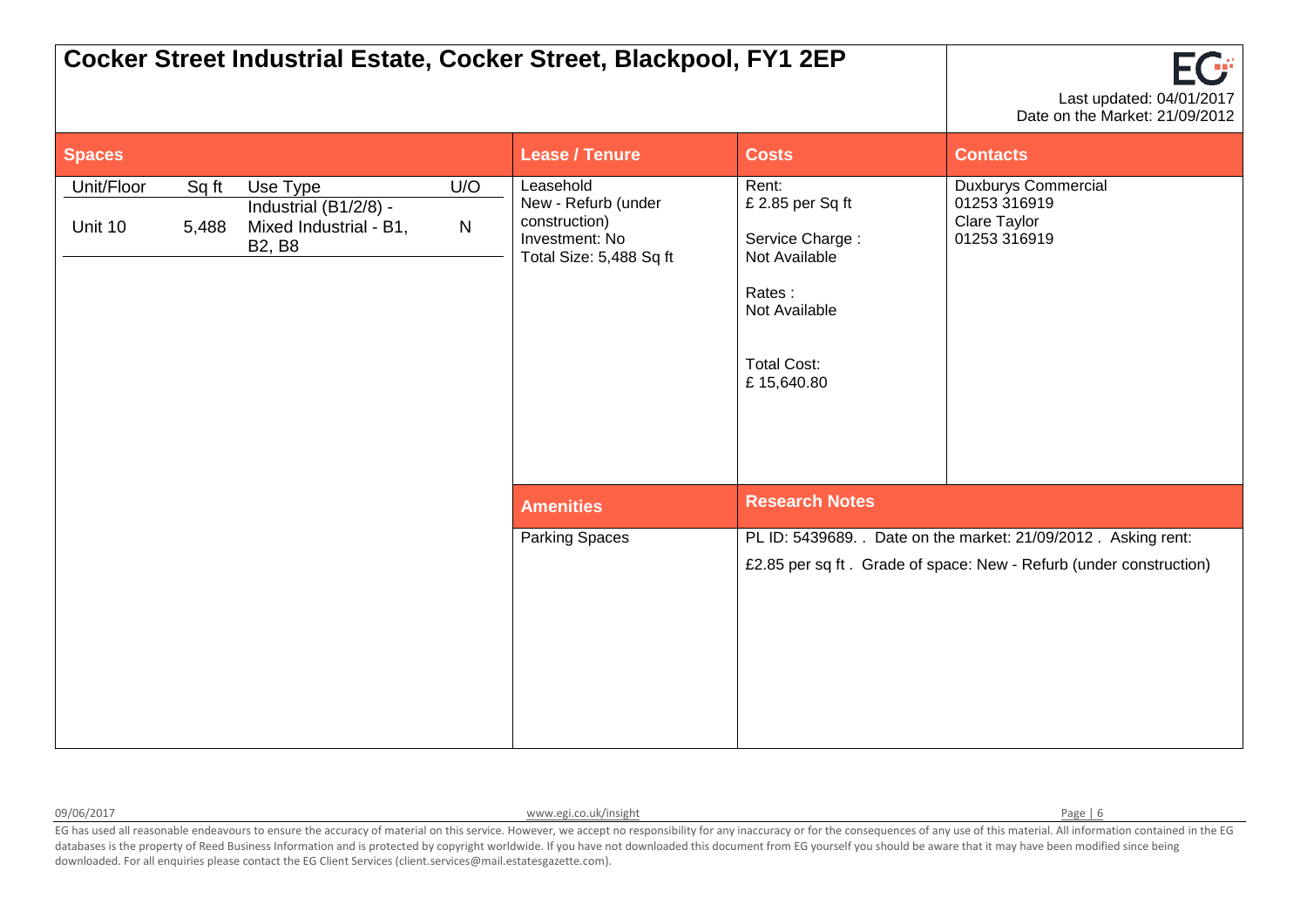| Rear Of, Boothroyden, Blackpool, FY1 2NT |                       | FG<br>Last updated: 06/12/2016<br>Date on the Market: 20/05/2015                                     |                                  |                                                                              |                                                                                                                              |                                                                |
|------------------------------------------|-----------------------|------------------------------------------------------------------------------------------------------|----------------------------------|------------------------------------------------------------------------------|------------------------------------------------------------------------------------------------------------------------------|----------------------------------------------------------------|
| <b>Spaces</b>                            |                       |                                                                                                      |                                  | <b>Lease / Tenure</b>                                                        | <b>Costs</b>                                                                                                                 | <b>Contacts</b>                                                |
| Unit/Floor<br>Ground<br>1st              | Sq ft<br>1,125<br>720 | Use Type<br>Industrial (B1/2) -<br>Mixed Industrial - B1,<br><b>B2</b><br>Business (B1a) -<br>Office | U/O<br>$\mathsf{N}$<br>${\sf N}$ | Freehold<br>Second-hand Grade B<br>Investment: No<br>Total Size: 1,845 Sq ft | Rent:<br>Not Available<br>Service Charge:<br>Not Available<br>Rates:<br>Not Available<br><b>Total Cost:</b><br>Not Available | <b>Kenricks Commercial</b><br>01253 420 420                    |
|                                          |                       |                                                                                                      |                                  | <b>Amenities</b>                                                             | <b>Research Notes</b>                                                                                                        |                                                                |
|                                          |                       |                                                                                                      |                                  | Not Available                                                                | space: Second-hand Grade B                                                                                                   | Date on the market: 20/05/2015. Asking price: £95000. Grade of |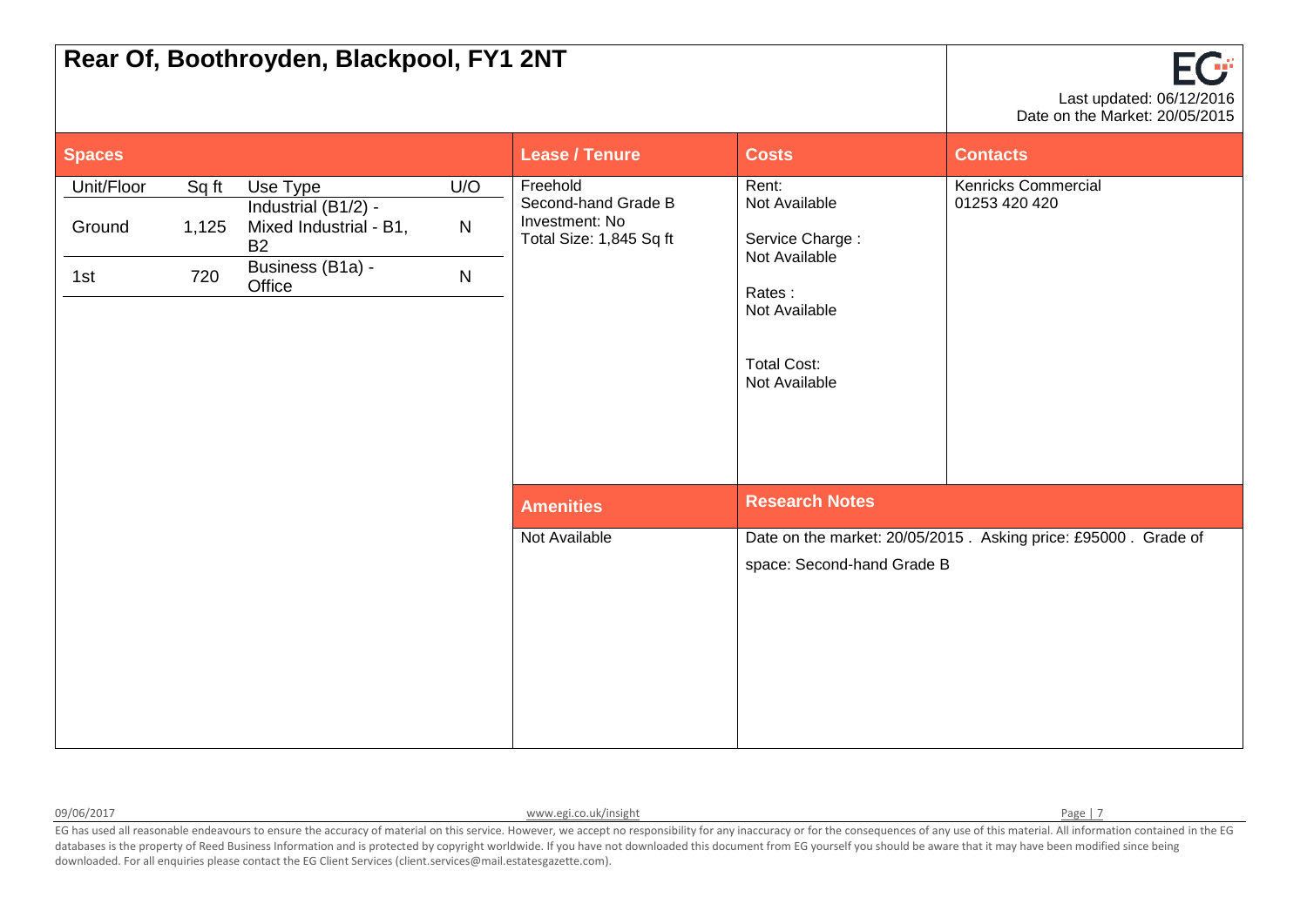| Unit 17, Back Ashburton Road, Blackpool, FY1 2PY |                     | $\mathsf{F}(\mathcal{F}% )=\mathsf{H}(\mathcal{F}_{\alpha}^{\ast}\mathcal{F}_{\alpha}^{\ast})$ , $\mathsf{H}(\mathcal{F}_{\alpha}^{\ast})$<br>Last updated: 19/04/2017<br>Date on the Market: Invalid date |                                     |                                                                                           |                                                                                                                              |                                                                      |
|--------------------------------------------------|---------------------|------------------------------------------------------------------------------------------------------------------------------------------------------------------------------------------------------------|-------------------------------------|-------------------------------------------------------------------------------------------|------------------------------------------------------------------------------------------------------------------------------|----------------------------------------------------------------------|
| <b>Spaces</b>                                    |                     |                                                                                                                                                                                                            |                                     | <b>Lease / Tenure</b>                                                                     | <b>Costs</b>                                                                                                                 | <b>Contacts</b>                                                      |
| Unit/Floor<br>Ground<br>1st                      | Sq ft<br>883<br>883 | Use Type<br>Industrial (B1/2/8) -<br>Mixed Industrial - B1,<br><b>B2, B8</b><br>Industrial (B1/2/8) -<br>Mixed Industrial - B1,<br><b>B2, B8</b>                                                           | U/O<br>$\mathsf{N}$<br>$\mathsf{N}$ | Leasehold Or Freehold<br>Second-hand Grade B<br>Investment: No<br>Total Size: 1,765 Sq ft | Rent:<br>Not Available<br>Service Charge:<br>Not Available<br>Rates:<br>Not Available<br><b>Total Cost:</b><br>Not Available | <b>Kays Commercial Estates</b><br>01253 623486                       |
|                                                  |                     |                                                                                                                                                                                                            |                                     | <b>Amenities</b>                                                                          | <b>Research Notes</b>                                                                                                        |                                                                      |
|                                                  |                     |                                                                                                                                                                                                            |                                     | Not Available                                                                             | . Grade of space: Second-hand Grade B                                                                                        | Asking price: £49,950 (Freehold). Rental price: £3,500 (Ground only) |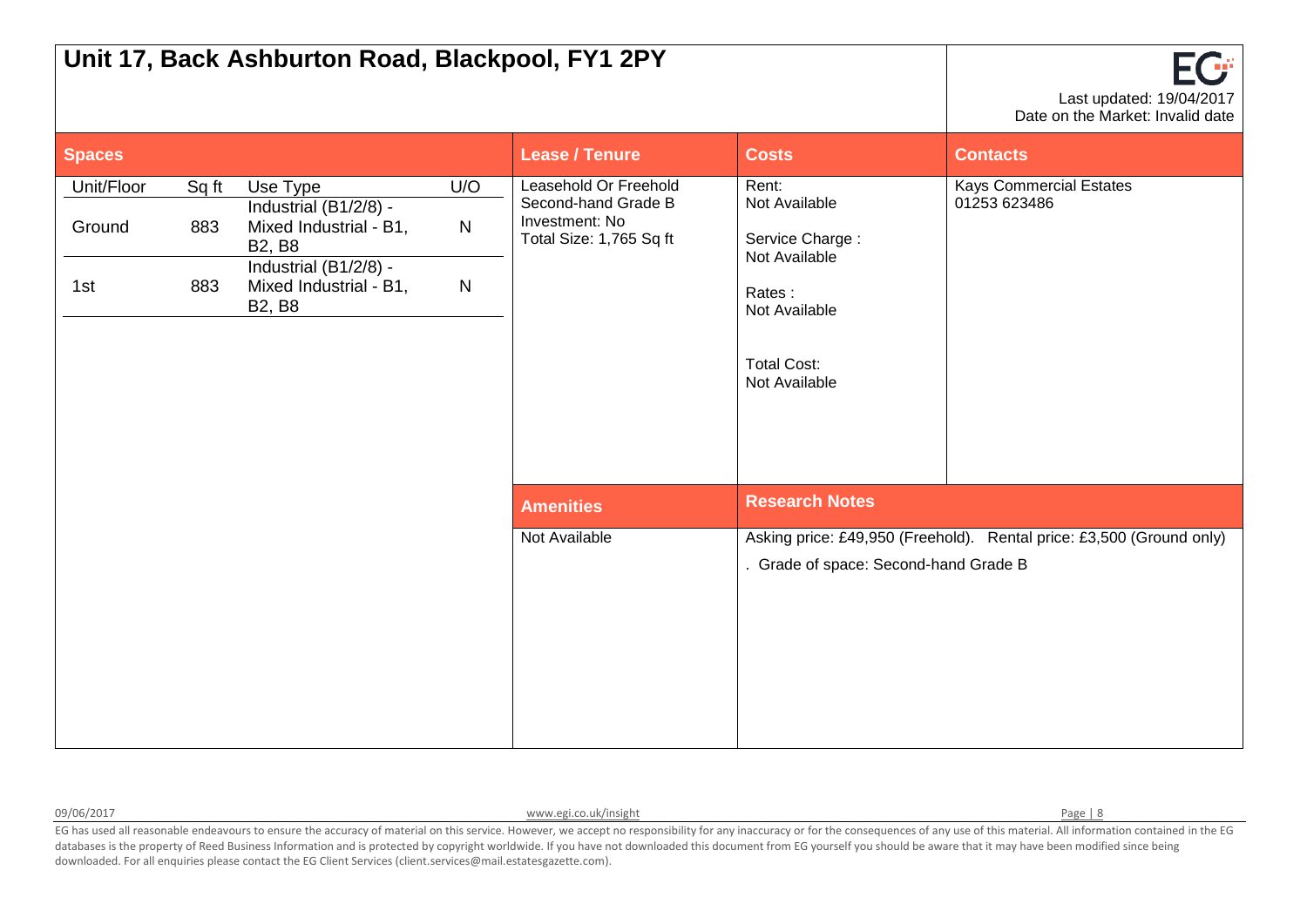| Industrial Units, Thomas Street, Blackpool, FY1 3HG |                | EG<br>Last updated: 13/05/2017<br>Date on the Market: 09/11/2016             |                  |                                                                               |                                                                                                                              |                                                                 |
|-----------------------------------------------------|----------------|------------------------------------------------------------------------------|------------------|-------------------------------------------------------------------------------|------------------------------------------------------------------------------------------------------------------------------|-----------------------------------------------------------------|
| <b>Spaces</b>                                       |                |                                                                              |                  | <b>Lease / Tenure</b>                                                         | <b>Costs</b>                                                                                                                 | <b>Contacts</b>                                                 |
| Unit/Floor<br><b>Unit 3&amp;4</b>                   | Sq ft<br>7,814 | Use Type<br>Industrial (B1/2/8) -<br>Mixed Industrial - B1,<br><b>B2, B8</b> | U/O<br>${\sf N}$ | Leasehold<br>Second-hand Grade B<br>Investment: No<br>Total Size: 7,814 Sq ft | Rent:<br>Not Available<br>Service Charge:<br>Not Available<br>Rates:<br>Not Available<br><b>Total Cost:</b><br>Not Available | <b>Duxburys Commercial</b><br>01253 316919                      |
|                                                     |                |                                                                              |                  | <b>Amenities</b>                                                              | <b>Research Notes</b>                                                                                                        |                                                                 |
|                                                     |                |                                                                              |                  | Not Available                                                                 | Grade of space: Second-hand Grade B                                                                                          | Asking rent: £20,000 per annum. Date on the market: 09/11/2016. |

09/06/2017 Page | 9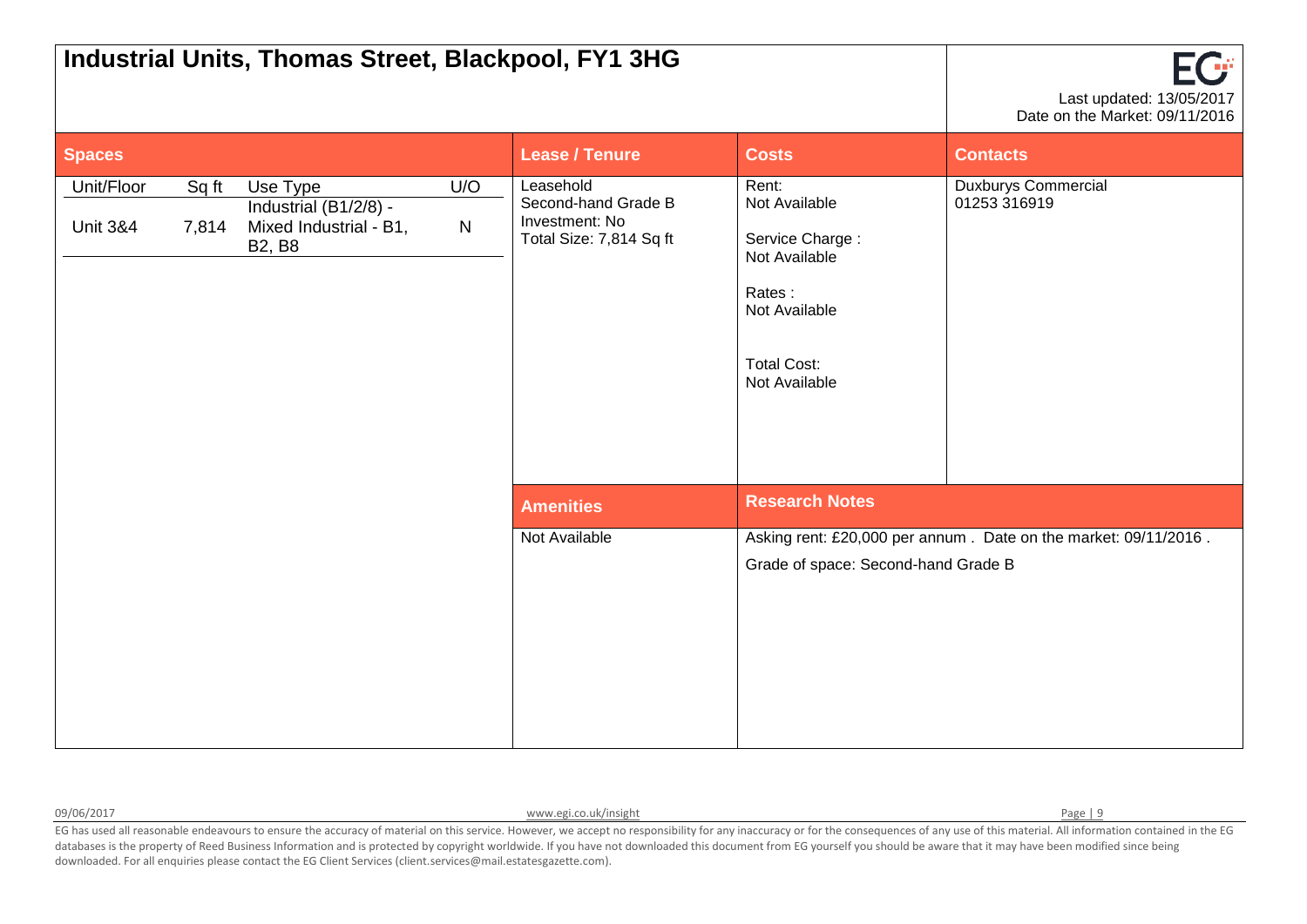|                             |                         |                                                                                                                                                  |                                     |                                                                              | Robinsons Timber Building, 3/5 & 7, Boothley Road, Blackpool, FY1 3RS                                                        | Œ<br>Last updated: 13/05/2017<br>Date on the Market: 28/02/2014                                                          |
|-----------------------------|-------------------------|--------------------------------------------------------------------------------------------------------------------------------------------------|-------------------------------------|------------------------------------------------------------------------------|------------------------------------------------------------------------------------------------------------------------------|--------------------------------------------------------------------------------------------------------------------------|
| <b>Spaces</b>               |                         |                                                                                                                                                  |                                     | <b>Lease / Tenure</b>                                                        | <b>Costs</b>                                                                                                                 | <b>Contacts</b>                                                                                                          |
| Unit/Floor<br>1st<br>Ground | Sq ft<br>3,000<br>3,000 | Use Type<br>Industrial (B1/2/8) -<br>Mixed Industrial - B1,<br><b>B2, B8</b><br>Industrial (B1/2/8) -<br>Mixed Industrial - B1,<br><b>B2, B8</b> | U/O<br>$\mathsf{N}$<br>$\mathsf{N}$ | Freehold<br>Second-hand Grade B<br>Investment: No<br>Total Size: 6,000 Sq ft | Rent:<br>Not Available<br>Service Charge:<br>Not Available<br>Rates:<br>Not Available<br><b>Total Cost:</b><br>Not Available | Duxburys Commercial<br>01253 316919                                                                                      |
|                             |                         |                                                                                                                                                  |                                     | <b>Amenities</b>                                                             | <b>Research Notes</b>                                                                                                        |                                                                                                                          |
|                             |                         |                                                                                                                                                  |                                     | Not Available                                                                |                                                                                                                              | PL ID: 5740741. Asking Price:£99,950 (Freehold). Date on the<br>market: 28/02/2014 . Grade of space: Second-hand Grade B |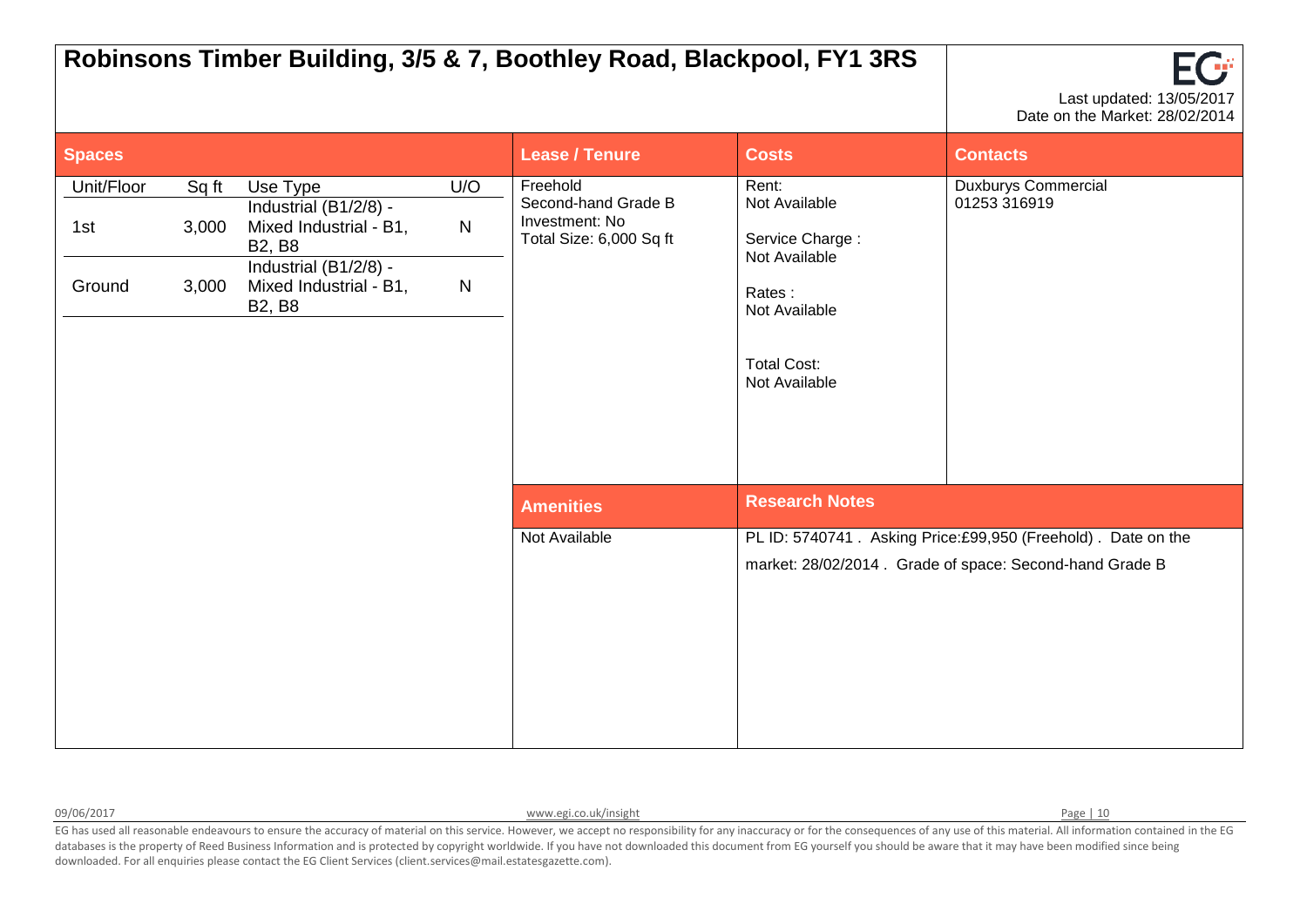| Rear Of 49, Palatine Road, Blackpool, FY1 4BX |                     | Last updated: 18/04/2017<br>Date on the Market: 25/10/2016                                                 |                               |                                                                                           |                                                                                                                              |                                                                                                                                         |
|-----------------------------------------------|---------------------|------------------------------------------------------------------------------------------------------------|-------------------------------|-------------------------------------------------------------------------------------------|------------------------------------------------------------------------------------------------------------------------------|-----------------------------------------------------------------------------------------------------------------------------------------|
| <b>Spaces</b>                                 |                     |                                                                                                            |                               | <b>Lease / Tenure</b>                                                                     | <b>Costs</b>                                                                                                                 | <b>Contacts</b>                                                                                                                         |
| Unit/Floor<br>1st<br>Ground                   | Sq ft<br>900<br>900 | Use Type<br>Business (B1a) -<br>Office<br>Industrial (B1/2/8) -<br>Mixed Industrial - B1,<br><b>B2, B8</b> | U/O<br>${\sf N}$<br>${\sf N}$ | Leasehold Or Freehold<br>Second-hand Grade B<br>Investment: No<br>Total Size: 1,800 Sq ft | Rent:<br>Not Available<br>Service Charge:<br>Not Available<br>Rates:<br>Not Available<br><b>Total Cost:</b><br>Not Available | <b>Broomheads Commercial</b><br>01253 292222                                                                                            |
|                                               |                     |                                                                                                            |                               | <b>Amenities</b>                                                                          | <b>Research Notes</b>                                                                                                        |                                                                                                                                         |
|                                               |                     |                                                                                                            |                               | Not Available                                                                             | Second-hand Grade B. Date on the market: 25/10/2016                                                                          | Asking rent: £5,668 per annum. Double warehouse premises with first<br>floor offices. Asking price: £69,950 (Freehold). Grade of space: |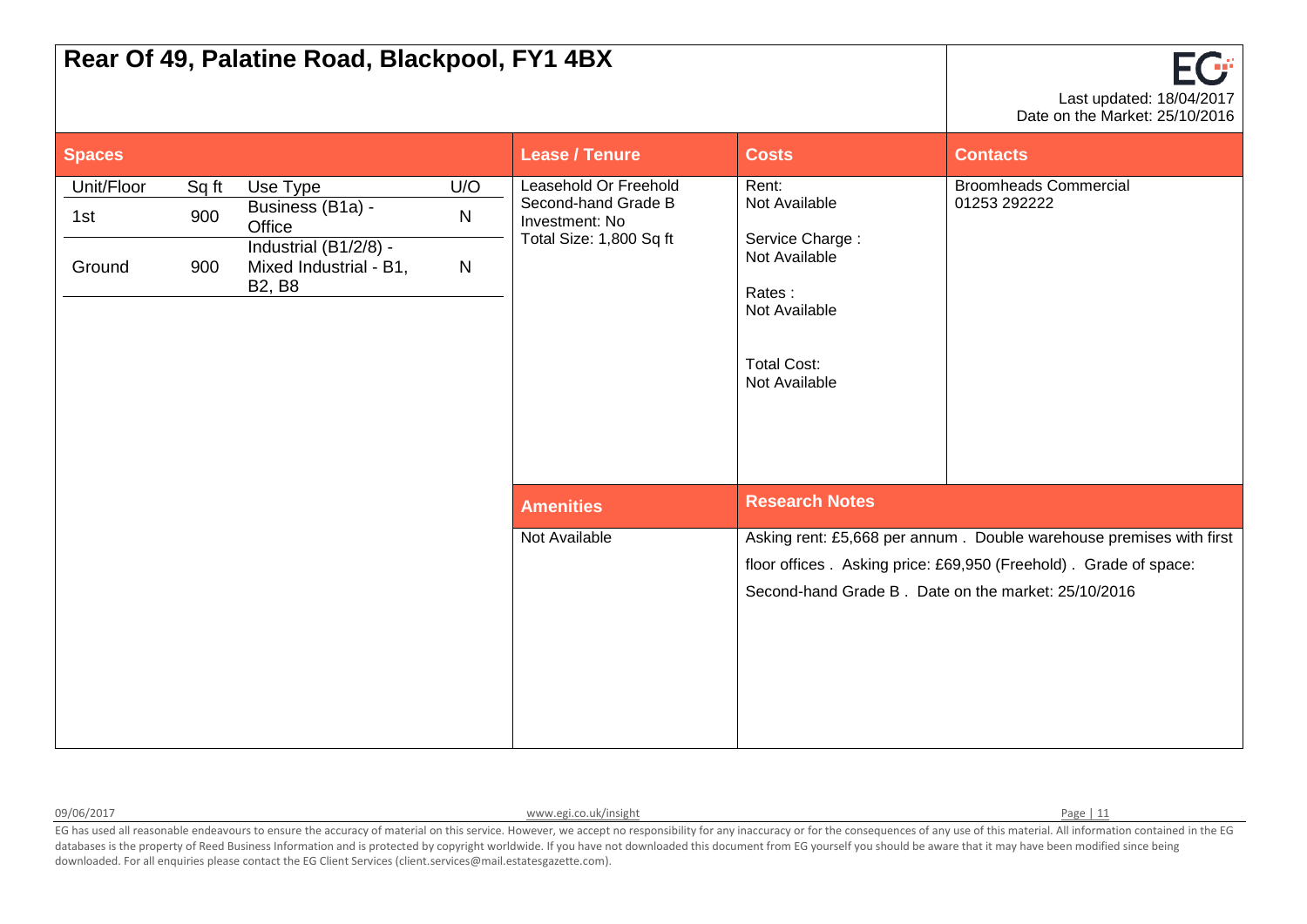| Industrial Units, Stanley Road, Blackpool, FY1 4QL |              | FG<br>Last updated: 15/05/2017<br>Date on the Market: Invalid date           |                  |                                                                             |                                                                                                                            |                                                                     |
|----------------------------------------------------|--------------|------------------------------------------------------------------------------|------------------|-----------------------------------------------------------------------------|----------------------------------------------------------------------------------------------------------------------------|---------------------------------------------------------------------|
| <b>Spaces</b>                                      |              |                                                                              |                  | <b>Lease / Tenure</b>                                                       | <b>Costs</b>                                                                                                               | <b>Contacts</b>                                                     |
| Unit/Floor<br>Unit 1a                              | Sq ft<br>856 | Use Type<br>Industrial (B1/2/8) -<br>Mixed Industrial - B1,<br><b>B2, B8</b> | U/O<br>${\sf N}$ | Leasehold<br>Second-hand Grade B<br>Investment: No<br>Total Size: 856 Sq ft | Rent:<br>£4.00 per Sq ft<br>Service Charge:<br>Not Available<br>Rates:<br>Not Available<br><b>Total Cost:</b><br>£3,424.00 | <b>Duxburys Commercial</b><br>01253 316919                          |
|                                                    |              |                                                                              |                  | <b>Amenities</b>                                                            | <b>Research Notes</b>                                                                                                      |                                                                     |
|                                                    |              |                                                                              |                  | Not Available                                                               |                                                                                                                            | Asking rent: £4.00 per Sq Ft. . Grade of space: Second-hand Grade B |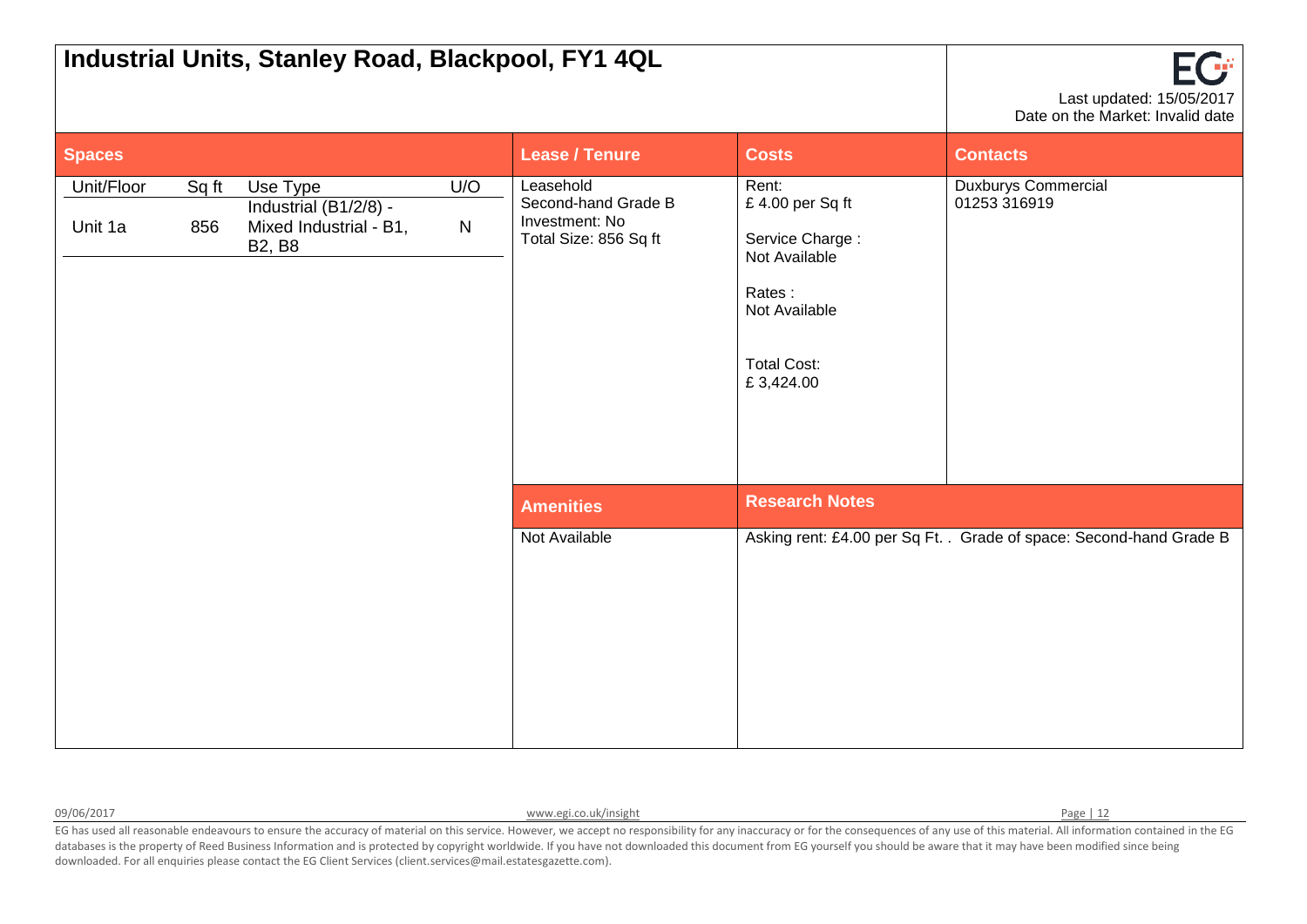|                      |                | Industrial Units, Stanley Road, Blackpool, FY1 4QL                           |                  |                                                                               |                                                                                                                            | FG<br>Last updated: 15/05/2017<br>Date on the Market: Invalid date  |
|----------------------|----------------|------------------------------------------------------------------------------|------------------|-------------------------------------------------------------------------------|----------------------------------------------------------------------------------------------------------------------------|---------------------------------------------------------------------|
| <b>Spaces</b>        |                |                                                                              |                  | <b>Lease / Tenure</b>                                                         | <b>Costs</b>                                                                                                               | <b>Contacts</b>                                                     |
| Unit/Floor<br>Unit 1 | Sq ft<br>1,500 | Use Type<br>Industrial (B1/2/8) -<br>Mixed Industrial - B1,<br><b>B2, B8</b> | U/O<br>${\sf N}$ | Leasehold<br>Second-hand Grade B<br>Investment: No<br>Total Size: 1,500 Sq ft | Rent:<br>£4.00 per Sq ft<br>Service Charge:<br>Not Available<br>Rates:<br>Not Available<br><b>Total Cost:</b><br>£6,000.00 | <b>Duxburys Commercial</b><br>01253 316919                          |
|                      |                |                                                                              |                  | <b>Amenities</b>                                                              | <b>Research Notes</b>                                                                                                      |                                                                     |
|                      |                |                                                                              |                  | Not Available                                                                 |                                                                                                                            | Asking rent: £4.00 per Sq Ft. . Grade of space: Second-hand Grade B |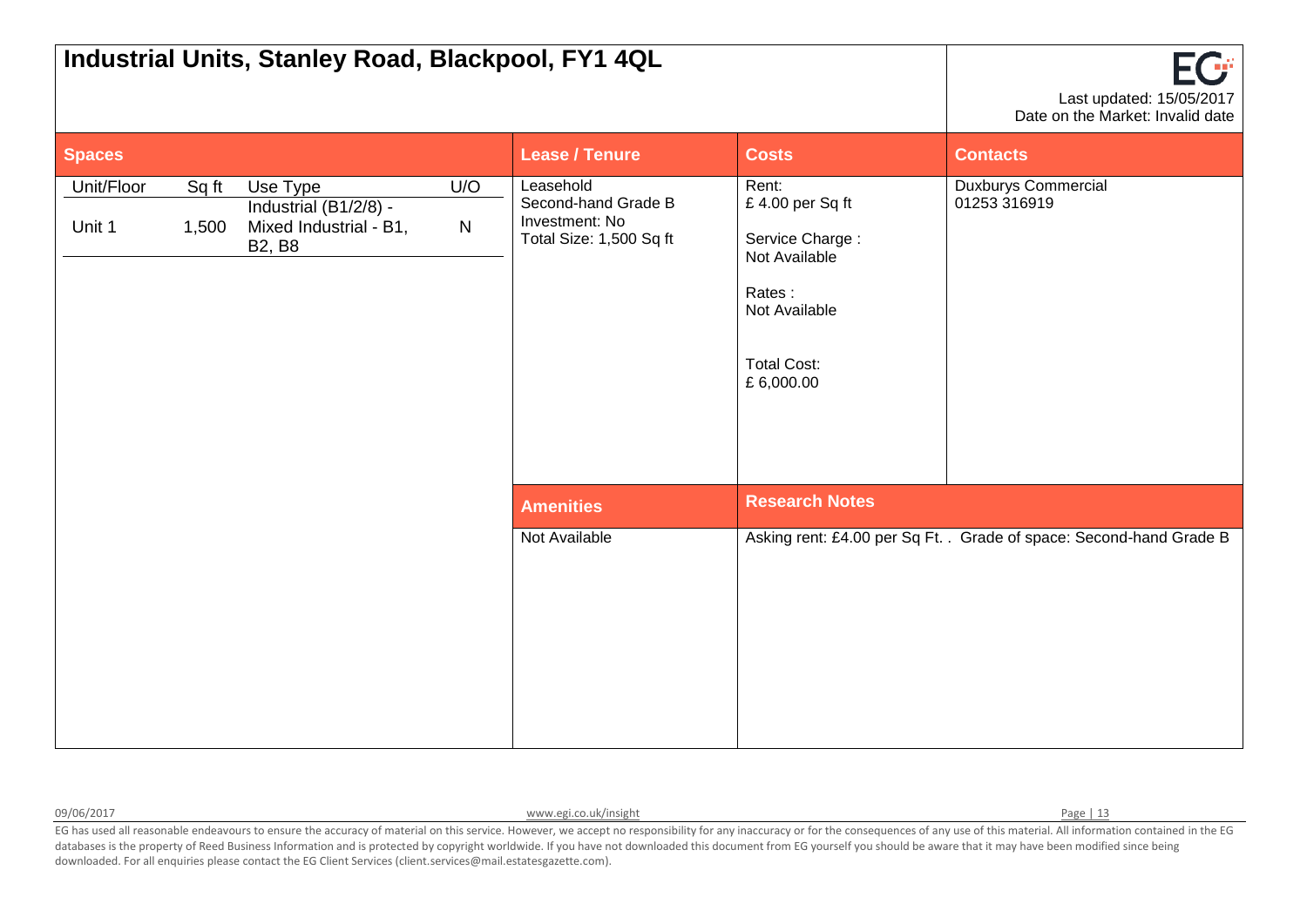|                                 |                       | Industrial Units, Stanley Road, Blackpool, FY1 4QL                                                                                               |                                     |                                                                               |                                                                                                                              | FCF<br>Last updated: 13/05/2017<br>Date on the Market: 31/01/2017 |
|---------------------------------|-----------------------|--------------------------------------------------------------------------------------------------------------------------------------------------|-------------------------------------|-------------------------------------------------------------------------------|------------------------------------------------------------------------------------------------------------------------------|-------------------------------------------------------------------|
| <b>Spaces</b>                   |                       |                                                                                                                                                  |                                     | <b>Lease / Tenure</b>                                                         | <b>Costs</b>                                                                                                                 | <b>Contacts</b>                                                   |
| Unit/Floor<br>Unit 1<br>Unit 1a | Sq ft<br>1,500<br>856 | Use Type<br>Industrial (B1/2/8) -<br>Mixed Industrial - B1,<br><b>B2, B8</b><br>Industrial (B1/2/8) -<br>Mixed Industrial - B1,<br><b>B2, B8</b> | U/O<br>$\mathsf{N}$<br>$\mathsf{N}$ | Leasehold<br>Second-hand Grade B<br>Investment: No<br>Total Size: 2,356 Sq ft | Rent:<br>Not Available<br>Service Charge:<br>Not Available<br>Rates:<br>Not Available<br><b>Total Cost:</b><br>Not Available | <b>Duxburys Commercial</b><br>01253 316919                        |
|                                 |                       |                                                                                                                                                  |                                     | <b>Amenities</b>                                                              | <b>Research Notes</b>                                                                                                        |                                                                   |
|                                 |                       |                                                                                                                                                  |                                     | Not Available                                                                 | Grade of space: Second-hand Grade B                                                                                          | . Date on the market: 31/01/2017. Asking rent per annum: £7200.   |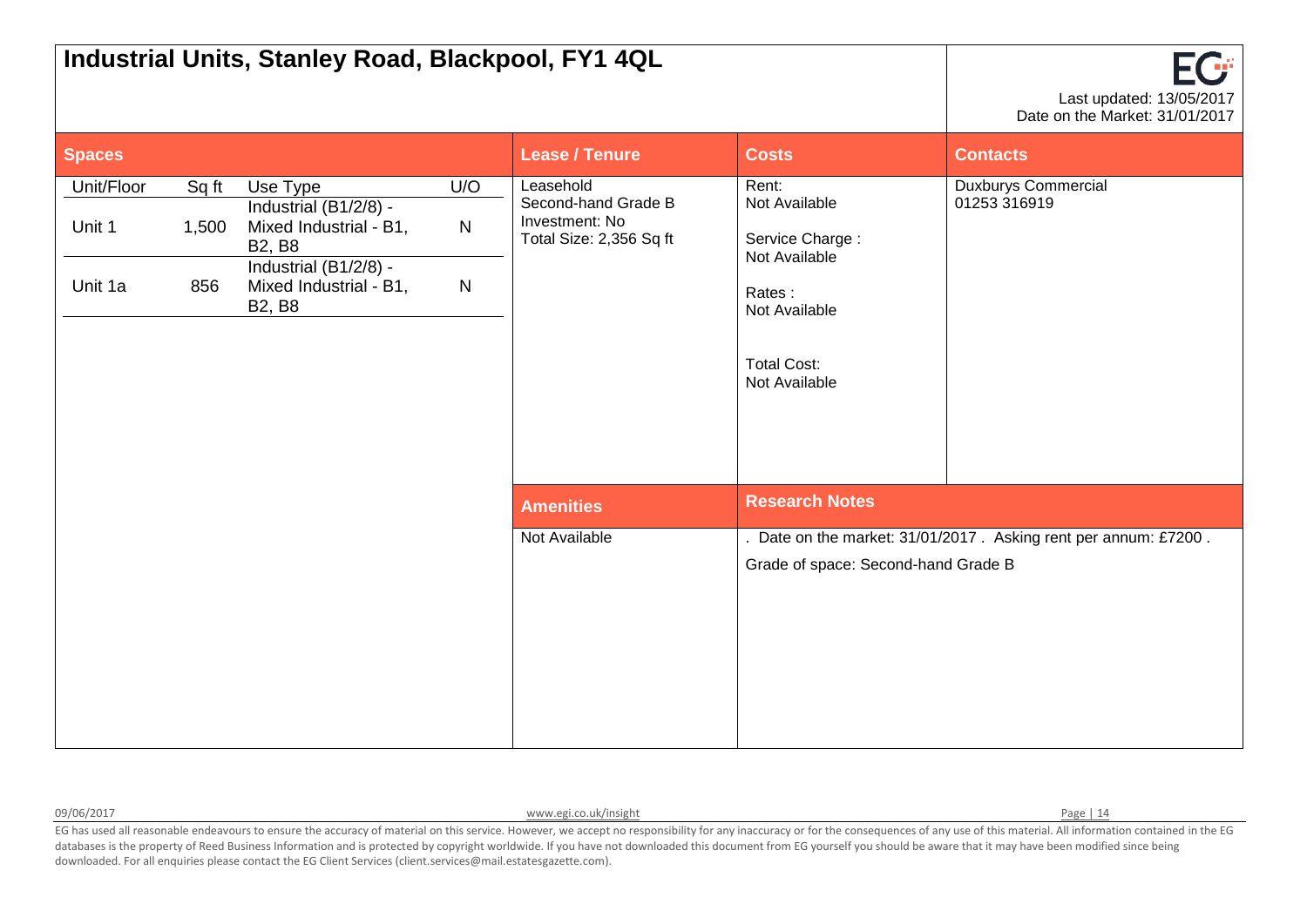|                      |                | 101, Back Reads Road, Blackpool, FY1 4QW                                     |          |                                                                              |                                                                                                                              | EG<br>Last updated: 13/05/2017<br>Date on the Market: 15/03/2014  |
|----------------------|----------------|------------------------------------------------------------------------------|----------|------------------------------------------------------------------------------|------------------------------------------------------------------------------------------------------------------------------|-------------------------------------------------------------------|
| Spaces               |                |                                                                              |          | <b>Lease / Tenure</b>                                                        | <b>Costs</b>                                                                                                                 | <b>Contacts</b>                                                   |
| Unit/Floor<br>Ground | Sq ft<br>1,722 | Use Type<br>Industrial (B1/2/8) -<br>Mixed Industrial - B1,<br><b>B2, B8</b> | U/O<br>N | Freehold<br>Second-hand Grade B<br>Investment: No<br>Total Size: 1,722 Sq ft | Rent:<br>Not Available<br>Service Charge:<br>Not Available<br>Rates:<br>Not Available<br><b>Total Cost:</b><br>Not Available | <b>Duxburys Commercial</b><br>01253 316919                        |
|                      |                |                                                                              |          | <b>Amenities</b>                                                             | <b>Research Notes</b>                                                                                                        |                                                                   |
|                      |                |                                                                              |          | Not Available                                                                | Second-hand Grade B.                                                                                                         | PL ID: 5746889 . Date on the market: 15/03/2014 . Grade of space: |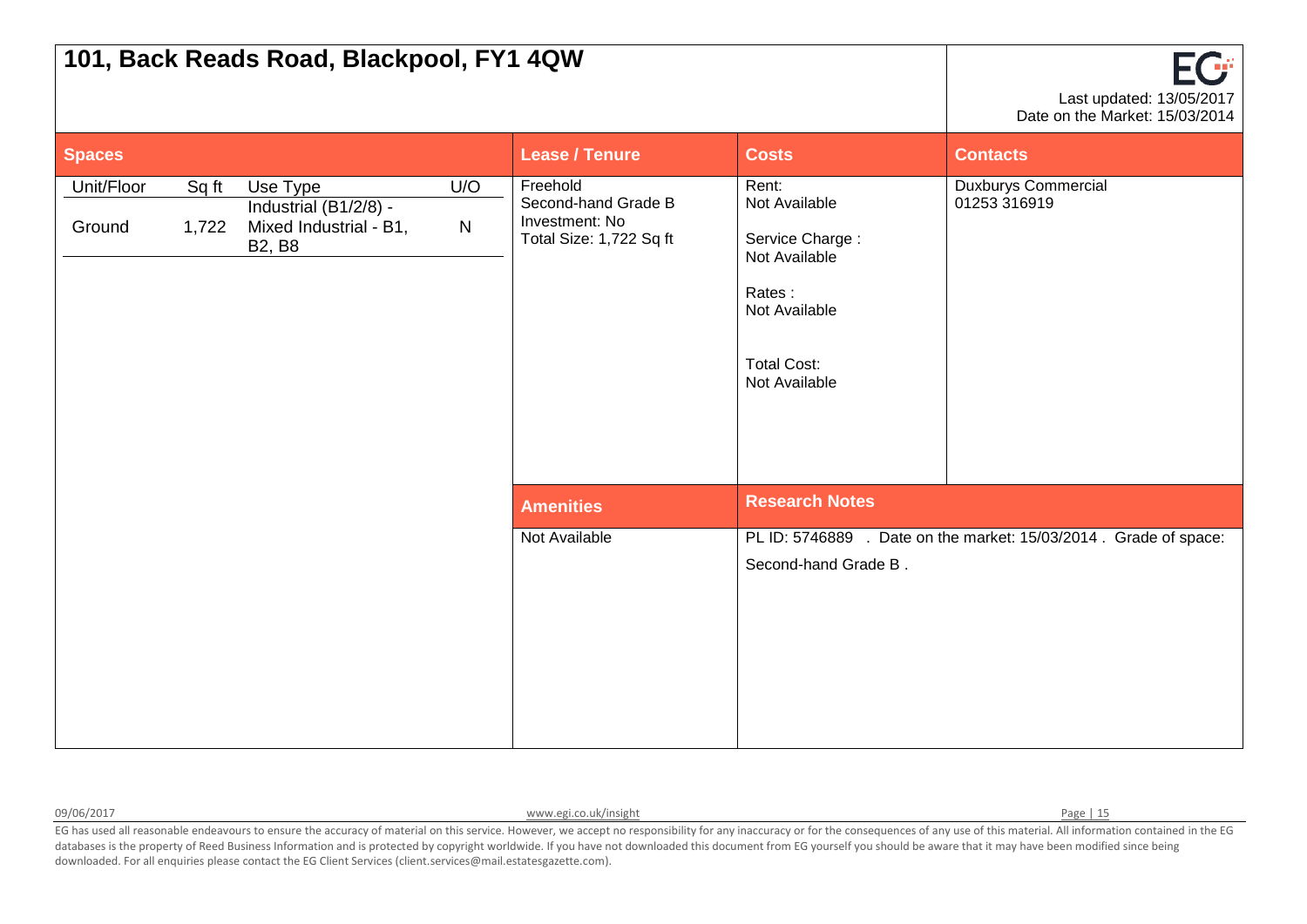|                      |                | 6-8, Dover Road, Blackpool, FY1 6PN                                                |                     |                                                                               |                                                                                                                              | ECT<br>Last updated: 15/05/2017<br>Date on the Market: 19/08/2016 |
|----------------------|----------------|------------------------------------------------------------------------------------|---------------------|-------------------------------------------------------------------------------|------------------------------------------------------------------------------------------------------------------------------|-------------------------------------------------------------------|
| <b>Spaces</b>        |                |                                                                                    |                     | <b>Lease / Tenure</b>                                                         | <b>Costs</b>                                                                                                                 | <b>Contacts</b>                                                   |
| Unit/Floor<br>Ground | Sq ft<br>2,260 | Use Type<br>Business (B1c) - Light<br><b>Industrial / Business</b><br><b>Units</b> | U/O<br>$\mathsf{N}$ | Leasehold<br>Second-hand Grade B<br>Investment: No<br>Total Size: 2,260 Sq ft | Rent:<br>Not Available<br>Service Charge:<br>Not Available<br>Rates:<br>Not Available<br><b>Total Cost:</b><br>Not Available | <b>Duxburys Commercial</b><br>01253 316919                        |
|                      |                |                                                                                    |                     | <b>Amenities</b>                                                              | <b>Research Notes</b>                                                                                                        |                                                                   |
|                      |                |                                                                                    |                     | Not Available                                                                 | space: Second-hand Grade B                                                                                                   | . Incentives available . Date on the market: 19/08/2016. Grade of |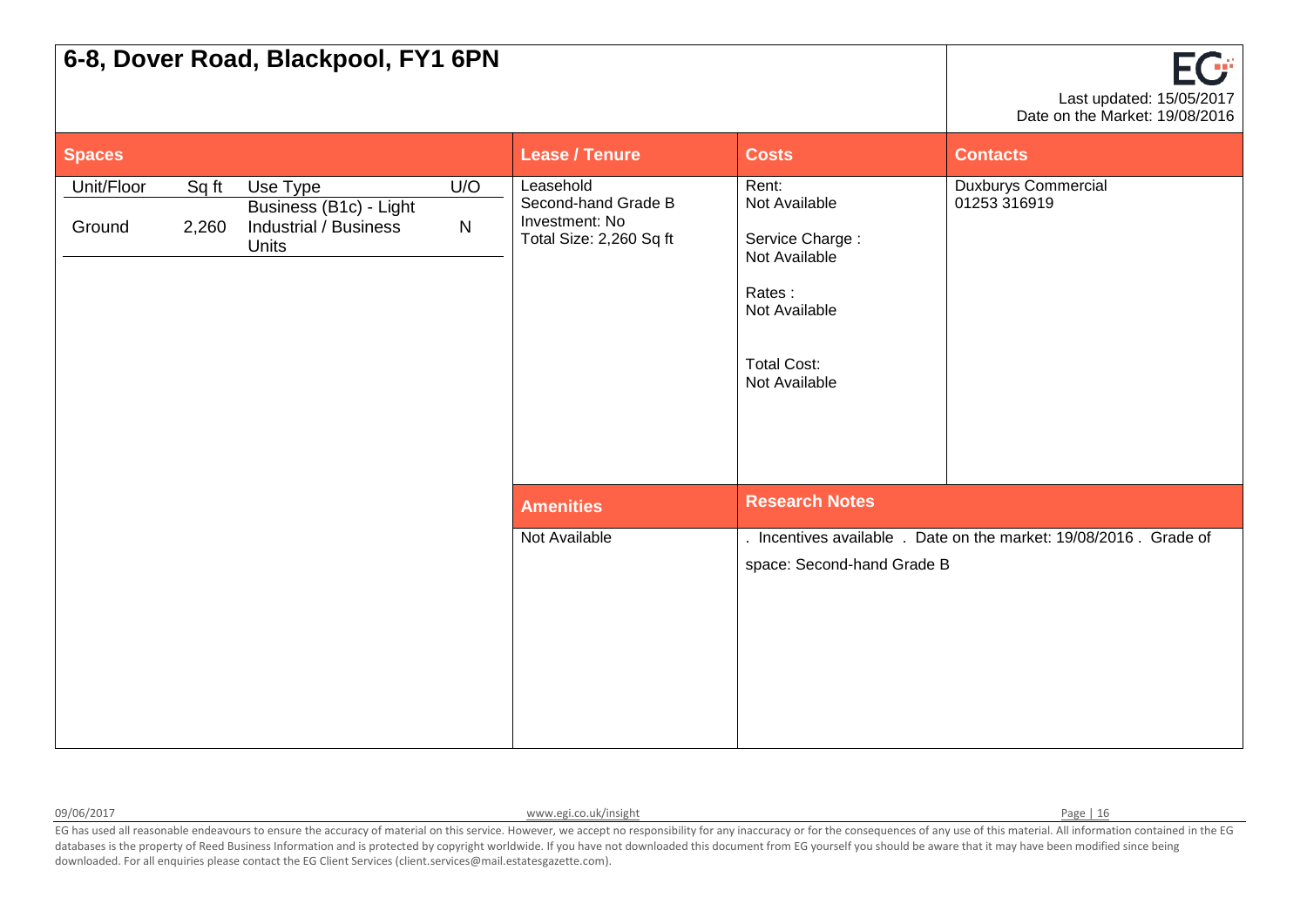| Unit 1, Wakefield Road, Blackpool, FY2 0DL |                       | EG<br>Last updated: 13/05/2017<br>Date on the Market: Invalid date                                                                               |                                  |                                                                               |                                                                                                                              |                                                               |
|--------------------------------------------|-----------------------|--------------------------------------------------------------------------------------------------------------------------------------------------|----------------------------------|-------------------------------------------------------------------------------|------------------------------------------------------------------------------------------------------------------------------|---------------------------------------------------------------|
| <b>Spaces</b>                              |                       |                                                                                                                                                  |                                  | <b>Lease / Tenure</b>                                                         | <b>Costs</b>                                                                                                                 | <b>Contacts</b>                                               |
| Unit/Floor<br>Ground<br>1st                | Sq ft<br>4,885<br>995 | Use Type<br>Industrial (B1/2/8) -<br>Mixed Industrial - B1,<br><b>B2, B8</b><br>Industrial (B1/2/8) -<br>Mixed Industrial - B1,<br><b>B2, B8</b> | U/O<br>${\sf N}$<br>$\mathsf{N}$ | Leasehold<br>Second-hand Grade B<br>Investment: No<br>Total Size: 5,880 Sq ft | Rent:<br>£ 2.55 per Sq ft<br>Service Charge:<br>Not Available<br>Rates:<br>Not Available<br><b>Total Cost:</b><br>£14,994.00 | <b>Duxburys Commercial</b><br>01253 316919                    |
|                                            |                       |                                                                                                                                                  |                                  | <b>Amenities</b>                                                              | <b>Research Notes</b>                                                                                                        |                                                               |
|                                            |                       |                                                                                                                                                  |                                  | Not Available                                                                 | annum                                                                                                                        | . Grade of space: Second-hand Grade B. Asking rent:£13750 per |

09/06/2017 **[www.egi.co.uk/insight](http://www.egi.co.uk/insight) Page | 17** Page | 17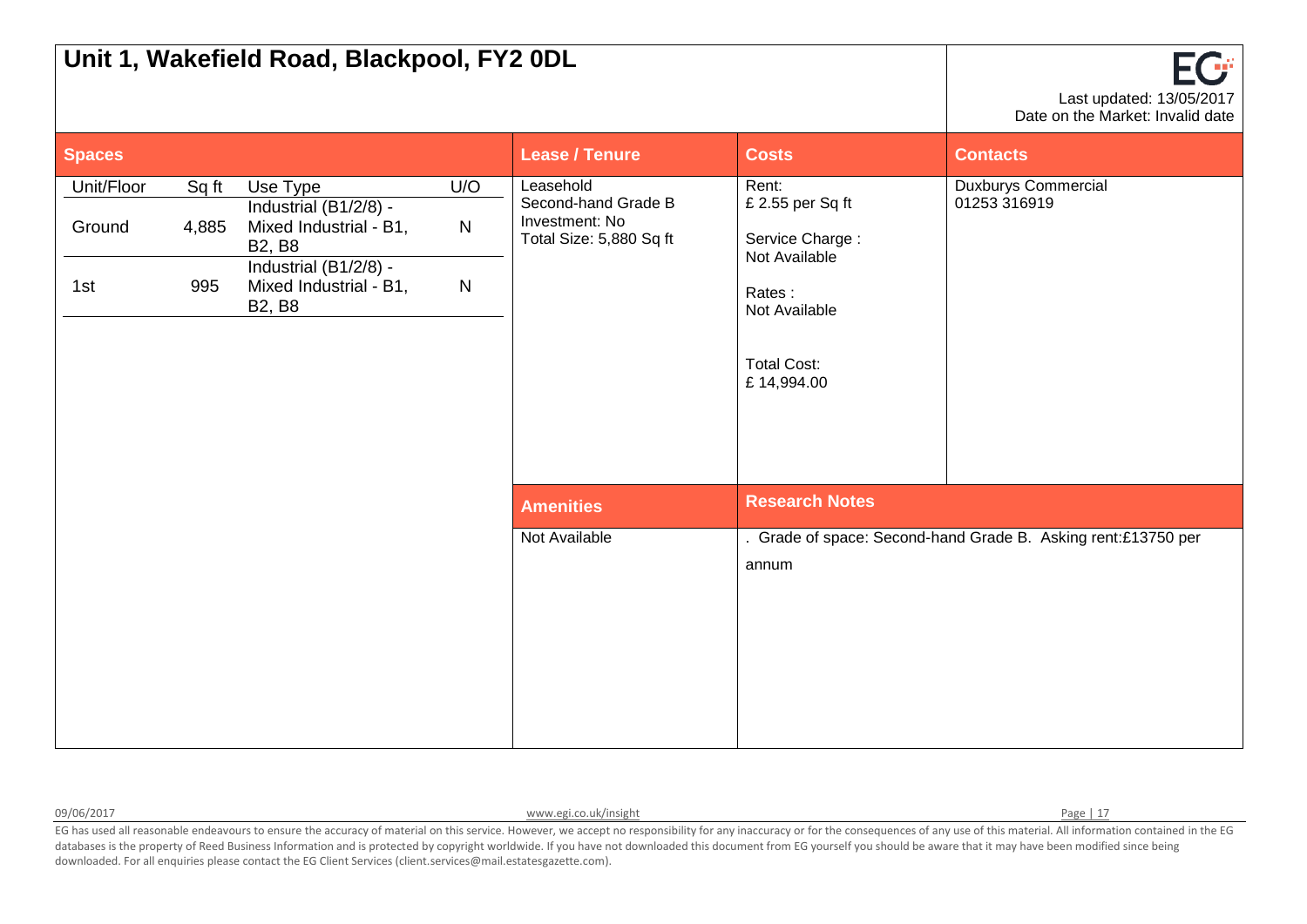|                      |                | Industrial Unit, Wakefield Road, Blackpool, FY2 0DL                 |                     |                                                                               |                                                                                                                              | FG<br>Last updated: 13/05/2017<br>Date on the Market: Invalid date |
|----------------------|----------------|---------------------------------------------------------------------|---------------------|-------------------------------------------------------------------------------|------------------------------------------------------------------------------------------------------------------------------|--------------------------------------------------------------------|
| <b>Spaces</b>        |                |                                                                     |                     | <b>Lease / Tenure</b>                                                         | <b>Costs</b>                                                                                                                 | <b>Contacts</b>                                                    |
| Unit/Floor<br>Ground | Sq ft<br>3,595 | Use Type<br>Industrial (B8) -<br>Storage and<br><b>Distribution</b> | U/O<br>$\mathsf{N}$ | Leasehold<br>Second-hand Grade B<br>Investment: No<br>Total Size: 3,595 Sq ft | Rent:<br>Not Available<br>Service Charge:<br>Not Available<br>Rates:<br>Not Available<br><b>Total Cost:</b><br>Not Available | <b>Duxburys Commercial</b><br>01253 316919                         |
|                      |                |                                                                     |                     | <b>Amenities</b>                                                              | <b>Research Notes</b>                                                                                                        |                                                                    |
|                      |                |                                                                     |                     | Not Available                                                                 | B. Asking Price: £200000                                                                                                     | Asking rent per annum: £17500. Grade of space: Second-hand Grade   |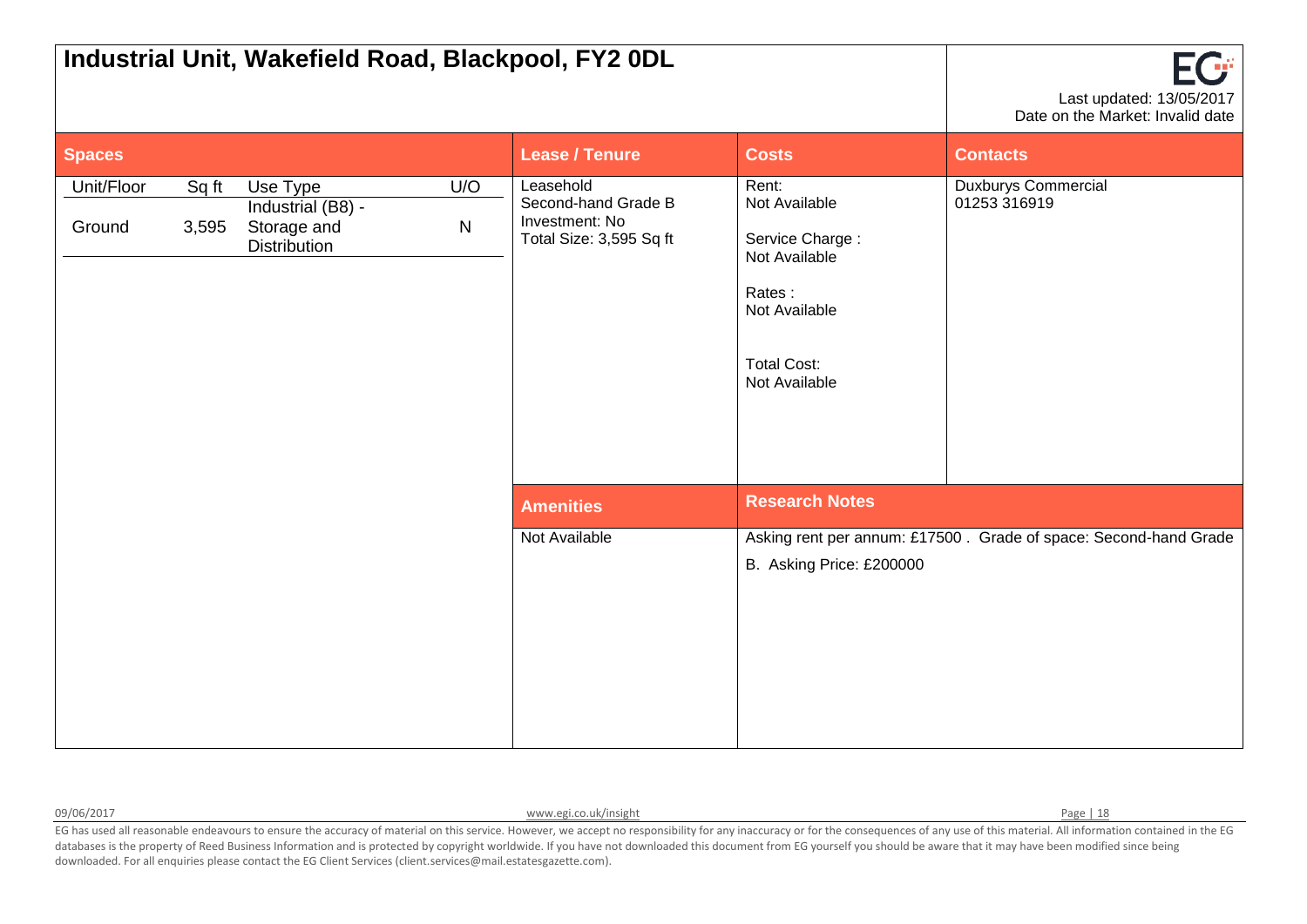|                      |                 | <b>Bristol Avenue, Blackpool, FY2 OJF</b>                              |                  |                                                                                |                                                                                                                              | <b>EG*</b><br>Last updated: 06/12/2016<br>Date on the Market: 07/07/2015 |
|----------------------|-----------------|------------------------------------------------------------------------|------------------|--------------------------------------------------------------------------------|------------------------------------------------------------------------------------------------------------------------------|--------------------------------------------------------------------------|
| <b>Spaces</b>        |                 |                                                                        |                  | <b>Lease / Tenure</b>                                                          | <b>Costs</b>                                                                                                                 | <b>Contacts</b>                                                          |
| Unit/Floor<br>Ground | Sq ft<br>10,090 | Use Type<br>Industrial (B1/2) -<br>Mixed Industrial - B1,<br><b>B2</b> | U/O<br>${\sf N}$ | Leasehold<br>Second-hand Grade B<br>Investment: No<br>Total Size: 10,090 Sq ft | Rent:<br>Not Available<br>Service Charge:<br>Not Available<br>Rates:<br>Not Available<br><b>Total Cost:</b><br>Not Available | <b>Kenricks Commercial</b><br>01253 420 420                              |
|                      |                 |                                                                        |                  | <b>Amenities</b>                                                               | <b>Research Notes</b>                                                                                                        |                                                                          |
|                      |                 |                                                                        |                  | Not Available                                                                  | Grade B                                                                                                                      | Date on the market: 07/07/2015. Grade of space: Second-hand              |

09/06/2017 **[www.egi.co.uk/insight](http://www.egi.co.uk/insight) Page | 19** Page | 19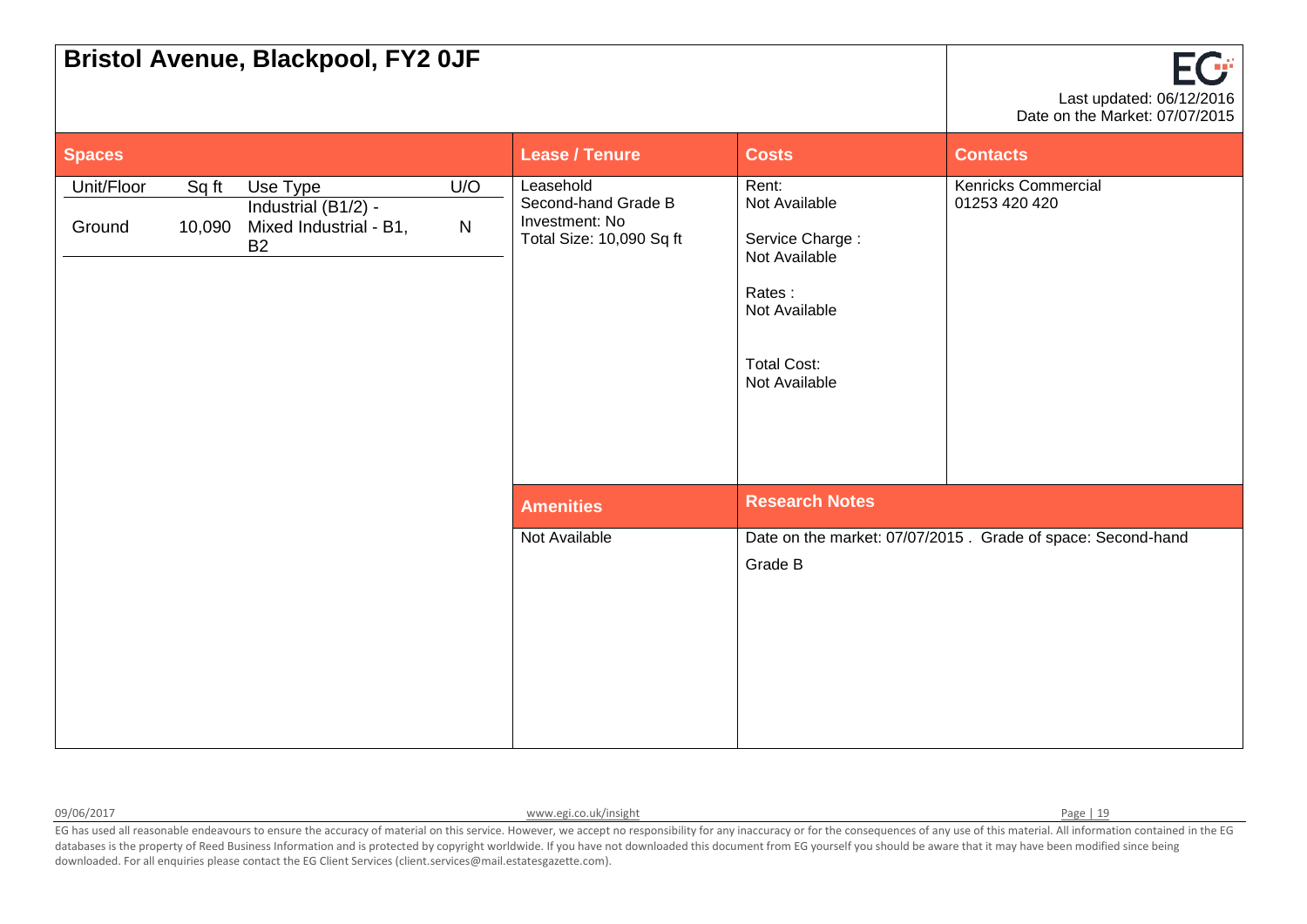|                             |                     | 9-21, Melrose Avenue, Blackpool, FY3 7ES                                                                   |                                     |                                                                              |                                                                                                                              | Last updated: 13/05/2017<br>Date on the Market: Invalid date                                                                                                                                                                       |
|-----------------------------|---------------------|------------------------------------------------------------------------------------------------------------|-------------------------------------|------------------------------------------------------------------------------|------------------------------------------------------------------------------------------------------------------------------|------------------------------------------------------------------------------------------------------------------------------------------------------------------------------------------------------------------------------------|
| <b>Spaces</b>               |                     |                                                                                                            |                                     | <b>Lease / Tenure</b>                                                        | <b>Costs</b>                                                                                                                 | <b>Contacts</b>                                                                                                                                                                                                                    |
| Unit/Floor<br>1st<br>Ground | Sq ft<br>494<br>926 | Use Type<br>Business (B1a) -<br>Office<br>Industrial (B1/2/8) -<br>Mixed Industrial - B1,<br><b>B2, B8</b> | U/O<br>$\mathsf{N}$<br>$\mathsf{N}$ | Freehold<br>Second-hand Grade B<br>Investment: No<br>Total Size: 1,420 Sq ft | Rent:<br>Not Available<br>Service Charge:<br>Not Available<br>Rates:<br>Not Available<br><b>Total Cost:</b><br>Not Available | <b>Duxburys Commercial</b><br>01253 316919<br><b>Helen Morton</b><br>01253 316919<br><b>Kays Commercial Estates</b><br>01253 623486<br><b>Kenricks Commercial</b><br>01253 420 420<br><b>Broomheads Commercial</b><br>01253 292222 |
|                             |                     |                                                                                                            |                                     | <b>Amenities</b>                                                             | <b>Research Notes</b>                                                                                                        |                                                                                                                                                                                                                                    |
|                             |                     |                                                                                                            |                                     | Not Available                                                                | hand Grade B                                                                                                                 | PL ID: 5451797. Freehold price:£79,500. Grade of space: Second-                                                                                                                                                                    |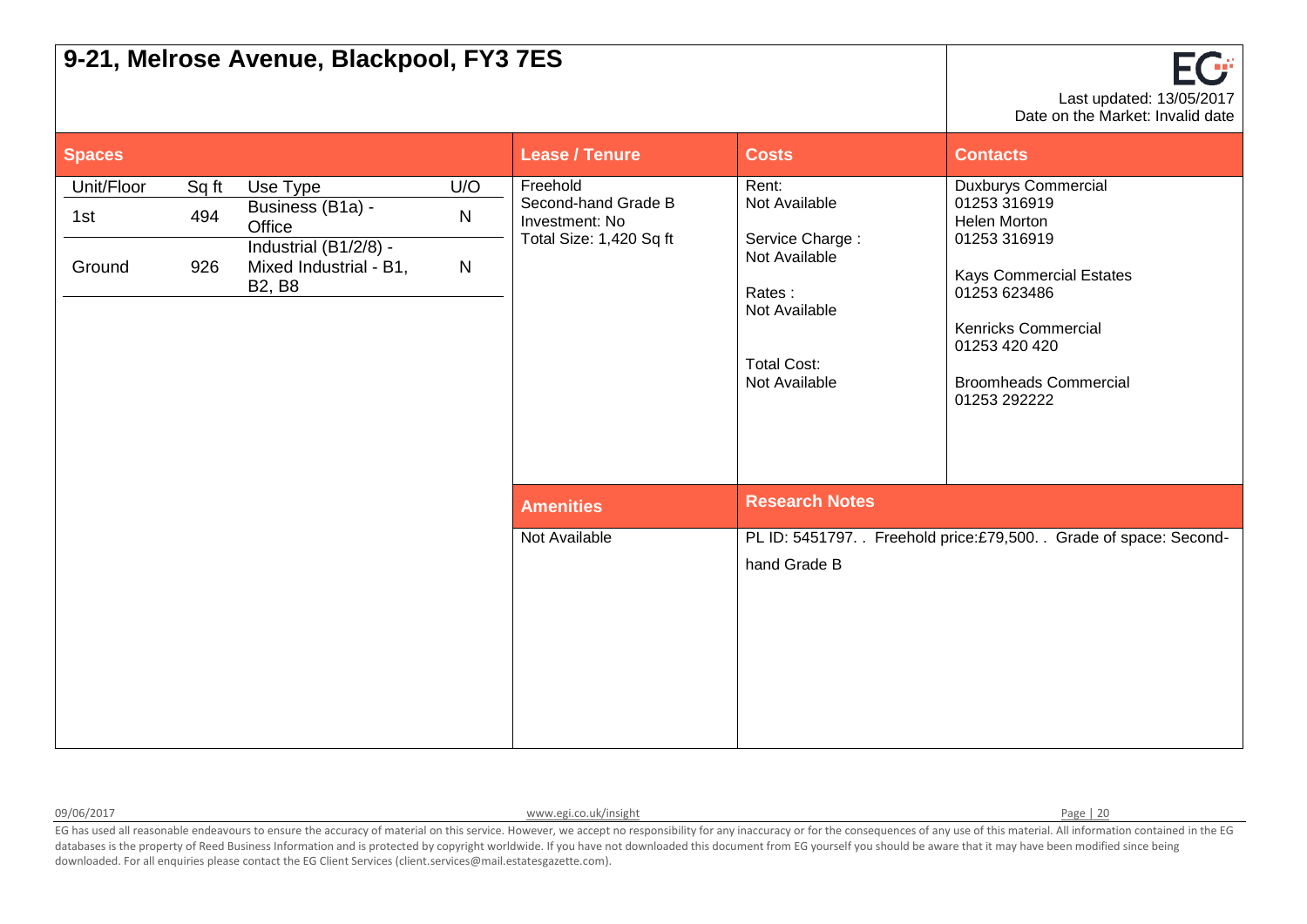| 7XQ                  |                |                                                                                    |                  | Workshop Unit, Chorley Road Off, (111) Mowbray Drive, Blackpool, FY3         |                                                                                                                              | Last updated: 18/04/2017<br>Date on the Market: 26/10/2016    |
|----------------------|----------------|------------------------------------------------------------------------------------|------------------|------------------------------------------------------------------------------|------------------------------------------------------------------------------------------------------------------------------|---------------------------------------------------------------|
| <b>Spaces</b>        |                |                                                                                    |                  | <b>Lease / Tenure</b>                                                        | <b>Costs</b>                                                                                                                 | <b>Contacts</b>                                               |
| Unit/Floor<br>Ground | Sq ft<br>1,150 | Use Type<br>Business (B1c) - Light<br><b>Industrial / Business</b><br><b>Units</b> | U/O<br>${\sf N}$ | Freehold<br>Second-hand Grade B<br>Investment: No<br>Total Size: 1,150 Sq ft | Rent:<br>Not Available<br>Service Charge:<br>Not Available<br>Rates:<br>Not Available<br><b>Total Cost:</b><br>Not Available | <b>Broomheads Commercial</b><br>01253 292222                  |
|                      |                |                                                                                    |                  | <b>Amenities</b>                                                             | <b>Research Notes</b>                                                                                                        |                                                               |
|                      |                |                                                                                    |                  | Parking Spaces                                                               | Grade B. Date on the market: 26/10/2016                                                                                      | Asking price: £79,950 (Freehold). Grade of space: Second-hand |

09/06/2017 Page | 21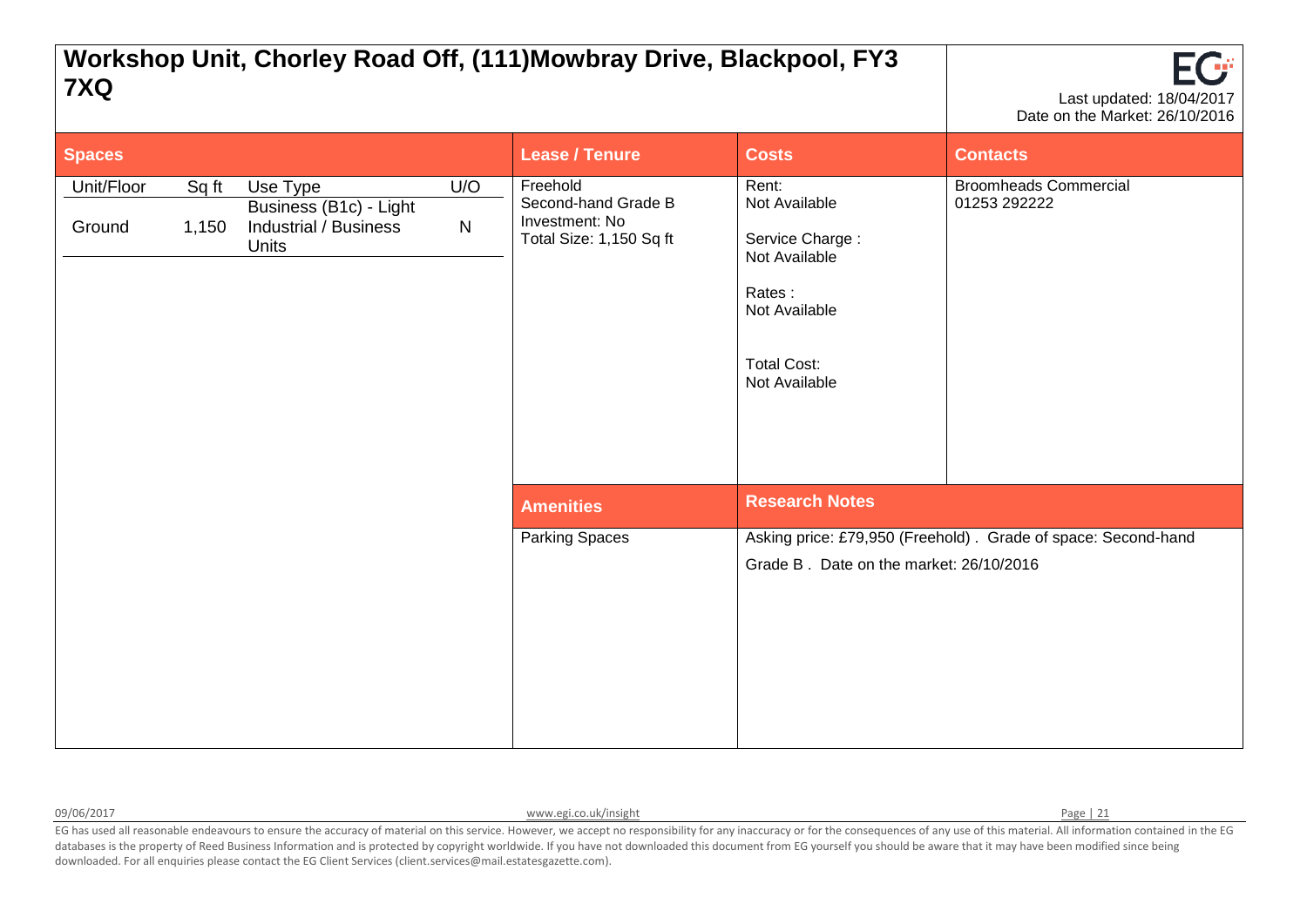|                      |                | Unit 4, Chorley Road, Blackpool, FY3 7XQ                                     |                     |                                                                              |                                                                                                                              | FGF<br>Last updated: 13/05/2017<br>Date on the Market: 22/09/2015                            |
|----------------------|----------------|------------------------------------------------------------------------------|---------------------|------------------------------------------------------------------------------|------------------------------------------------------------------------------------------------------------------------------|----------------------------------------------------------------------------------------------|
| <b>Spaces</b>        |                |                                                                              |                     | <b>Lease / Tenure</b>                                                        | <b>Costs</b>                                                                                                                 | <b>Contacts</b>                                                                              |
| Unit/Floor<br>Ground | Sq ft<br>1,150 | Use Type<br>Industrial (B1/2/8) -<br>Mixed Industrial - B1,<br><b>B2, B8</b> | U/O<br>$\mathsf{N}$ | Freehold<br>Second-hand Grade B<br>Investment: No<br>Total Size: 1,150 Sq ft | Rent:<br>Not Available<br>Service Charge:<br>Not Available<br>Rates:<br>Not Available<br><b>Total Cost:</b><br>Not Available | <b>Duxburys Commercial</b><br>01253 316919<br><b>Kays Commercial Estates</b><br>01253 623486 |
|                      |                |                                                                              |                     | <b>Amenities</b>                                                             | <b>Research Notes</b>                                                                                                        |                                                                                              |
|                      |                |                                                                              |                     | Not Available                                                                | Grade B. Asking Price: £70000 (Freehold)                                                                                     | Date on the market: 22/09/2015. Grade of space: Second-hand                                  |

09/06/2017 **[www.egi.co.uk/insight](http://www.egi.co.uk/insight) Page | 22 www.egi.co.uk/insight Page | 22**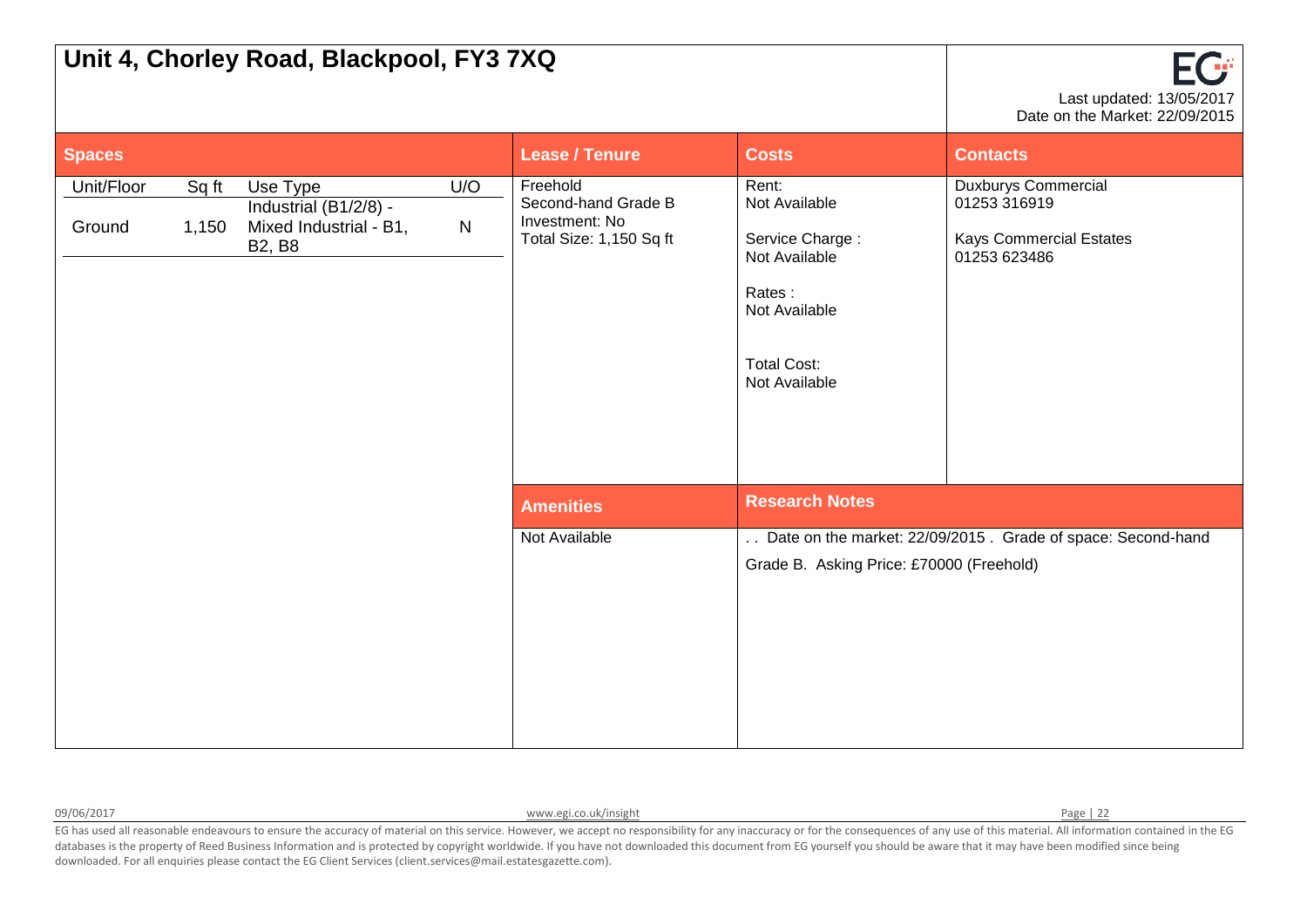|                             |                     | 48, Whitegate Drive, Blackpool, FY3 9AL                                        |                                  |                                                                              |                                                                                                                              | EG<br>Last updated: 04/01/2017<br>Date on the Market: 09/11/2016 |
|-----------------------------|---------------------|--------------------------------------------------------------------------------|----------------------------------|------------------------------------------------------------------------------|------------------------------------------------------------------------------------------------------------------------------|------------------------------------------------------------------|
| <b>Spaces</b>               |                     |                                                                                |                                  | <b>Lease / Tenure</b>                                                        | <b>Costs</b>                                                                                                                 | <b>Contacts</b>                                                  |
| Unit/Floor<br>1st<br>Ground | Sq ft<br>204<br>203 | Use Type<br>Retail (A1) - General<br>Retail<br>Retail (A1) - General<br>Retail | U/O<br>${\sf N}$<br>$\mathsf{N}$ | Leasehold<br>Second-hand (Retail)<br>Investment: No<br>Total Size: 407 Sq ft | Rent:<br>Not Available<br>Service Charge:<br>Not Available<br>Rates:<br>Not Available<br><b>Total Cost:</b><br>Not Available | Duxburys Commercial<br>01253 316919                              |
|                             |                     |                                                                                |                                  | <b>Amenities</b>                                                             | <b>Research Notes</b>                                                                                                        |                                                                  |
|                             |                     |                                                                                |                                  | Not Available                                                                | Grade of space: Second-hand (Retail)                                                                                         | Asking rent: £9,000 per annum. Date on the market: 09/11/2016.   |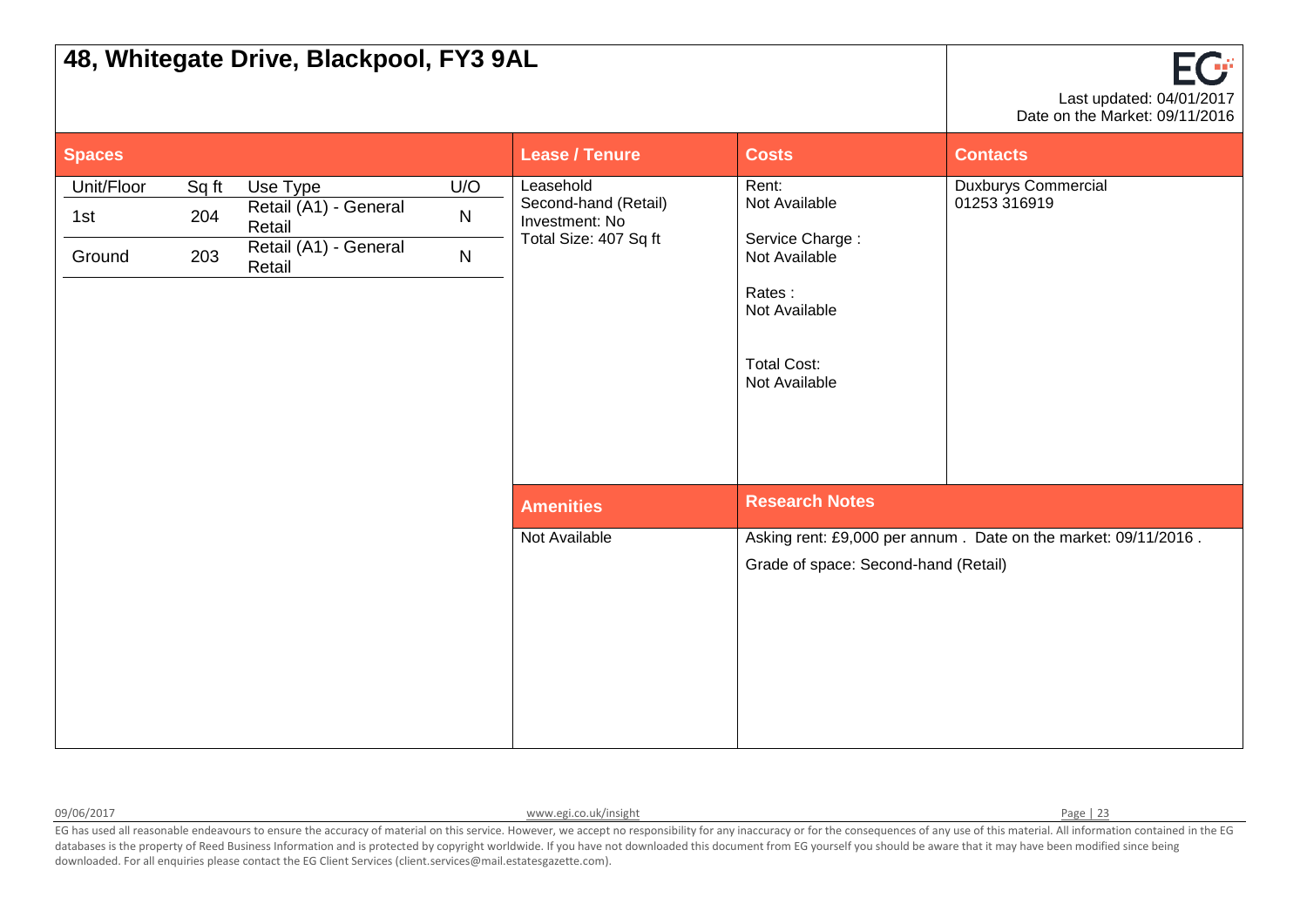|                             |                     | 9/10 & 8a, Bath Street, Blackpool, FY4 1BT                                                                                                       |                                  |                                                                                       |                                                                                                                              | EC S<br>Last updated: 19/04/2017<br>Date on the Market: 26/08/2015 |
|-----------------------------|---------------------|--------------------------------------------------------------------------------------------------------------------------------------------------|----------------------------------|---------------------------------------------------------------------------------------|------------------------------------------------------------------------------------------------------------------------------|--------------------------------------------------------------------|
| <b>Spaces</b>               |                     |                                                                                                                                                  |                                  | <b>Lease / Tenure</b>                                                                 | <b>Costs</b>                                                                                                                 | <b>Contacts</b>                                                    |
| Unit/Floor<br>Ground<br>1st | Sq ft<br>N/A<br>N/A | Use Type<br>Industrial (B1/2/8) -<br>Mixed Industrial - B1,<br><b>B2, B8</b><br>Industrial (B1/2/8) -<br>Mixed Industrial - B1,<br><b>B2, B8</b> | U/O<br>${\sf N}$<br>$\mathsf{N}$ | Freehold<br>Second-hand Grade B<br>Investment: No<br><b>Total Size: Not Available</b> | Rent:<br>Not Available<br>Service Charge:<br>Not Available<br>Rates:<br>Not Available<br><b>Total Cost:</b><br>Not Available | <b>Kays Commercial Estates</b><br>01253 623486                     |
|                             |                     |                                                                                                                                                  |                                  | <b>Amenities</b>                                                                      | <b>Research Notes</b>                                                                                                        |                                                                    |
|                             |                     |                                                                                                                                                  |                                  | Not Available                                                                         | Grade B. Asking Price: £550000 (Freehold)                                                                                    | Date on the market: 26/08/2015. Grade of space: Second-hand        |

09/06/2017 **[www.egi.co.uk/insight](http://www.egi.co.uk/insight) Page | 24** Page | 24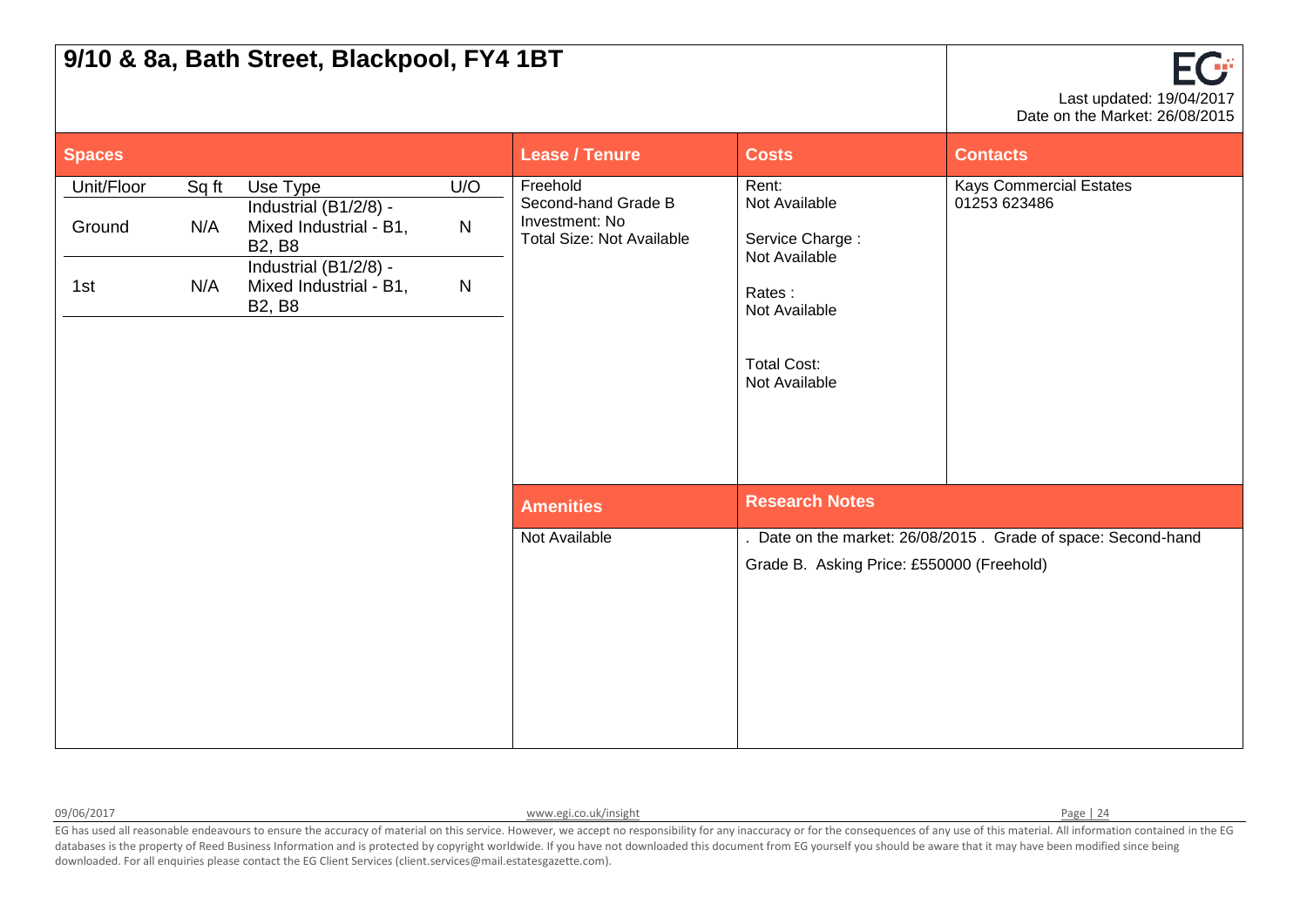| Land At, Queensway, B5261, Blackpool, FY4 2DG                                                                                                             |                                                                                  |                                                                                                                              | Œ<br>Last updated: 18/04/2017<br>Date on the Market: 21/09/2016 |
|-----------------------------------------------------------------------------------------------------------------------------------------------------------|----------------------------------------------------------------------------------|------------------------------------------------------------------------------------------------------------------------------|-----------------------------------------------------------------|
| <b>Spaces</b>                                                                                                                                             | <b>Lease / Tenure</b>                                                            | <b>Costs</b>                                                                                                                 | <b>Contacts</b>                                                 |
| Unit/Floor<br>U/O<br>Sq ft<br>Use Type<br>Industrial (B1/2/8) -<br>Developme<br>N/A<br>Mixed Industrial - B1,<br>$\mathsf{N}$<br>nt Site<br><b>B2, B8</b> | Freehold<br>Not Applicable<br>Investment: No<br><b>Total Size: Not Available</b> | Rent:<br>Not Available<br>Service Charge:<br>Not Available<br>Rates:<br>Not Available<br><b>Total Cost:</b><br>Not Available | <b>CBRE</b><br>0161 455 7666<br>Stephen Capper<br>0161 233 5616 |
|                                                                                                                                                           | <b>Amenities</b>                                                                 | <b>Research Notes</b>                                                                                                        |                                                                 |
|                                                                                                                                                           | Not Available                                                                    | . Date on the market: 21/09/2016                                                                                             |                                                                 |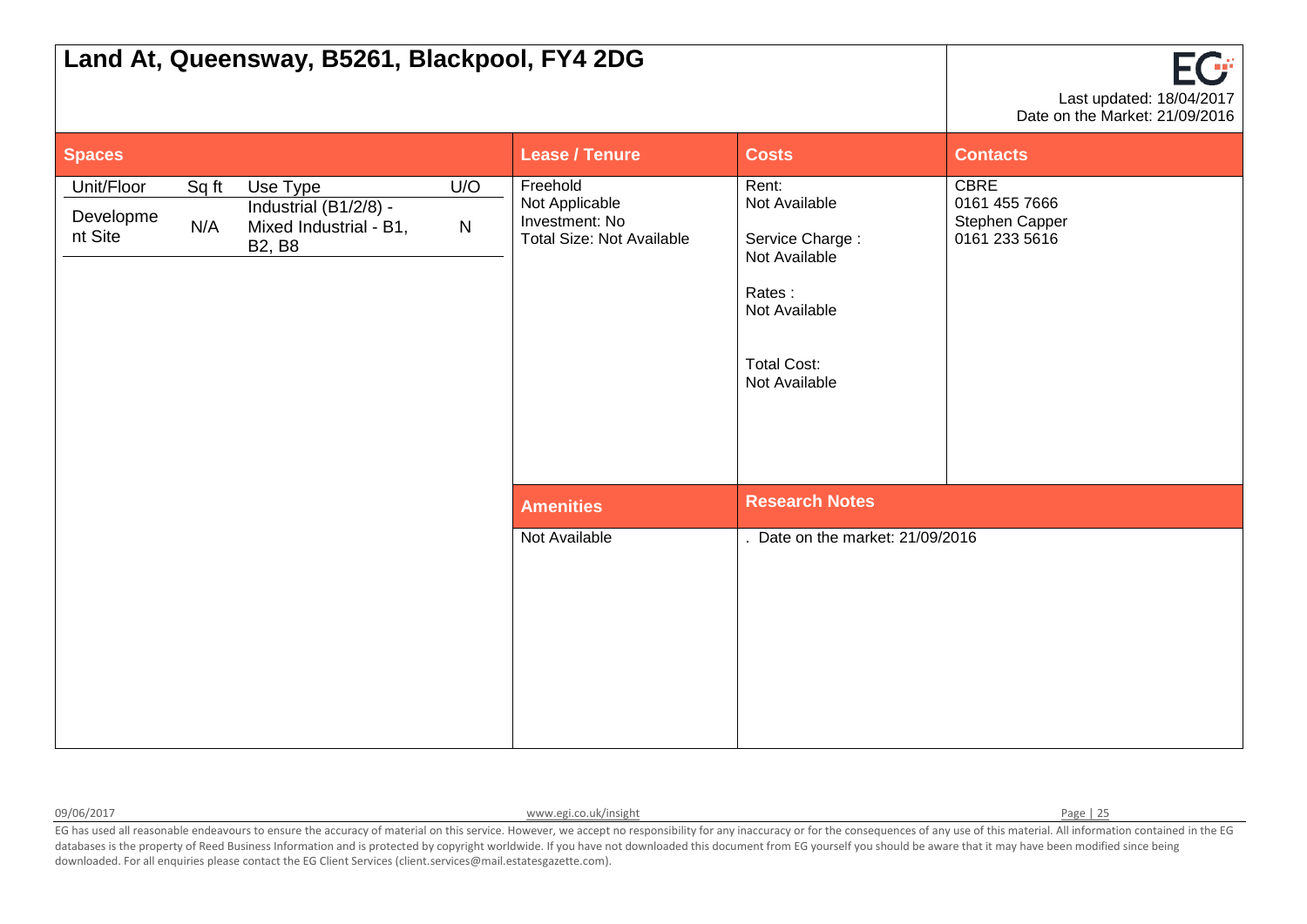| <b>Blackpool Business Park, Blackpool Business Park, Avroe Crescent,</b><br><b>Squires Gate, Blackpool, FY4 2DP</b> |                                                                              | $\sqrt{10}$<br>Last updated: 13/05/2017<br>Date on the Market: 15/11/2016 |                                                                                           |                                                                                                                              |                                                                     |                                                                                                                                       |
|---------------------------------------------------------------------------------------------------------------------|------------------------------------------------------------------------------|---------------------------------------------------------------------------|-------------------------------------------------------------------------------------------|------------------------------------------------------------------------------------------------------------------------------|---------------------------------------------------------------------|---------------------------------------------------------------------------------------------------------------------------------------|
| <b>Spaces</b>                                                                                                       |                                                                              |                                                                           |                                                                                           | <b>Lease / Tenure</b>                                                                                                        | <b>Costs</b>                                                        | <b>Contacts</b>                                                                                                                       |
| Unit/Floor<br>Sq ft<br>Unit 2<br>4,943                                                                              | Use Type<br>Industrial (B1/2/8) -<br>Mixed Industrial - B1,<br><b>B2, B8</b> | U/O<br>$\mathsf{N}$                                                       | Leasehold Or Freehold<br>Second-hand Grade B<br>Investment: No<br>Total Size: 4,943 Sq ft | Rent:<br>Not Available<br>Service Charge:<br>Not Available<br>Rates:<br>Not Available<br><b>Total Cost:</b><br>Not Available | Robert Pinkus & Co<br>01772 769000<br>Mark Harrison<br>01772 769000 |                                                                                                                                       |
|                                                                                                                     |                                                                              |                                                                           |                                                                                           | <b>Amenities</b>                                                                                                             | <b>Research Notes</b>                                               |                                                                                                                                       |
|                                                                                                                     |                                                                              |                                                                           |                                                                                           | Not Available                                                                                                                | Grade B                                                             | Asking price: £600,000 (Freehold) . Rates Payable (2016/17): £27,335<br>. Date on the market: 15/11/2016. Grade of space: Second-hand |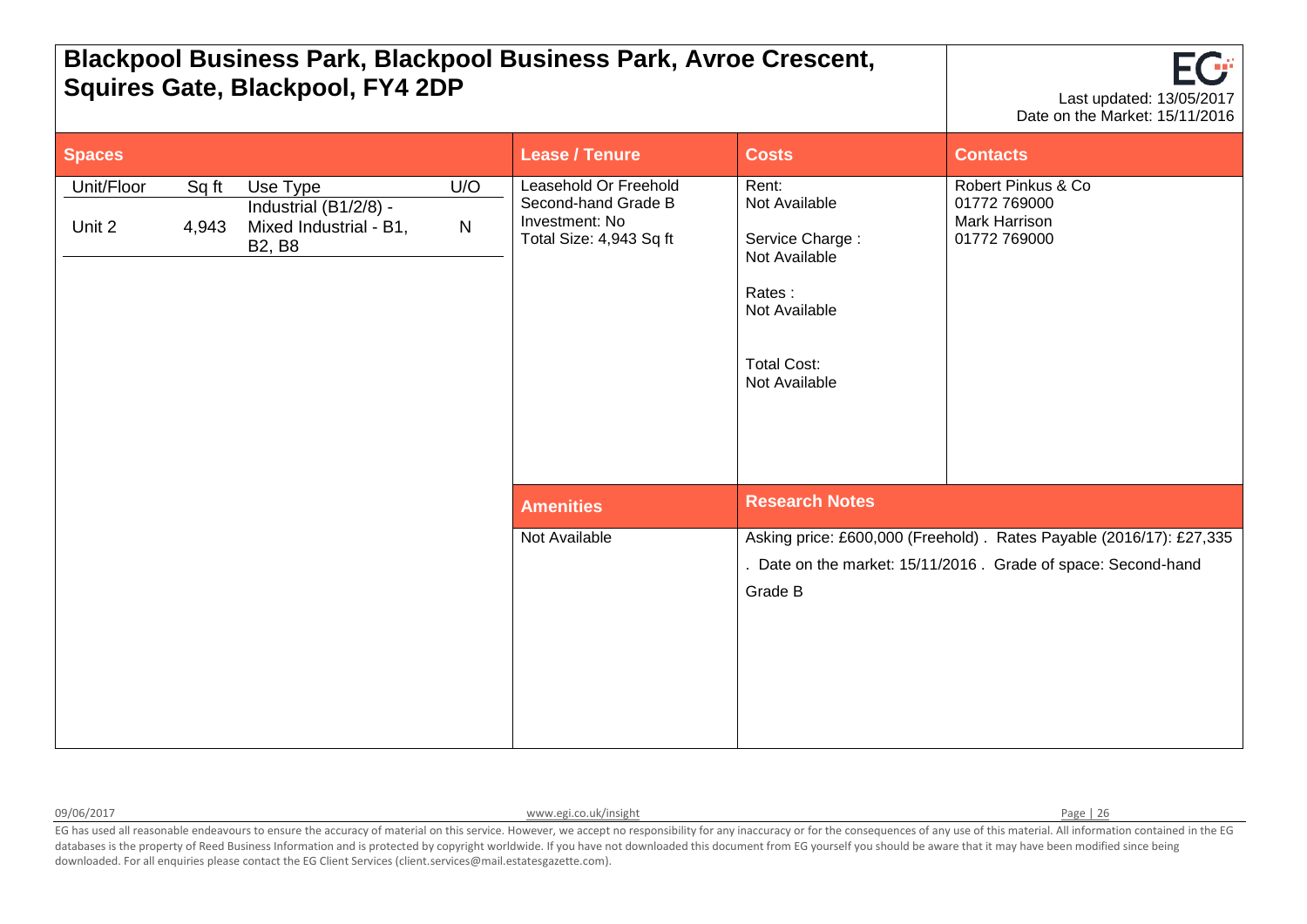| <b>Blackpool Business Park, Blackpool Business Park, Avroe Crescent,</b><br><b>Squires Gate, Blackpool, FY4 2DP</b> |                                                                                 | 302<br>Last updated: 17/01/2017<br>Date on the Market: 13/06/2016             |                                                                                                                              |                                     |                       |                                                              |
|---------------------------------------------------------------------------------------------------------------------|---------------------------------------------------------------------------------|-------------------------------------------------------------------------------|------------------------------------------------------------------------------------------------------------------------------|-------------------------------------|-----------------------|--------------------------------------------------------------|
| <b>Spaces</b>                                                                                                       |                                                                                 |                                                                               |                                                                                                                              | <b>Lease / Tenure</b>               | <b>Costs</b>          | <b>Contacts</b>                                              |
| Unit/Floor<br>Sq ft<br>Unit 8<br>5,683<br><b>B2, B8</b>                                                             | U/O<br>Use Type<br>Industrial (B1/2/8) -<br>Mixed Industrial - B1,<br>${\sf N}$ | Leasehold<br>Second-hand Grade B<br>Investment: No<br>Total Size: 5,683 Sq ft | Rent:<br>Not Available<br>Service Charge:<br>Not Available<br>Rates:<br>Not Available<br><b>Total Cost:</b><br>Not Available | Duxburys Commercial<br>01253 316919 |                       |                                                              |
|                                                                                                                     |                                                                                 |                                                                               |                                                                                                                              | <b>Amenities</b>                    | <b>Research Notes</b> |                                                              |
|                                                                                                                     |                                                                                 |                                                                               |                                                                                                                              | Not Available                       | Grade B               | Date on the market: 13/06/2016 . Grade of space: Second-hand |

09/06/2017 **[www.egi.co.uk/insight](http://www.egi.co.uk/insight) Page | 27 www.egi.co.uk/insight** Page | 27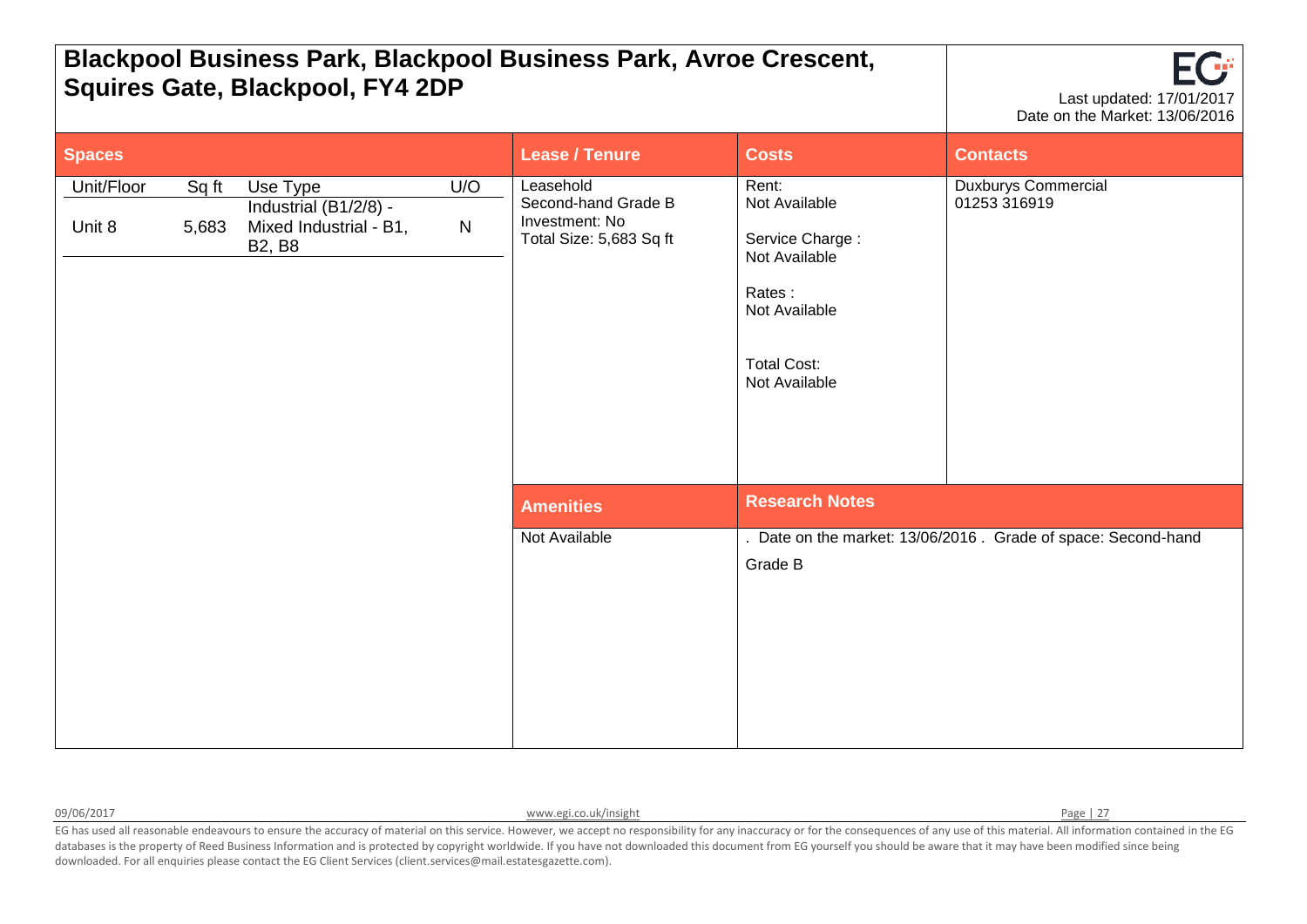| Blackpool Business Park, Canberra Court, Amy Johnson Way, Blackpool,<br>FY4 2FD |                                                                              | <b>TGF</b><br>Last updated: 15/03/2017<br>Date on the Market: 23/10/2015 |                                                                               |                                                                                                                             |                                                                     |                                                                 |
|---------------------------------------------------------------------------------|------------------------------------------------------------------------------|--------------------------------------------------------------------------|-------------------------------------------------------------------------------|-----------------------------------------------------------------------------------------------------------------------------|---------------------------------------------------------------------|-----------------------------------------------------------------|
| <b>Spaces</b>                                                                   |                                                                              |                                                                          |                                                                               | <b>Lease / Tenure</b>                                                                                                       | <b>Costs</b>                                                        | <b>Contacts</b>                                                 |
| Unit/Floor<br>Sq ft<br>Unit 4<br>3,020                                          | Use Type<br>Industrial (B1/2/8) -<br>Mixed Industrial - B1,<br><b>B2, B8</b> | U/O<br>${\sf N}$                                                         | Leasehold<br>Second-hand Grade B<br>Investment: No<br>Total Size: 3,020 Sq ft | Rent:<br>£5.96 per Sq ft<br>Service Charge:<br>Not Available<br>Rates:<br>Not Available<br><b>Total Cost:</b><br>£17,999.19 | Robert Pinkus & Co<br>01772 769000<br>Mark Harrison<br>01772 769000 |                                                                 |
|                                                                                 |                                                                              |                                                                          |                                                                               | <b>Amenities</b>                                                                                                            | <b>Research Notes</b>                                               |                                                                 |
|                                                                                 |                                                                              |                                                                          |                                                                               | EPC Rating: E                                                                                                               | Grade of space: Second-hand Grade B. EPC Rating: E                  | . Asking rent: £5.96 per sq ft. Date on the market: 23/10/2015. |

09/06/2017 **[www.egi.co.uk/insight](http://www.egi.co.uk/insight) Page | 28** Page | 28

┱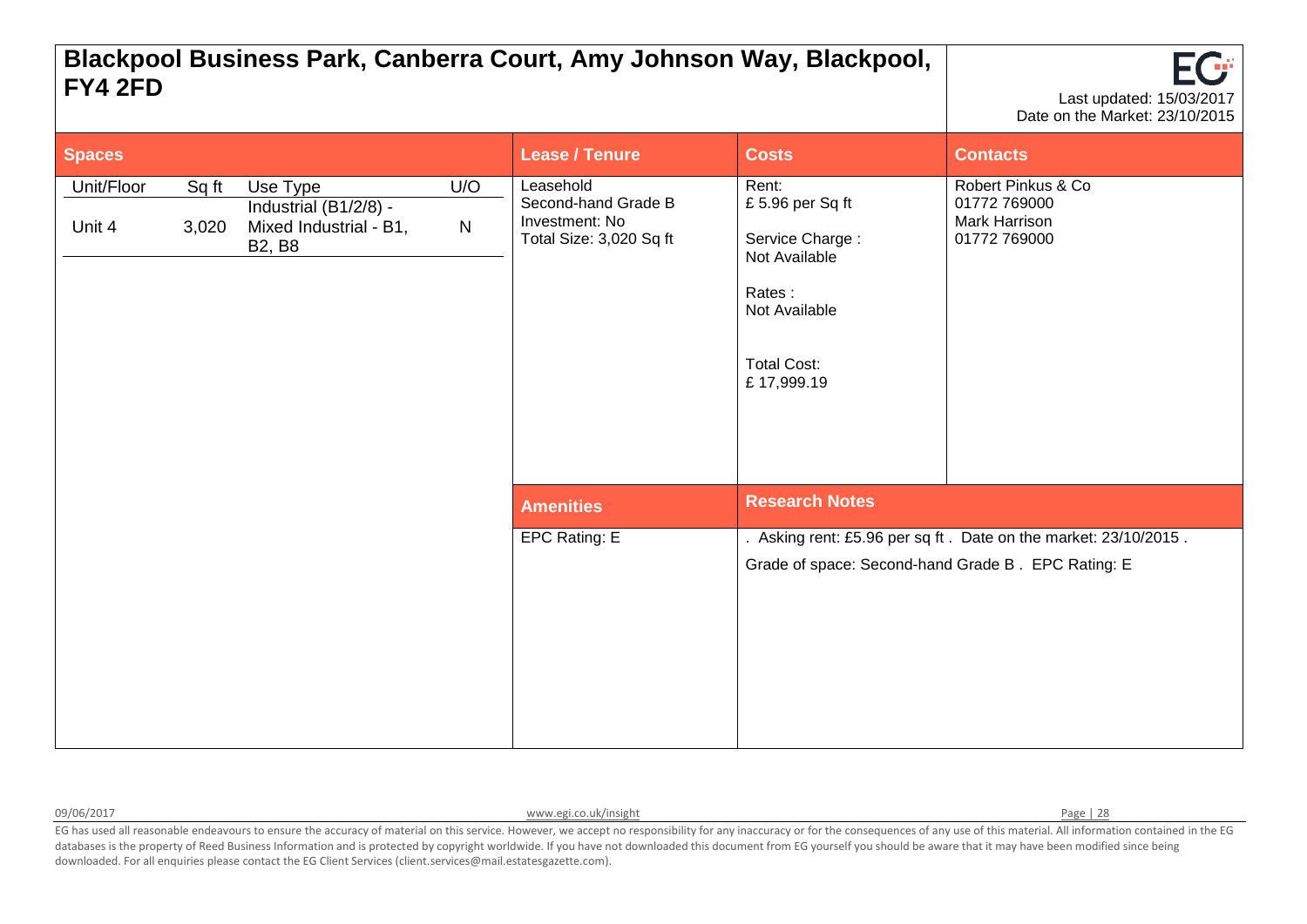|                                              |                                                                                                                          | <b>Blackpool Way, FY4 2FF</b>                                           | PRONPOOL DUOINGOO F GIN, ENGIPHOG OGGIT, ANTY OOMIGON TYGY,                                                                  |                                                                    | EU<br>Last updated: 13/05/2017<br>Date on the Market: 14/09/2016                                                                                                                                                         |
|----------------------------------------------|--------------------------------------------------------------------------------------------------------------------------|-------------------------------------------------------------------------|------------------------------------------------------------------------------------------------------------------------------|--------------------------------------------------------------------|--------------------------------------------------------------------------------------------------------------------------------------------------------------------------------------------------------------------------|
| <b>Spaces</b>                                |                                                                                                                          |                                                                         | <b>Lease / Tenure</b>                                                                                                        | <b>Costs</b>                                                       | <b>Contacts</b>                                                                                                                                                                                                          |
| Unit/Floor<br>Design &<br><b>Build Units</b> | Sq ft<br>U/O<br>Use Type<br>Business (B1c) - Light<br><b>Industrial / Business</b><br>4,500<br>${\sf N}$<br><b>Units</b> | Freehold<br>Design & Build<br>Investment: No<br>Total Size: 4,500 Sq ft | Rent:<br>Not Available<br>Service Charge:<br>Not Available<br>Rates:<br>Not Available<br><b>Total Cost:</b><br>Not Available | Robert Pinkus & Co<br>01772 769000<br>Danny Pinkus<br>01772 769000 |                                                                                                                                                                                                                          |
|                                              |                                                                                                                          |                                                                         | <b>Amenities</b>                                                                                                             | <b>Research Notes</b>                                              |                                                                                                                                                                                                                          |
|                                              |                                                                                                                          |                                                                         | Not Available                                                                                                                | Date on the market: 14/09/2016                                     | . The first phase will comprise 12 units and is due to be complete and<br>available to occupy in early 2017. Units of 750 sq ft are available for<br>sale at a price of £89,500 + VAT. . Grade of space: Design & Build. |

**Blackpool Business Park, Enterprise Court, Amy Johnson Way,** 

09/06/2017 **[www.egi.co.uk/insight](http://www.egi.co.uk/insight) Page | 29 www.egi.co.uk/insight** Page | 29

 $\blacksquare$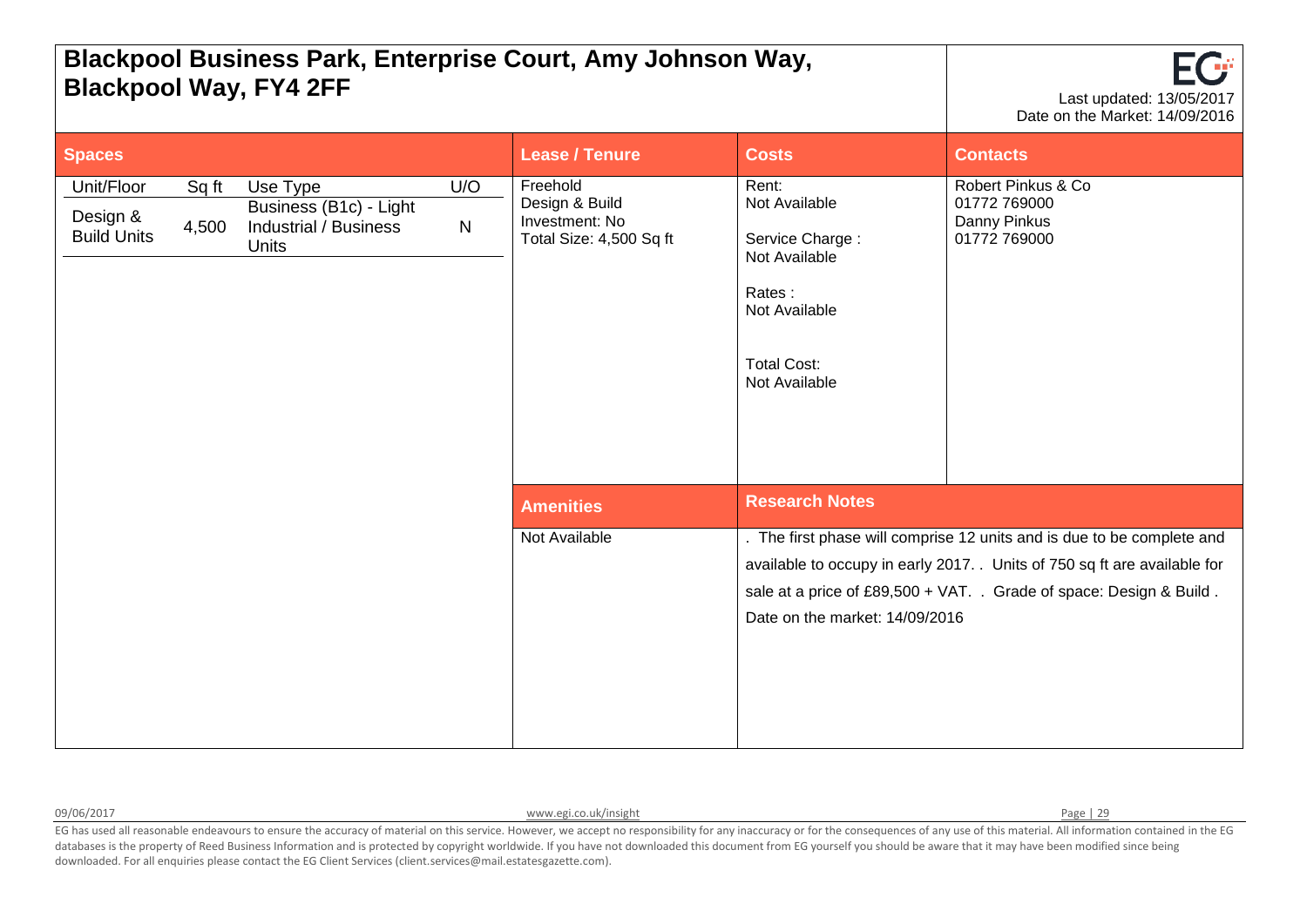| Blackpool Airport, Squires Gate, Blackpool, FY4 2QY                                                                                   |          |                                                                               |                                                                                                                              | $\mathsf{F}(\mathbb{P})$<br>Last updated: 15/05/2017<br>Date on the Market: 01/04/2015 |
|---------------------------------------------------------------------------------------------------------------------------------------|----------|-------------------------------------------------------------------------------|------------------------------------------------------------------------------------------------------------------------------|----------------------------------------------------------------------------------------|
| <b>Spaces</b>                                                                                                                         |          | <b>Lease / Tenure</b>                                                         | <b>Costs</b>                                                                                                                 | <b>Contacts</b>                                                                        |
| Use Type<br>Unit/Floor<br>Sq ft<br>Industrial (B1/2/8) -<br>Former<br>10,017<br>Mixed Industrial - B1,<br>Helicentre<br><b>B2, B8</b> | U/O<br>Y | Freehold<br>Second-hand Grade B<br>Investment: No<br>Total Size: 10,017 Sq ft | Rent:<br>Not Available<br>Service Charge:<br>Not Available<br>Rates:<br>Not Available<br><b>Total Cost:</b><br>Not Available | Robert Pinkus & Co<br>01772 769000<br>Danny Pinkus<br>01772 769000                     |
|                                                                                                                                       |          | <b>Amenities</b>                                                              | <b>Research Notes</b>                                                                                                        |                                                                                        |
|                                                                                                                                       |          | Not Available                                                                 | Grade B. Date on the market: 01/04/2015                                                                                      | Asking price: £440,000 (Freehold). Grade of space: Second-hand                         |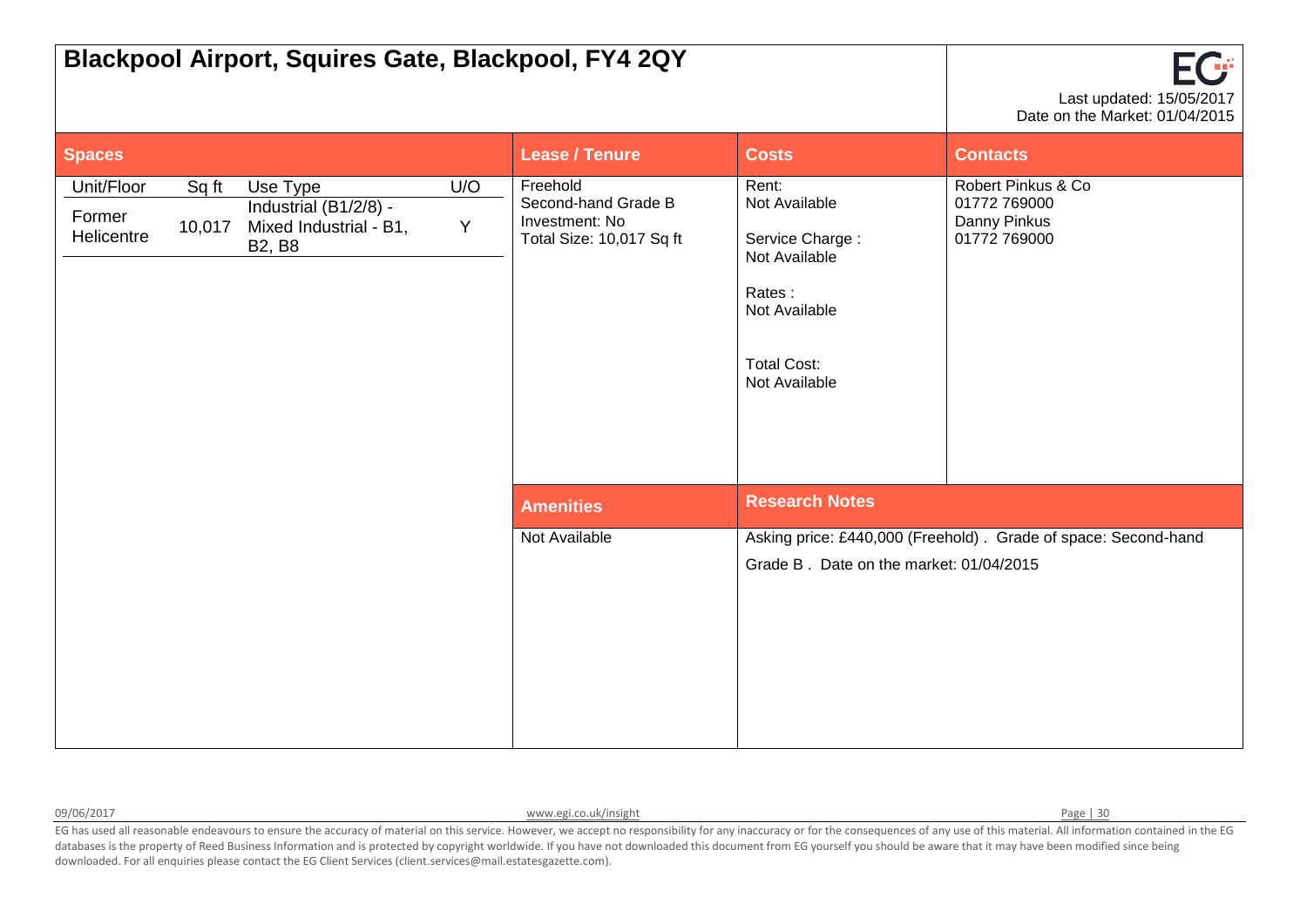|                        |                 | <b>Blackpool Airport, Squires Gate, Blackpool, FY4 2QY</b>                   |          |                                                                               |                                                                                                                              | FG<br>Last updated: 13/05/2017<br>Date on the Market: 19/06/2015         |
|------------------------|-----------------|------------------------------------------------------------------------------|----------|-------------------------------------------------------------------------------|------------------------------------------------------------------------------------------------------------------------------|--------------------------------------------------------------------------|
| <b>Spaces</b>          |                 |                                                                              |          | <b>Lease / Tenure</b>                                                         | <b>Costs</b>                                                                                                                 | <b>Contacts</b>                                                          |
| Unit/Floor<br>Hanger 8 | Sq ft<br>18,360 | Use Type<br>Industrial (B1/2/8) -<br>Mixed Industrial - B1,<br><b>B2, B8</b> | U/O<br>N | Freehold<br>Second-hand Grade B<br>Investment: No<br>Total Size: 18,360 Sq ft | Rent:<br>Not Available<br>Service Charge:<br>Not Available<br>Rates:<br>Not Available<br><b>Total Cost:</b><br>Not Available | Pearson Ferrier<br>0161 764 4440<br>Lisa Crossley-Smith<br>0161 764 4440 |
|                        |                 |                                                                              |          | <b>Amenities</b>                                                              | <b>Research Notes</b>                                                                                                        |                                                                          |
|                        |                 |                                                                              |          | Not Available                                                                 | Grade of space: Second-hand Grade B.                                                                                         | Asking price: £850,000 (Freehold). Date on the market: 19/06/2015.       |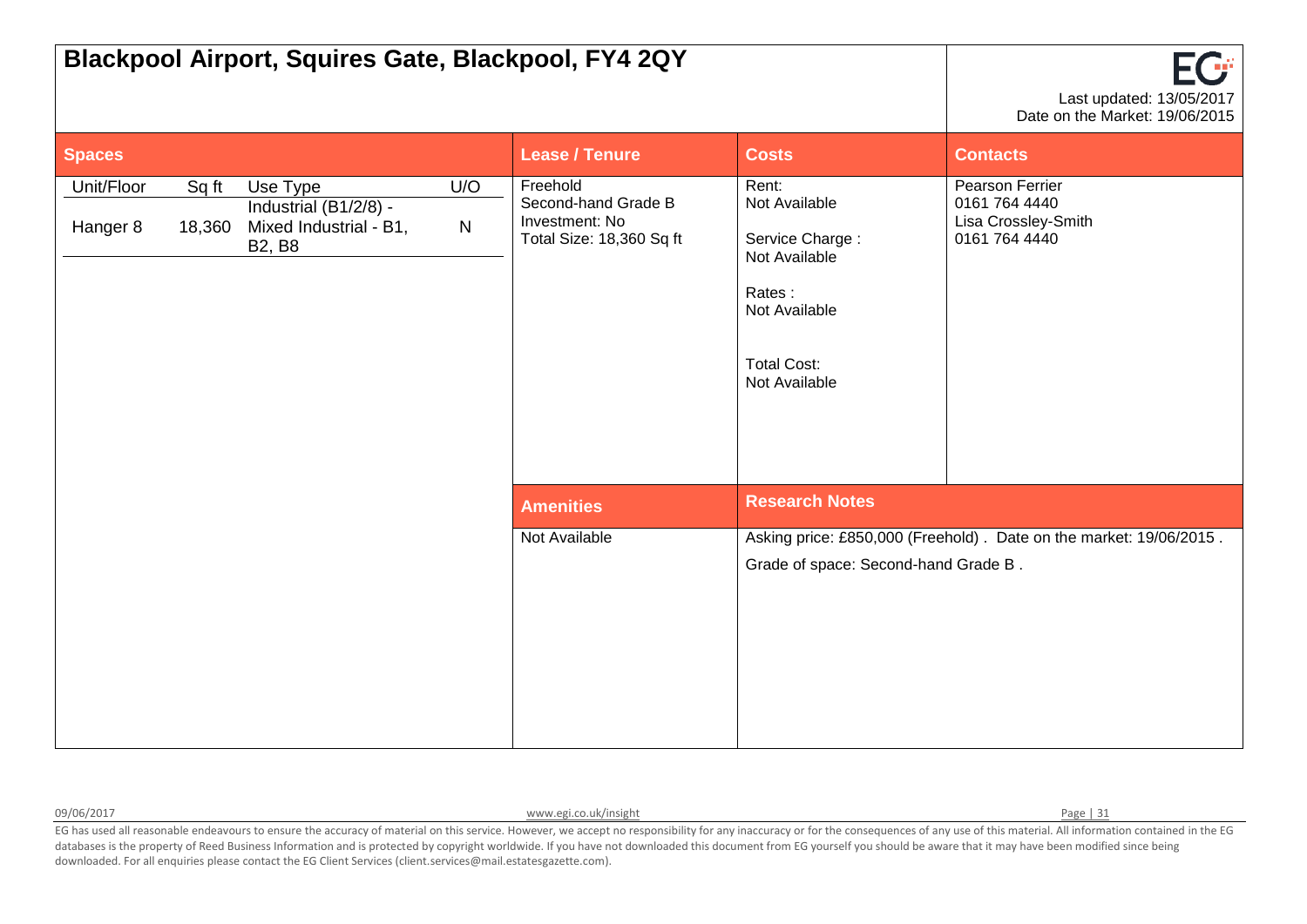## **Blackpool Business Park, Shorebury Point, Amy Johnson Way, Blackpool, FY4 2RF** Last updated: 15/05/2017



| <b>Spaces</b>                |                                             |                                                                     | <b>Lease / Tenure</b>                                                         | <b>Costs</b>                                                                                                                 | <b>Contacts</b>                                                                                                                 |
|------------------------------|---------------------------------------------|---------------------------------------------------------------------|-------------------------------------------------------------------------------|------------------------------------------------------------------------------------------------------------------------------|---------------------------------------------------------------------------------------------------------------------------------|
| Unit/Floor<br>Workshop<br>27 | Sq ft<br>Use Type<br>1,501<br><b>B2, B8</b> | U/O<br>Industrial (B1/2/8) -<br>${\sf N}$<br>Mixed Industrial - B1, | Leasehold<br>Second-hand Grade B<br>Investment: No<br>Total Size: 1,501 Sq ft | Rent:<br>Not Available<br>Service Charge:<br>Not Available<br>Rates:<br>Not Available<br><b>Total Cost:</b><br>Not Available | Flexspace Limited<br>Rachel Floyd<br>08000334444                                                                                |
|                              |                                             |                                                                     | <b>Amenities</b>                                                              | <b>Research Notes</b>                                                                                                        |                                                                                                                                 |
|                              |                                             |                                                                     | Not Available                                                                 |                                                                                                                              | PL ID: 6228659 . Rents from £8.07 to £10.76 Per Sq Ft. . Date on<br>the market: 09/03/2017. Grade of space: Second-hand Grade B |

09/06/2017 Page | 32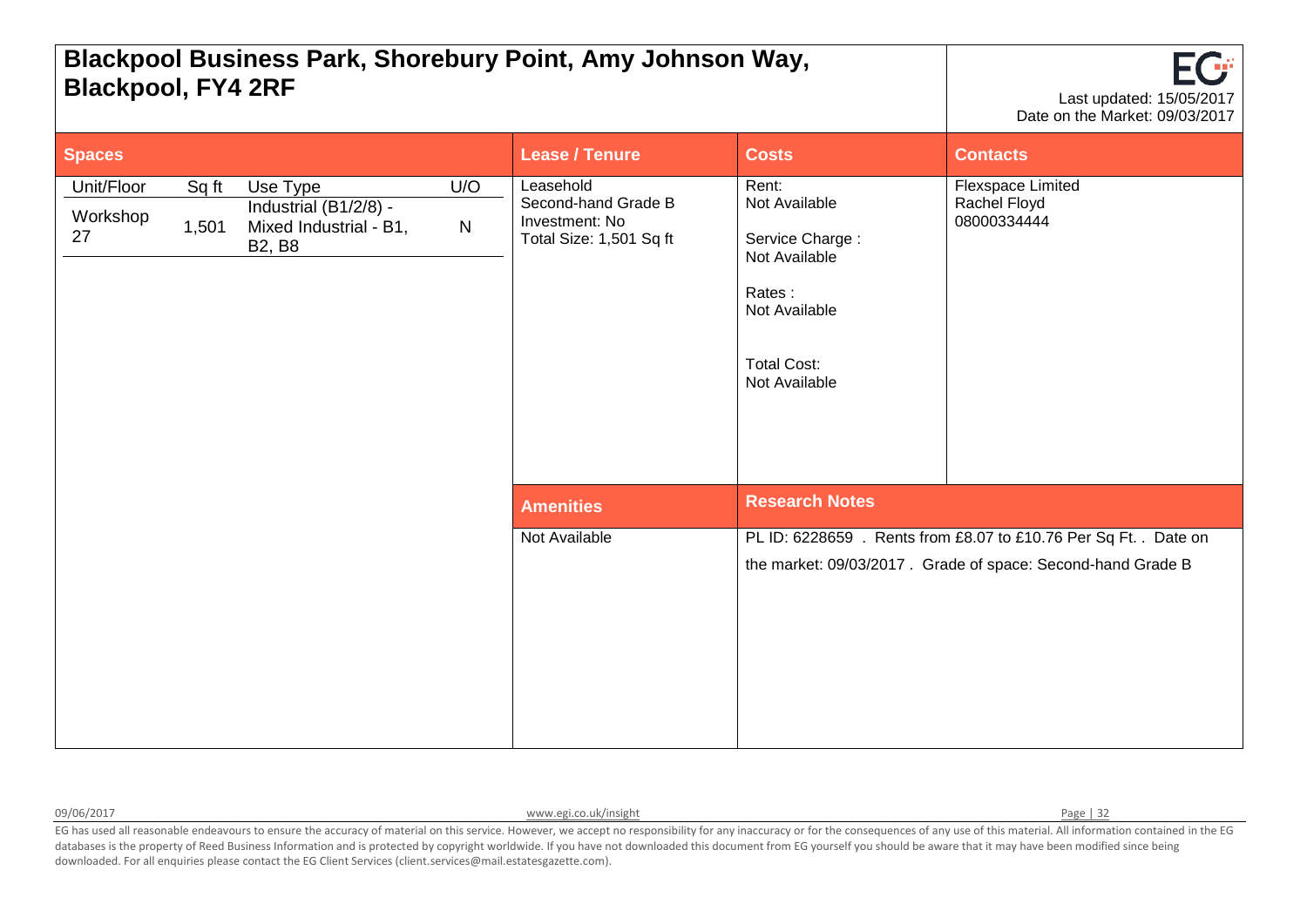|                       |                |                                                                              |                     | The Links, Piper Court, Amy Johnson Way, Blackpool, FY4 2RG                          |                                                                                                                              | Last updated: 13/05/2017<br>Date on the Market: 05/06/2015                                                                   |
|-----------------------|----------------|------------------------------------------------------------------------------|---------------------|--------------------------------------------------------------------------------------|------------------------------------------------------------------------------------------------------------------------------|------------------------------------------------------------------------------------------------------------------------------|
| <b>Spaces</b>         |                |                                                                              |                     | <b>Lease / Tenure</b>                                                                | <b>Costs</b>                                                                                                                 | <b>Contacts</b>                                                                                                              |
| Unit/Floor<br>Unit 15 | Sq ft<br>3,200 | Use Type<br>Industrial (B1/2/8) -<br>Mixed Industrial - B1,<br><b>B2, B8</b> | U/O<br>$\mathsf{N}$ | Leasehold<br>New - New Build (existing)<br>Investment: No<br>Total Size: 3,200 Sq ft | Rent:<br>£6.25 per Sq ft<br>Service Charge:<br>Not Available<br>Rates:<br>Not Available<br><b>Total Cost:</b><br>£ 20,000.00 | Robert Pinkus & Co<br>01772 769000<br>Mark Harrison<br>01772 769000                                                          |
|                       |                |                                                                              |                     | <b>Amenities</b>                                                                     | <b>Research Notes</b>                                                                                                        |                                                                                                                              |
|                       |                |                                                                              |                     | EPC Rating: C                                                                        |                                                                                                                              | Asking rent: £20,000 per annum. Date on the market: 05/06/2015.<br>Grade of space: New - New Build (existing). EPC Rating: C |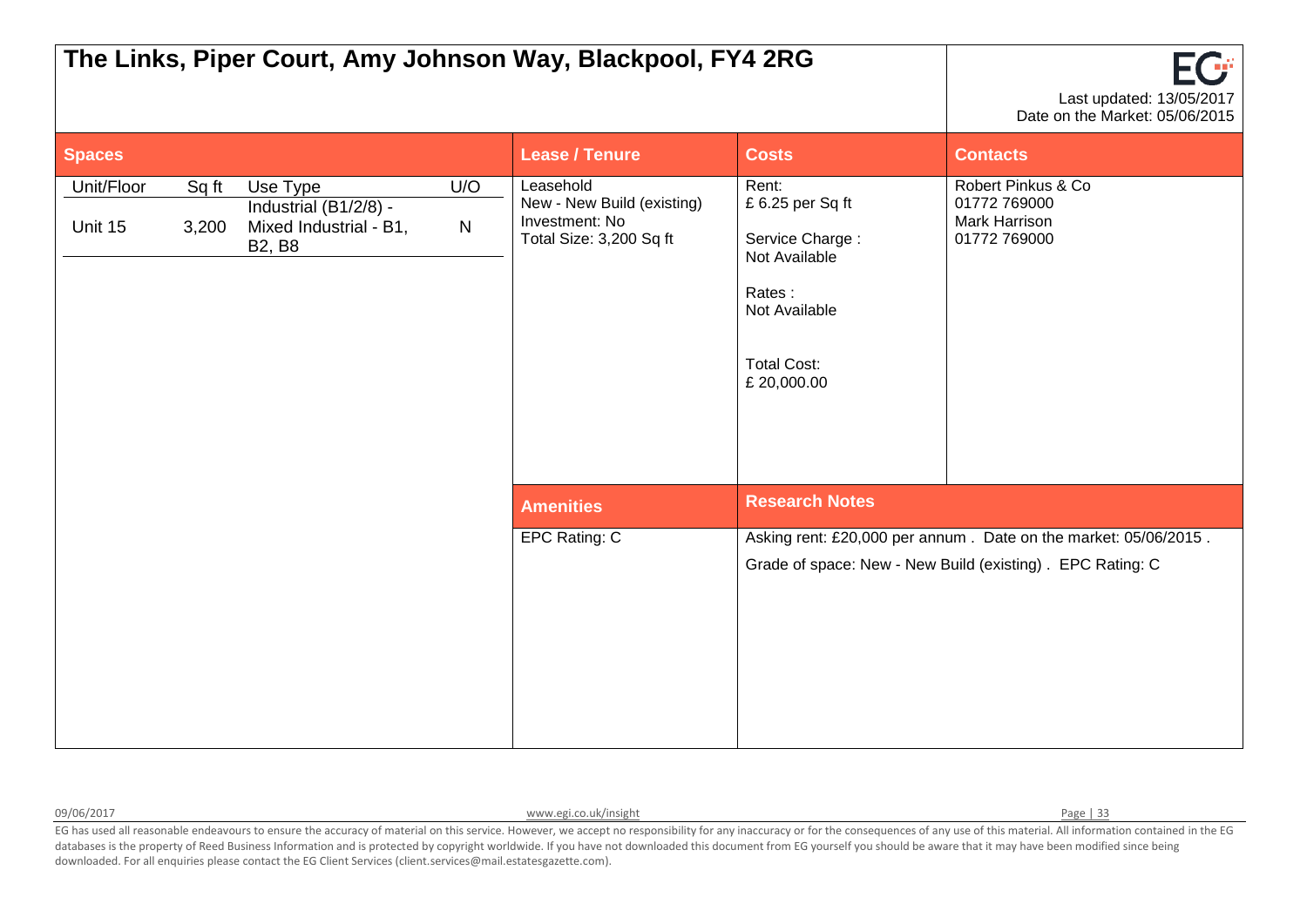| <b>Blackpool Business Park, John Roberts Associates Building, Amy</b><br>Johnson Way, Blackpool, FY4 2RP |                         |                                                                                                                                                  |               |                                                                               |                                                                                                                              | Last updated: 15/05/2017<br>Date on the Market: 15/02/2016         |
|----------------------------------------------------------------------------------------------------------|-------------------------|--------------------------------------------------------------------------------------------------------------------------------------------------|---------------|-------------------------------------------------------------------------------|------------------------------------------------------------------------------------------------------------------------------|--------------------------------------------------------------------|
| <b>Spaces</b>                                                                                            |                         |                                                                                                                                                  |               | <b>Lease / Tenure</b>                                                         | <b>Costs</b>                                                                                                                 | <b>Contacts</b>                                                    |
| Unit/Floor<br>Ground<br>Mezzanine                                                                        | Sq ft<br>2,484<br>1,403 | Use Type<br>Industrial (B1/2/8) -<br>Mixed Industrial - B1,<br><b>B2, B8</b><br>Industrial (B1/2/8) -<br>Mixed Industrial - B1,<br><b>B2, B8</b> | U/O<br>Y<br>Y | Leasehold<br>Second-hand Grade B<br>Investment: No<br>Total Size: 3,887 Sq ft | Rent:<br>£ 2.58 per Sq ft<br>Service Charge:<br>Not Available<br>Rates:<br>Not Available<br><b>Total Cost:</b><br>£10,028.45 | Robert Pinkus & Co<br>01772 769000<br>Danny Pinkus<br>01772 769000 |
|                                                                                                          |                         |                                                                                                                                                  |               | <b>Amenities</b>                                                              | <b>Research Notes</b>                                                                                                        |                                                                    |
|                                                                                                          |                         |                                                                                                                                                  |               | Not Available                                                                 | Grade of space: Second-hand Grade B                                                                                          | Date on the market: 15/02/2016. Asking rent per annum: £10000.     |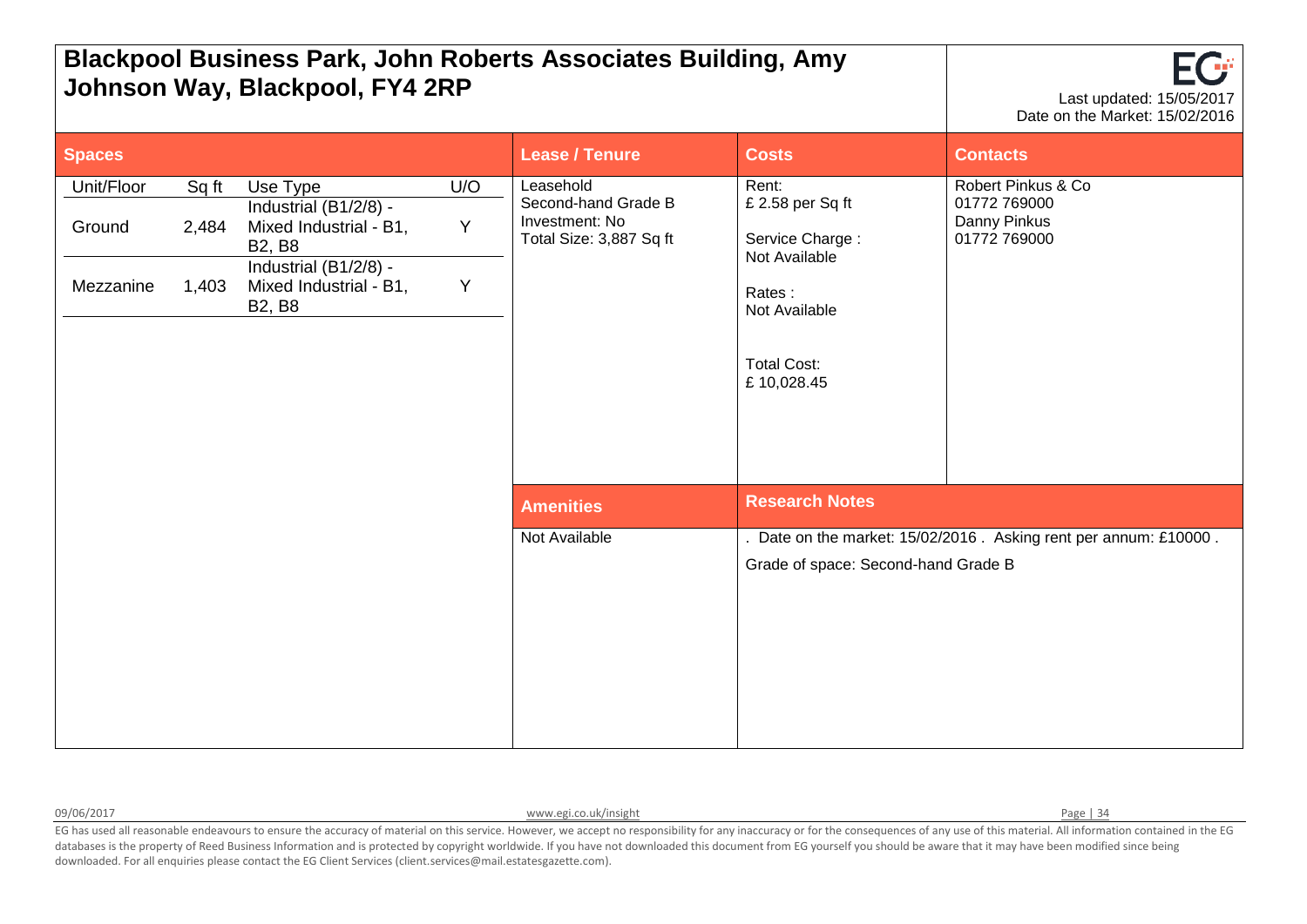|                                                                                                                                              |                                                                              | <b>Workshop Building, Dorset Street, Blackpool, FY4 3BB</b>                                                                  |                                            | EG<br>Last updated: 13/05/2017<br>Date on the Market: 25/08/2016                                                          |
|----------------------------------------------------------------------------------------------------------------------------------------------|------------------------------------------------------------------------------|------------------------------------------------------------------------------------------------------------------------------|--------------------------------------------|---------------------------------------------------------------------------------------------------------------------------|
| <b>Spaces</b>                                                                                                                                |                                                                              | <b>Lease / Tenure</b>                                                                                                        | <b>Costs</b>                               | <b>Contacts</b>                                                                                                           |
| Unit/Floor<br>Sq ft<br>Use Type<br>U/O<br>Business (B1c) - Light<br><b>Industrial / Business</b><br>$\mathsf{N}$<br>Ground<br>1,142<br>Units | Freehold<br>Second-hand Grade B<br>Investment: No<br>Total Size: 1,142 Sq ft | Rent:<br>Not Available<br>Service Charge:<br>Not Available<br>Rates:<br>Not Available<br><b>Total Cost:</b><br>Not Available | <b>Duxburys Commercial</b><br>01253 316919 |                                                                                                                           |
|                                                                                                                                              |                                                                              | <b>Amenities</b>                                                                                                             | <b>Research Notes</b>                      |                                                                                                                           |
|                                                                                                                                              |                                                                              | Not Available                                                                                                                |                                            | Asking price: £79,950 (Freehold). Unit: Units 1-5. Grade of space:<br>Second-hand Grade B. Date on the market: 25/08/2016 |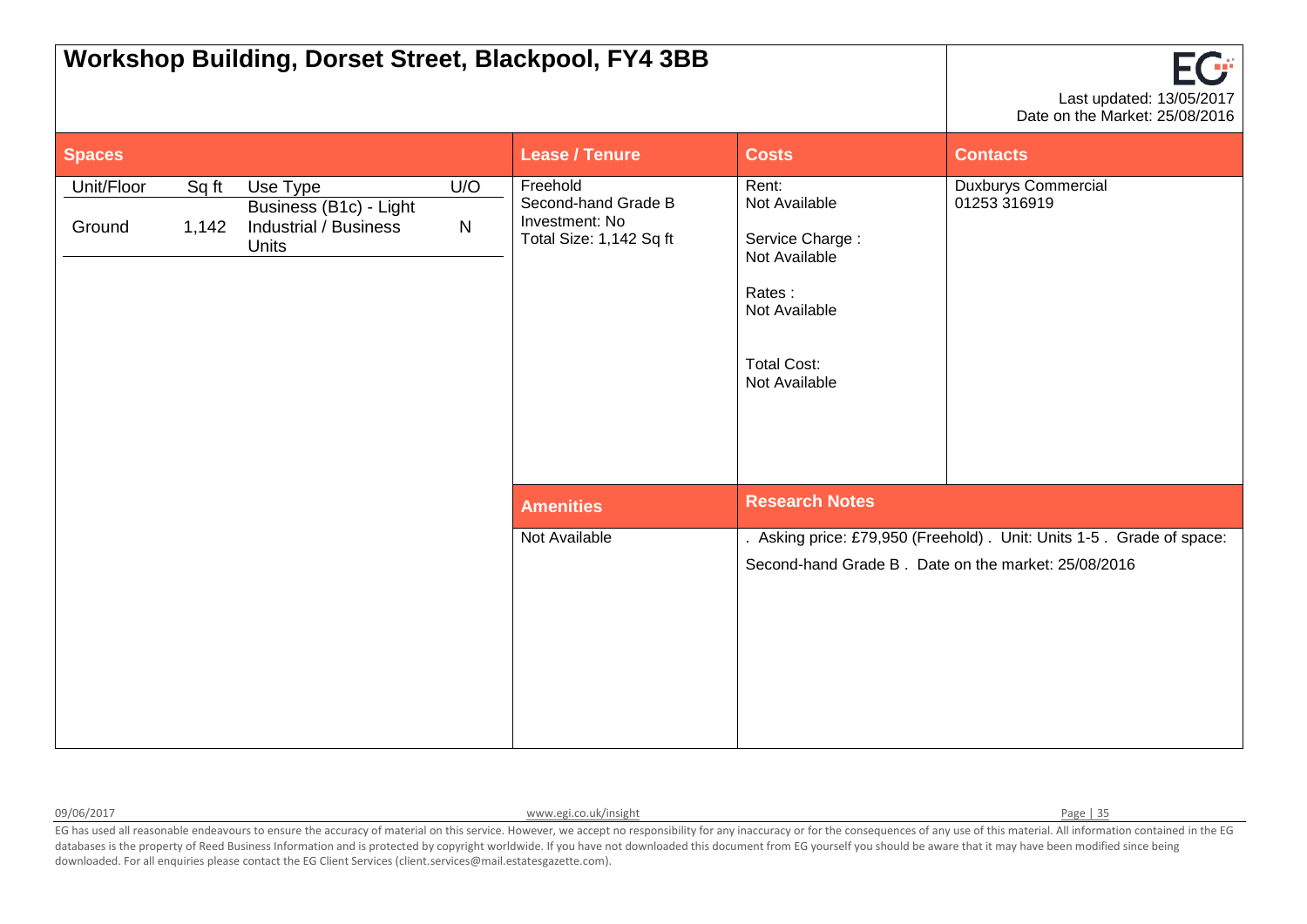|                                                                                                                                                   |                                                                               | Sycamore Trading Estate, Squires Gate Lane, Blackpool, FY4 3RL                                                               |                       | Last updated: 15/05/2017<br>Date on the Market: 09/03/2017        |
|---------------------------------------------------------------------------------------------------------------------------------------------------|-------------------------------------------------------------------------------|------------------------------------------------------------------------------------------------------------------------------|-----------------------|-------------------------------------------------------------------|
| <b>Spaces</b>                                                                                                                                     |                                                                               | <b>Lease / Tenure</b>                                                                                                        | <b>Costs</b>          | <b>Contacts</b>                                                   |
| U/O<br>Unit/Floor<br>Use Type<br>Sq ft<br>Industrial (B1/2/8) -<br>Mixed Industrial - B1,<br>Unit 10-11<br>3,141<br>$\mathsf{N}$<br><b>B2, B8</b> | Leasehold<br>Second-hand Grade B<br>Investment: No<br>Total Size: 3,141 Sq ft | Rent:<br>Not Available<br>Service Charge:<br>Not Available<br>Rates:<br>Not Available<br><b>Total Cost:</b><br>Not Available | Flexspace Limited     |                                                                   |
|                                                                                                                                                   |                                                                               | <b>Amenities</b>                                                                                                             | <b>Research Notes</b> |                                                                   |
|                                                                                                                                                   |                                                                               | Not Available                                                                                                                | Second-hand Grade B   | PL ID: 6228661 . Date on the market: 09/03/2017 . Grade of space: |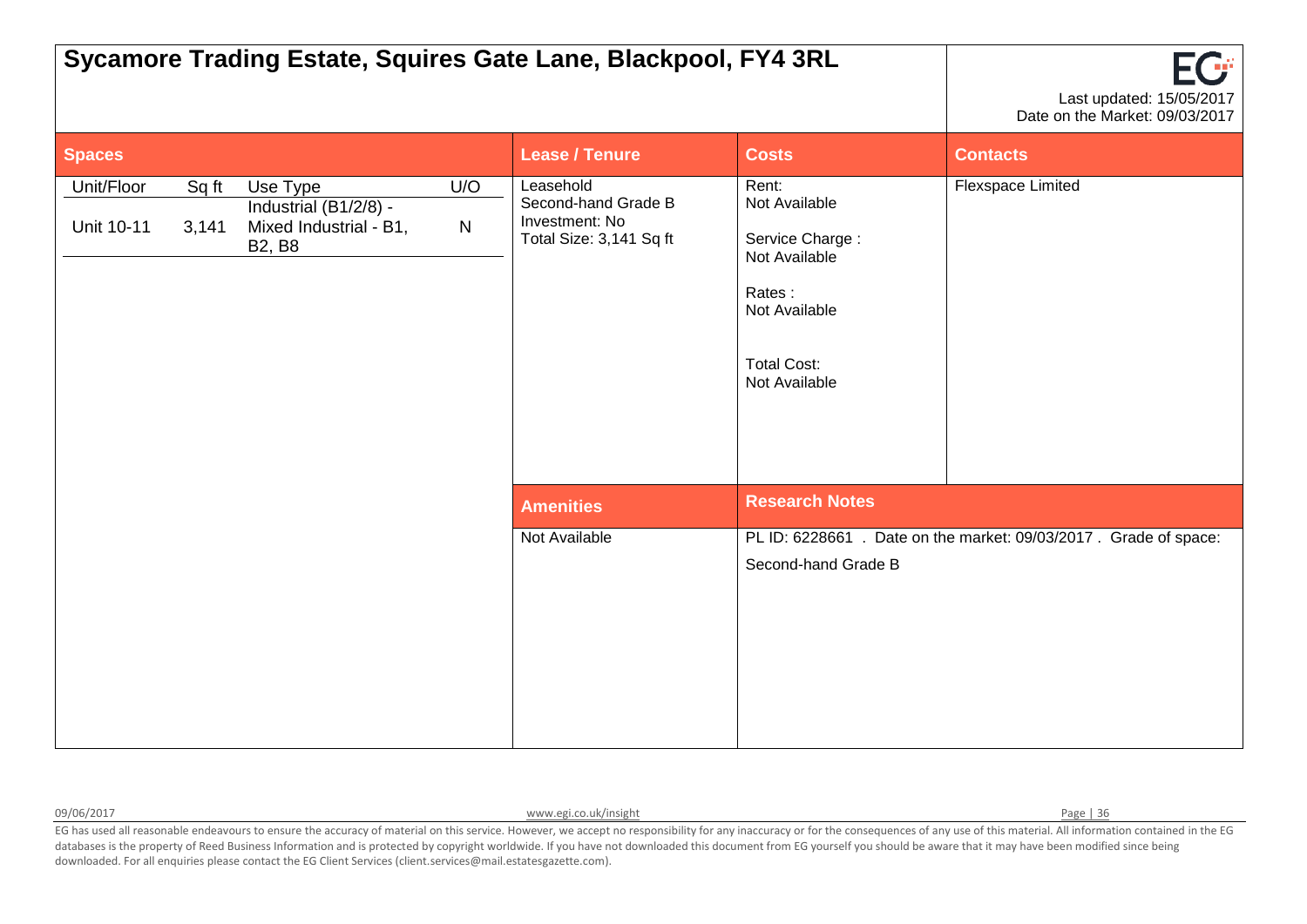|                       |              |                                                                              |                  | Sycamore Trading Estate, Squires Gate Lane, Blackpool, FY4 3RL              |                                                                                                                              | Last updated: 15/05/2017<br>Date on the Market: 09/03/2017        |
|-----------------------|--------------|------------------------------------------------------------------------------|------------------|-----------------------------------------------------------------------------|------------------------------------------------------------------------------------------------------------------------------|-------------------------------------------------------------------|
| <b>Spaces</b>         |              |                                                                              |                  | <b>Lease / Tenure</b>                                                       | <b>Costs</b>                                                                                                                 | <b>Contacts</b>                                                   |
| Unit/Floor<br>Unit 29 | Sq ft<br>751 | Use Type<br>Industrial (B1/2/8) -<br>Mixed Industrial - B1,<br><b>B2, B8</b> | U/O<br>${\sf N}$ | Leasehold<br>Second-hand Grade B<br>Investment: No<br>Total Size: 751 Sq ft | Rent:<br>Not Available<br>Service Charge:<br>Not Available<br>Rates:<br>Not Available<br><b>Total Cost:</b><br>Not Available | Flexspace Limited                                                 |
|                       |              |                                                                              |                  | <b>Amenities</b>                                                            | <b>Research Notes</b>                                                                                                        |                                                                   |
|                       |              |                                                                              |                  | Not Available                                                               | Second-hand Grade B                                                                                                          | PL ID: 6228661 . Date on the market: 09/03/2017 . Grade of space: |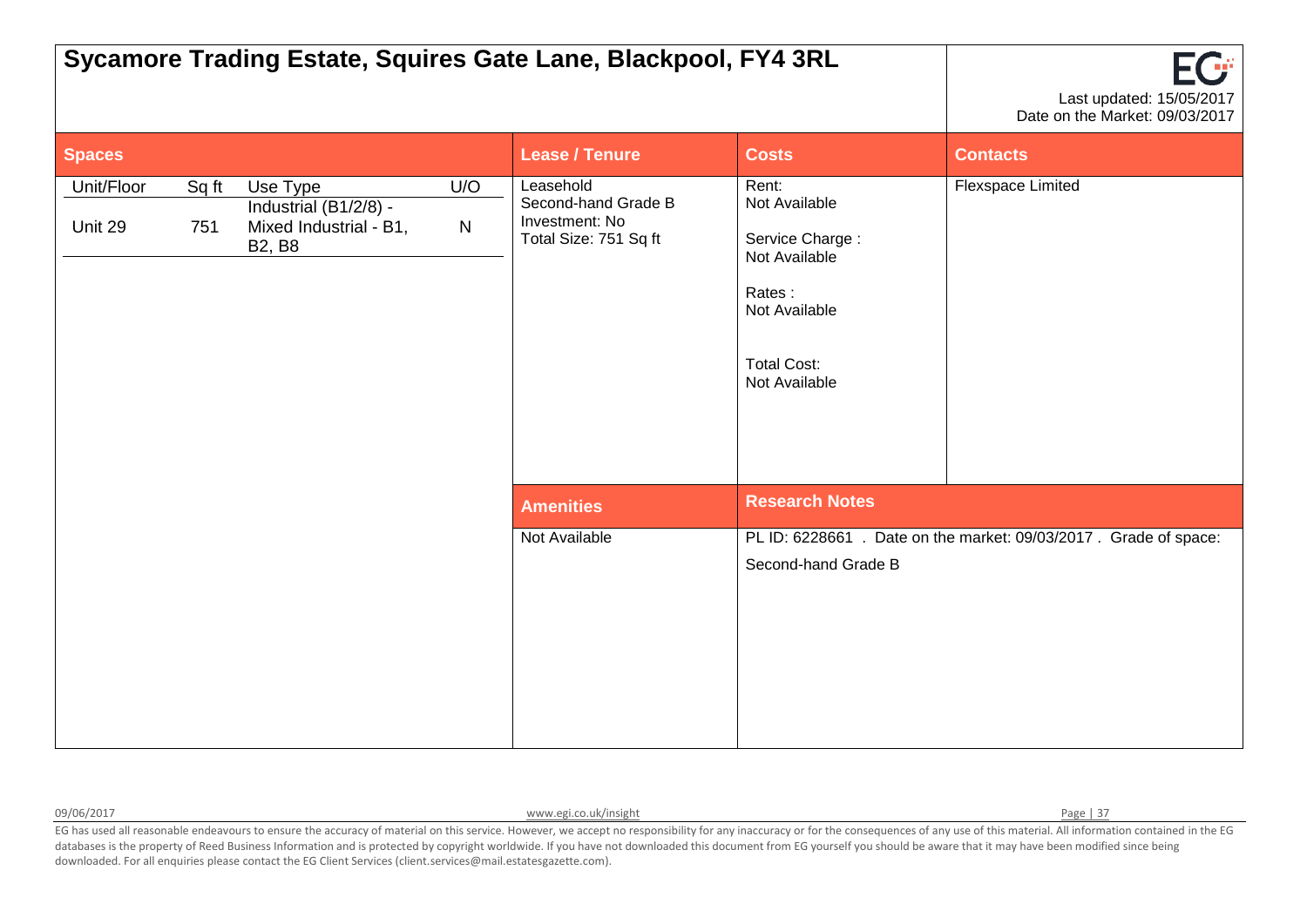|                       |                 |                                                                              |                  | Squires Gate Industrial Park, Squires Gate Lane, Blackpool, FY4 3RN            |                                                                                                                             | Last updated: 18/04/2017<br>Date on the Market: Invalid date         |
|-----------------------|-----------------|------------------------------------------------------------------------------|------------------|--------------------------------------------------------------------------------|-----------------------------------------------------------------------------------------------------------------------------|----------------------------------------------------------------------|
| <b>Spaces</b>         |                 |                                                                              |                  | <b>Lease / Tenure</b>                                                          | <b>Costs</b>                                                                                                                | <b>Contacts</b>                                                      |
| Unit/Floor<br>Unit 1F | Sq ft<br>19,563 | Use Type<br>Industrial (B1/2/8) -<br>Mixed Industrial - B1,<br><b>B2, B8</b> | U/O<br>${\sf N}$ | Leasehold<br>Second-hand Grade B<br>Investment: No<br>Total Size: 19,563 Sq ft | Rent:<br>£1.75 per Sq ft<br>Service Charge:<br>Not Available<br>Rates:<br>Not Available<br><b>Total Cost:</b><br>£34,235.25 | <b>GVA</b><br>0161 834 7187<br><b>Andrew Pexton</b><br>0161 956 4207 |
|                       |                 |                                                                              |                  | <b>Amenities</b>                                                               | <b>Research Notes</b>                                                                                                       |                                                                      |
|                       |                 |                                                                              |                  | Not Available                                                                  |                                                                                                                             | Asking rent: £1.75 per Sq Ft. . Grade of space: Second-hand Grade B  |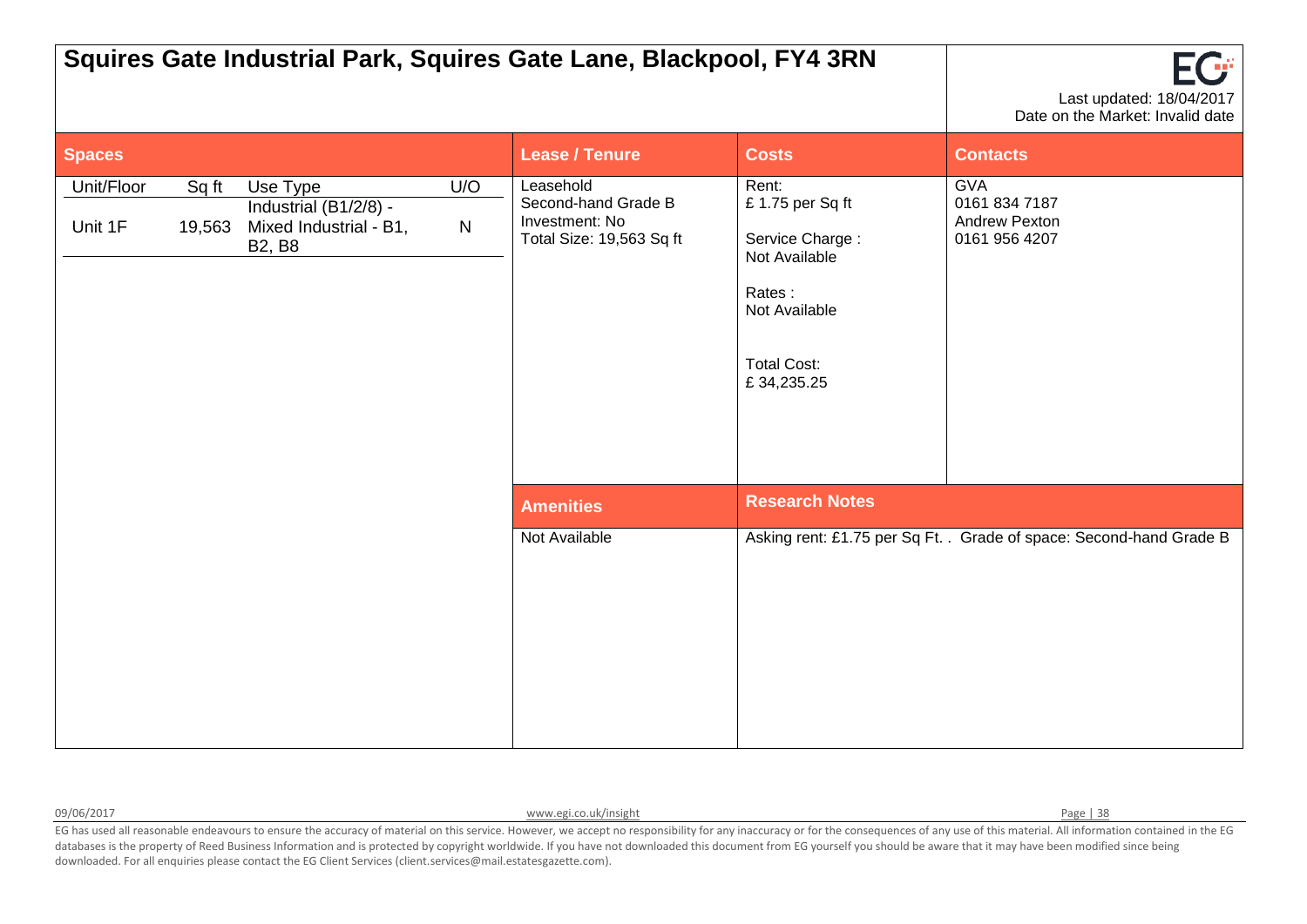|                         |                 | 10, Sandersons Way, Blackpool, FY4 4NB                                       |                     |                                                                                                 |                                                                                                                             | FCF<br>Last updated: 08/05/2017<br>Date on the Market: 10/10/2008                                                         |
|-------------------------|-----------------|------------------------------------------------------------------------------|---------------------|-------------------------------------------------------------------------------------------------|-----------------------------------------------------------------------------------------------------------------------------|---------------------------------------------------------------------------------------------------------------------------|
| Spaces                  |                 |                                                                              |                     | <b>Lease / Tenure</b>                                                                           | <b>Costs</b>                                                                                                                | <b>Contacts</b>                                                                                                           |
| Unit/Floor<br>Warehouse | Sq ft<br>19,456 | Use Type<br>Industrial (B1/2/8) -<br>Mixed Industrial - B1,<br><b>B2, B8</b> | U/O<br>$\mathsf{N}$ | Leasehold<br>35 Year Lease<br>Second-hand Grade B<br>Investment: No<br>Total Size: 19,456 Sq ft | Rent:<br>£3.08 per Sq ft<br>Service Charge:<br>Not Available<br>Rates:<br>Not Available<br><b>Total Cost:</b><br>£59,924.44 | Mason Owen<br>0151 242 3000                                                                                               |
|                         |                 |                                                                              |                     | <b>Amenities</b>                                                                                | <b>Research Notes</b>                                                                                                       |                                                                                                                           |
|                         |                 |                                                                              |                     | Not Available                                                                                   | 10/10/2008. Grade of space: Second-hand Grade B                                                                             | PL ID: 39847. Modern detached warehouse, located close to<br>A5230/M55. Asking rent: £3.08 per Sq Ft. Date on the market: |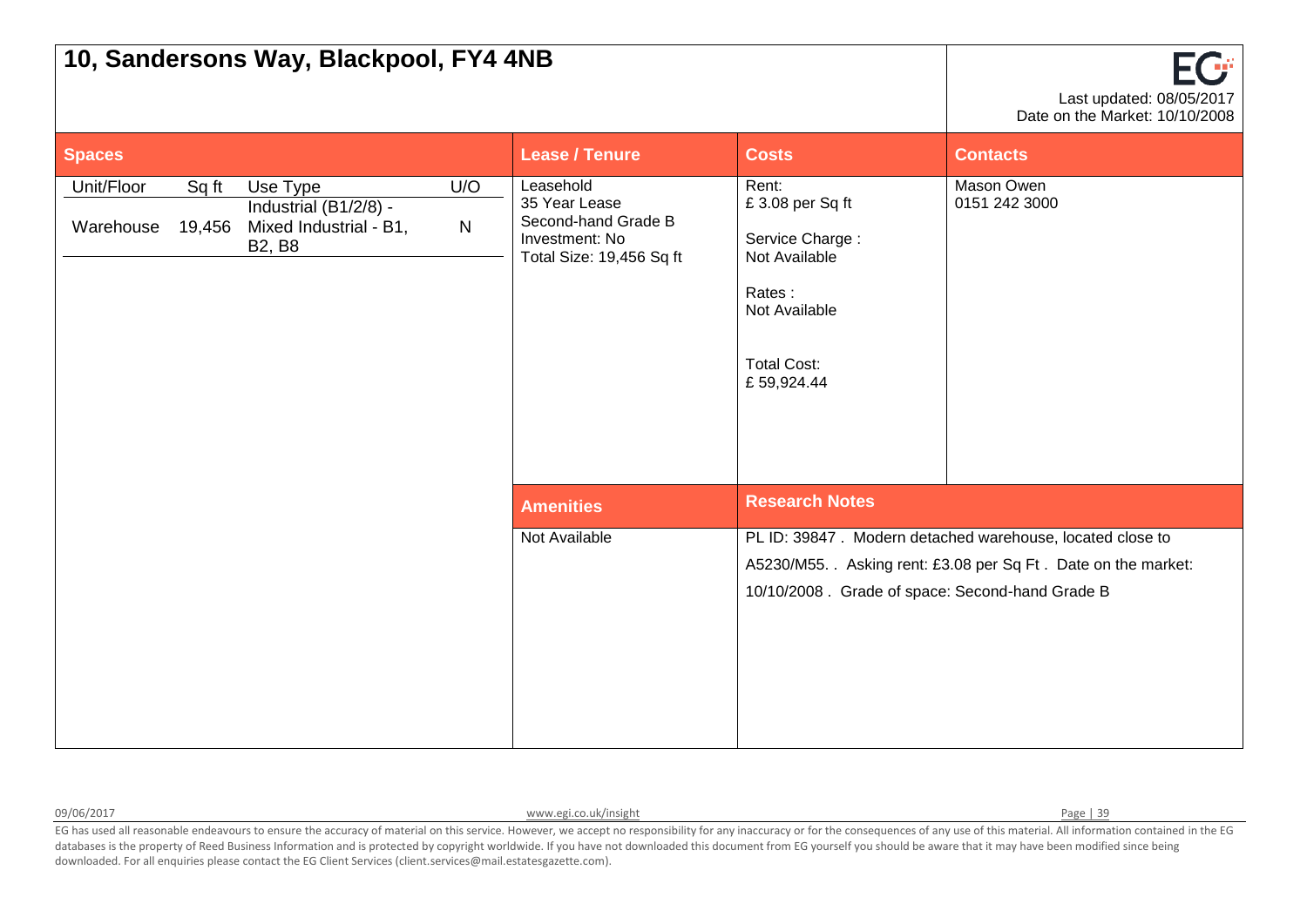|                      |                |                                                                              |                  | Burton Road Industrial Estate, Burton Road, Blackpool, FY4 4NW                |                                                                                                                              | Last updated: 13/05/2017<br>Date on the Market: 06/08/2015    |
|----------------------|----------------|------------------------------------------------------------------------------|------------------|-------------------------------------------------------------------------------|------------------------------------------------------------------------------------------------------------------------------|---------------------------------------------------------------|
| <b>Spaces</b>        |                |                                                                              |                  | <b>Lease / Tenure</b>                                                         | <b>Costs</b>                                                                                                                 | <b>Contacts</b>                                               |
| Unit/Floor<br>Unit 1 | Sq ft<br>7,646 | Use Type<br>Industrial (B1/2/8) -<br>Mixed Industrial - B1,<br><b>B2, B8</b> | U/O<br>${\sf N}$ | Leasehold<br>Second-hand Grade B<br>Investment: No<br>Total Size: 7,646 Sq ft | Rent:<br>Not Available<br>Service Charge:<br>Not Available<br>Rates:<br>Not Available<br><b>Total Cost:</b><br>Not Available | <b>Duxburys Commercial</b><br>01253 316919                    |
|                      |                |                                                                              |                  | <b>Amenities</b>                                                              | <b>Research Notes</b>                                                                                                        |                                                               |
|                      |                |                                                                              |                  | Not Available                                                                 | Grade B. Date on the market: 06/08/2015                                                                                      | . Asking rent per annum: £38,300. Grade of space: Second-hand |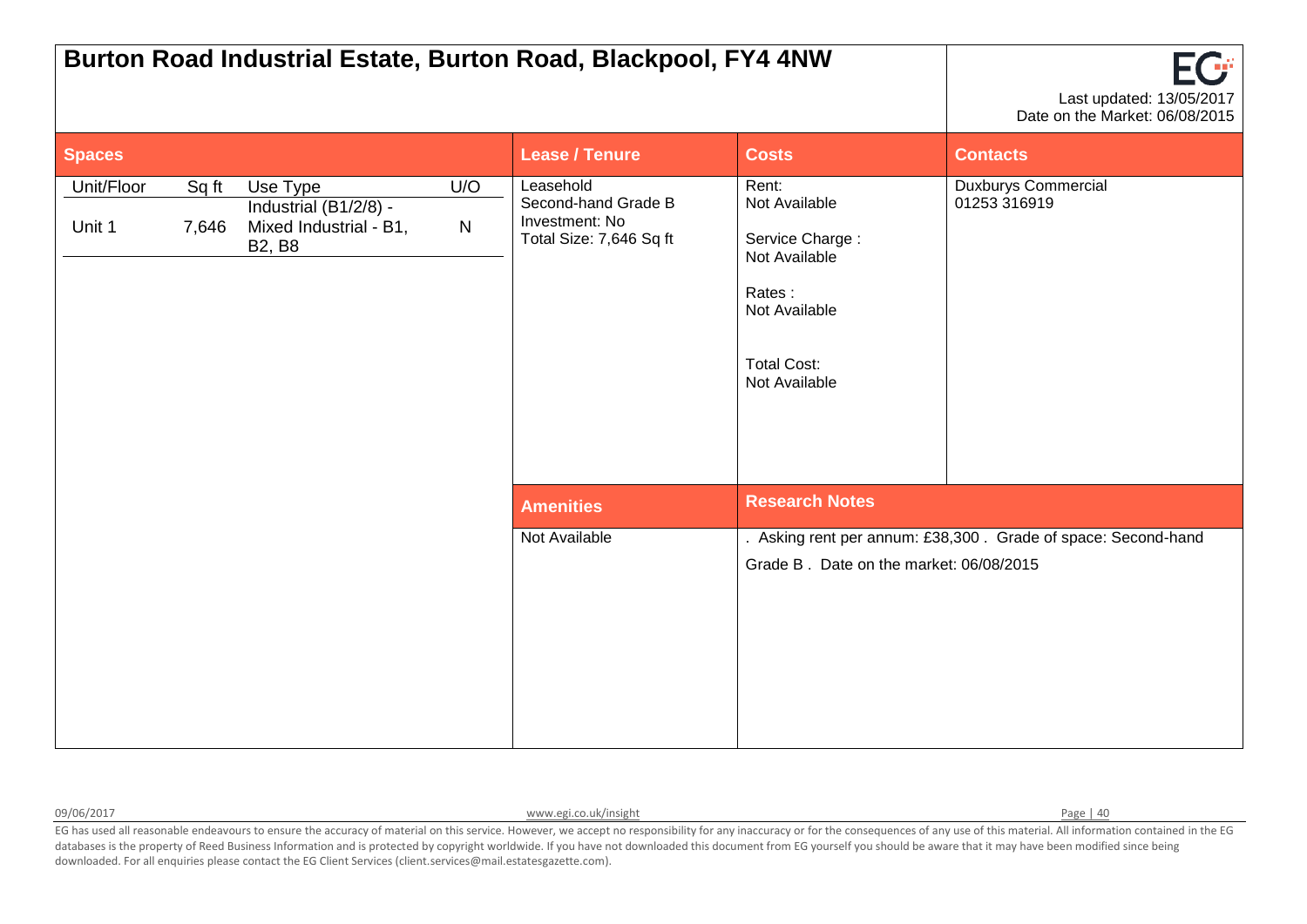|                      |                 |                                                                              |                  | Burton Road Industrial Estate, Burton Road, Blackpool, FY4 4NW                 |                                                                                                                              | Last updated: 31/05/2017<br>Date on the Market: 31/05/2017                                                                |
|----------------------|-----------------|------------------------------------------------------------------------------|------------------|--------------------------------------------------------------------------------|------------------------------------------------------------------------------------------------------------------------------|---------------------------------------------------------------------------------------------------------------------------|
| <b>Spaces</b>        |                 |                                                                              |                  | <b>Lease / Tenure</b>                                                          | <b>Costs</b>                                                                                                                 | <b>Contacts</b>                                                                                                           |
| Unit/Floor<br>Unit 5 | Sq ft<br>15,503 | Use Type<br>Industrial (B1/2/8) -<br>Mixed Industrial - B1,<br><b>B2, B8</b> | U/O<br>${\sf N}$ | Leasehold<br>Second-hand Grade B<br>Investment: No<br>Total Size: 15,503 Sq ft | Rent:<br>Not Available<br>Service Charge:<br>Not Available<br>Rates:<br>Not Available<br><b>Total Cost:</b><br>Not Available | Eckersley (incorporating Irvine Taylor)<br>01772 883388<br>Mark Clarkson<br>01772 883388                                  |
|                      |                 |                                                                              |                  | <b>Amenities</b>                                                               | <b>Research Notes</b>                                                                                                        |                                                                                                                           |
|                      |                 |                                                                              |                  | Not Available                                                                  |                                                                                                                              | . The current passing rental is £54,000 per annum. Date on the<br>market: 31/05/2017. Grade of space: Second-hand Grade B |

09/06/2017 **[www.egi.co.uk/insight](http://www.egi.co.uk/insight) Page | 41** Page | 41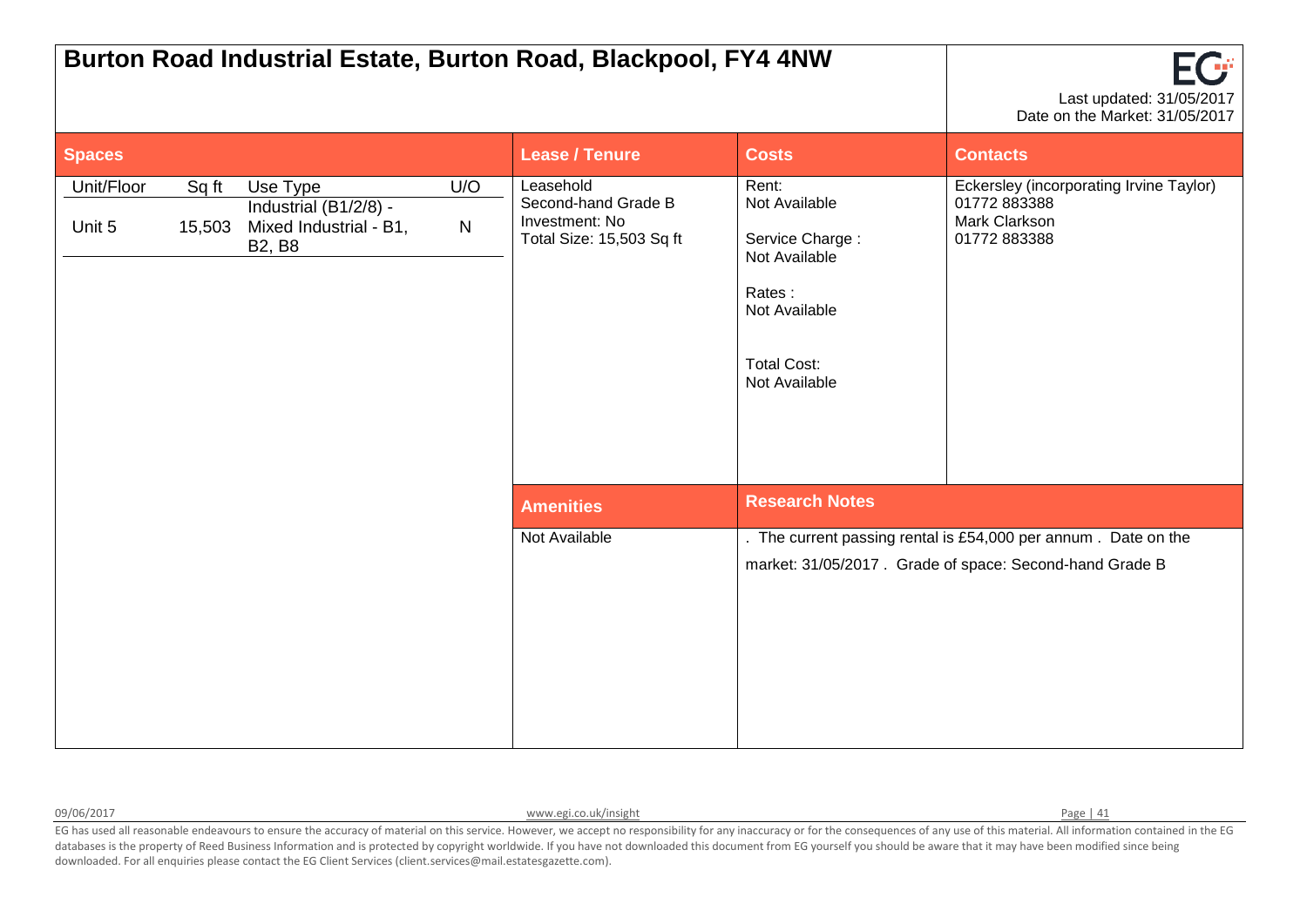|                      |                | Prestige House, Cornford Road, Blackpool, FY4 4QQ                            |          |                                                                                                   |                                                                                                                              | EG<br>Last updated: 13/05/2017<br>Date on the Market: 22/12/2015  |
|----------------------|----------------|------------------------------------------------------------------------------|----------|---------------------------------------------------------------------------------------------------|------------------------------------------------------------------------------------------------------------------------------|-------------------------------------------------------------------|
| <b>Spaces</b>        |                |                                                                              |          | <b>Lease / Tenure</b>                                                                             | <b>Costs</b>                                                                                                                 | <b>Contacts</b>                                                   |
| Unit/Floor<br>Unit F | Sq ft<br>6,600 | Use Type<br>Industrial (B1/2/8) -<br>Mixed Industrial - B1,<br><b>B2, B8</b> | U/O<br>N | Leasehold<br>New - New Build (under<br>construction)<br>Investment: No<br>Total Size: 6,600 Sq ft | Rent:<br>Not Available<br>Service Charge:<br>Not Available<br>Rates:<br>Not Available<br><b>Total Cost:</b><br>Not Available | <b>Duxburys Commercial</b><br>01253 316919                        |
|                      |                |                                                                              |          | <b>Amenities</b>                                                                                  | <b>Research Notes</b>                                                                                                        |                                                                   |
|                      |                |                                                                              |          | Not Available                                                                                     | (under construction)                                                                                                         | . Date on the market: 22/12/2015. Grade of space: New - New Build |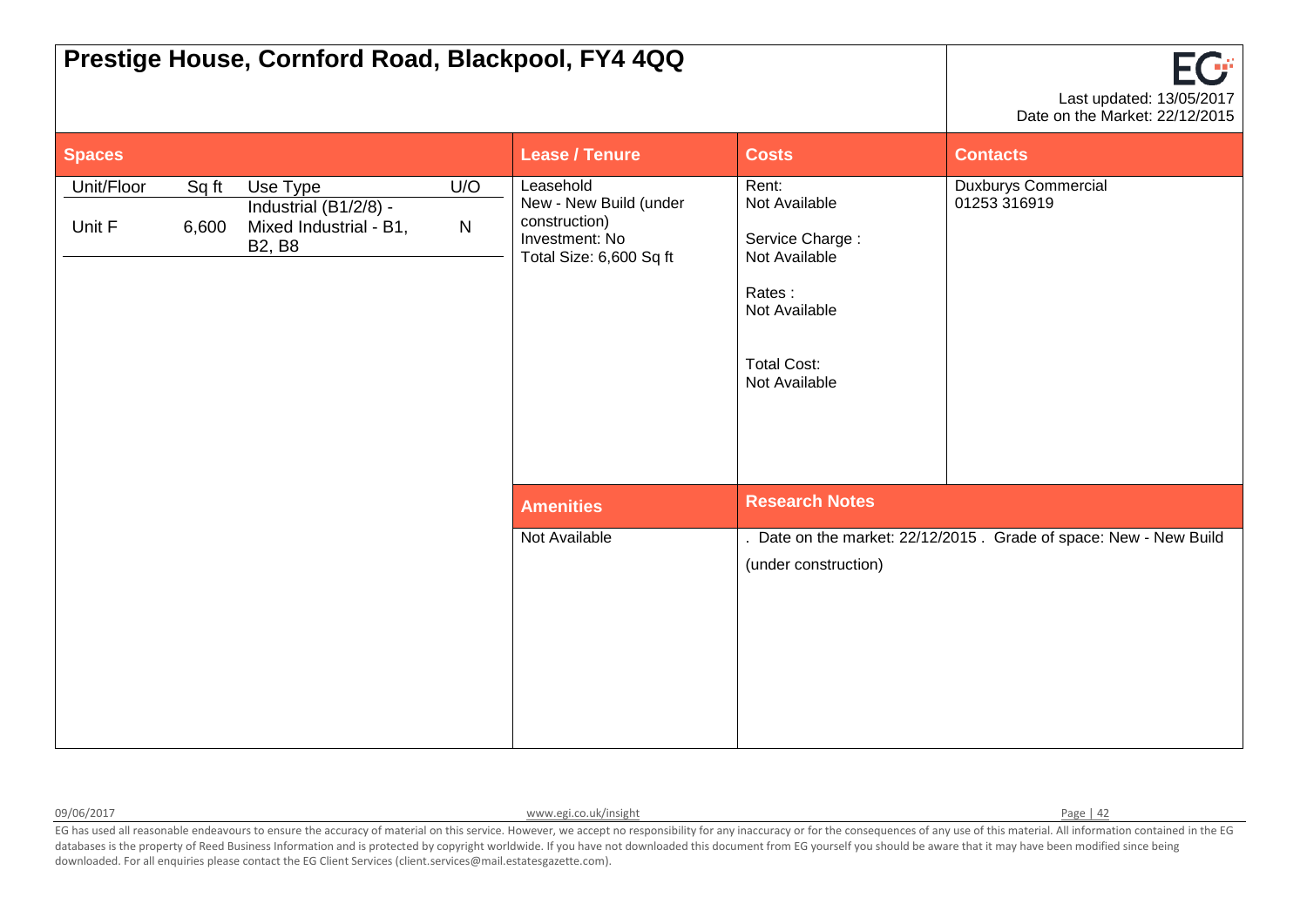|                      |                | Prestige House, Cornford Road, Blackpool, FY4 4QQ                            |                  |                                                                                                   |                                                                                                                              | FG<br>Last updated: 13/05/2017<br>Date on the Market: 22/12/2015  |
|----------------------|----------------|------------------------------------------------------------------------------|------------------|---------------------------------------------------------------------------------------------------|------------------------------------------------------------------------------------------------------------------------------|-------------------------------------------------------------------|
| <b>Spaces</b>        |                |                                                                              |                  | <b>Lease / Tenure</b>                                                                             | <b>Costs</b>                                                                                                                 | <b>Contacts</b>                                                   |
| Unit/Floor<br>Unit E | Sq ft<br>4,700 | Use Type<br>Industrial (B1/2/8) -<br>Mixed Industrial - B1,<br><b>B2, B8</b> | U/O<br>${\sf N}$ | Leasehold<br>New - New Build (under<br>construction)<br>Investment: No<br>Total Size: 4,700 Sq ft | Rent:<br>Not Available<br>Service Charge:<br>Not Available<br>Rates:<br>Not Available<br><b>Total Cost:</b><br>Not Available | <b>Duxburys Commercial</b><br>01253 316919                        |
|                      |                |                                                                              |                  | <b>Amenities</b>                                                                                  | <b>Research Notes</b>                                                                                                        |                                                                   |
|                      |                |                                                                              |                  | Not Available                                                                                     | (under construction).                                                                                                        | . Date on the market: 22/12/2015. Grade of space: New - New Build |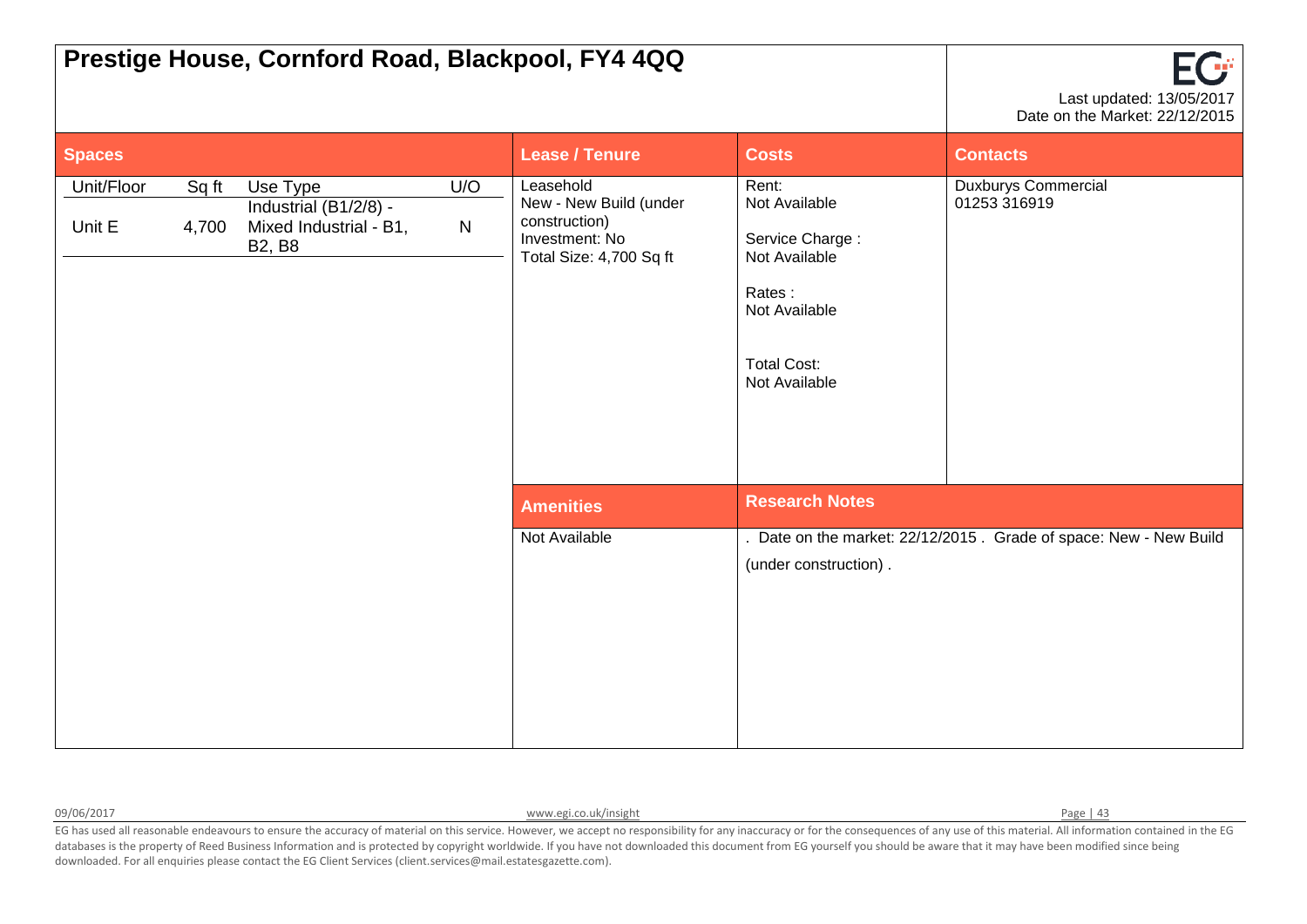|                      |                 | Prestige House, Cornford Road, Blackpool, FY4 4QQ                            |                  |                                                                                |                                                                                                                              | FG<br>Last updated: 13/05/2017<br>Date on the Market: Invalid date         |
|----------------------|-----------------|------------------------------------------------------------------------------|------------------|--------------------------------------------------------------------------------|------------------------------------------------------------------------------------------------------------------------------|----------------------------------------------------------------------------|
| <b>Spaces</b>        |                 |                                                                              |                  | <b>Lease / Tenure</b>                                                          | <b>Costs</b>                                                                                                                 | <b>Contacts</b>                                                            |
| Unit/Floor<br>Unit C | Sq ft<br>26,000 | Use Type<br>Industrial (B1/2/8) -<br>Mixed Industrial - B1,<br><b>B2, B8</b> | U/O<br>${\sf N}$ | Leasehold<br>Second-hand Grade B<br>Investment: No<br>Total Size: 26,000 Sq ft | Rent:<br>Not Available<br>Service Charge:<br>Not Available<br>Rates:<br>Not Available<br><b>Total Cost:</b><br>Not Available | <b>Duxburys Commercial</b><br>01253 316919<br>Clare Taylor<br>01253 316919 |
|                      |                 |                                                                              |                  | <b>Amenities</b>                                                               | <b>Research Notes</b>                                                                                                        |                                                                            |
|                      |                 |                                                                              |                  | <b>Parking Spaces</b>                                                          |                                                                                                                              | PL ID: 269853. Grade of space: Second-hand Grade B                         |

09/06/2017 **[www.egi.co.uk/insight](http://www.egi.co.uk/insight) Page | 44** Page | 44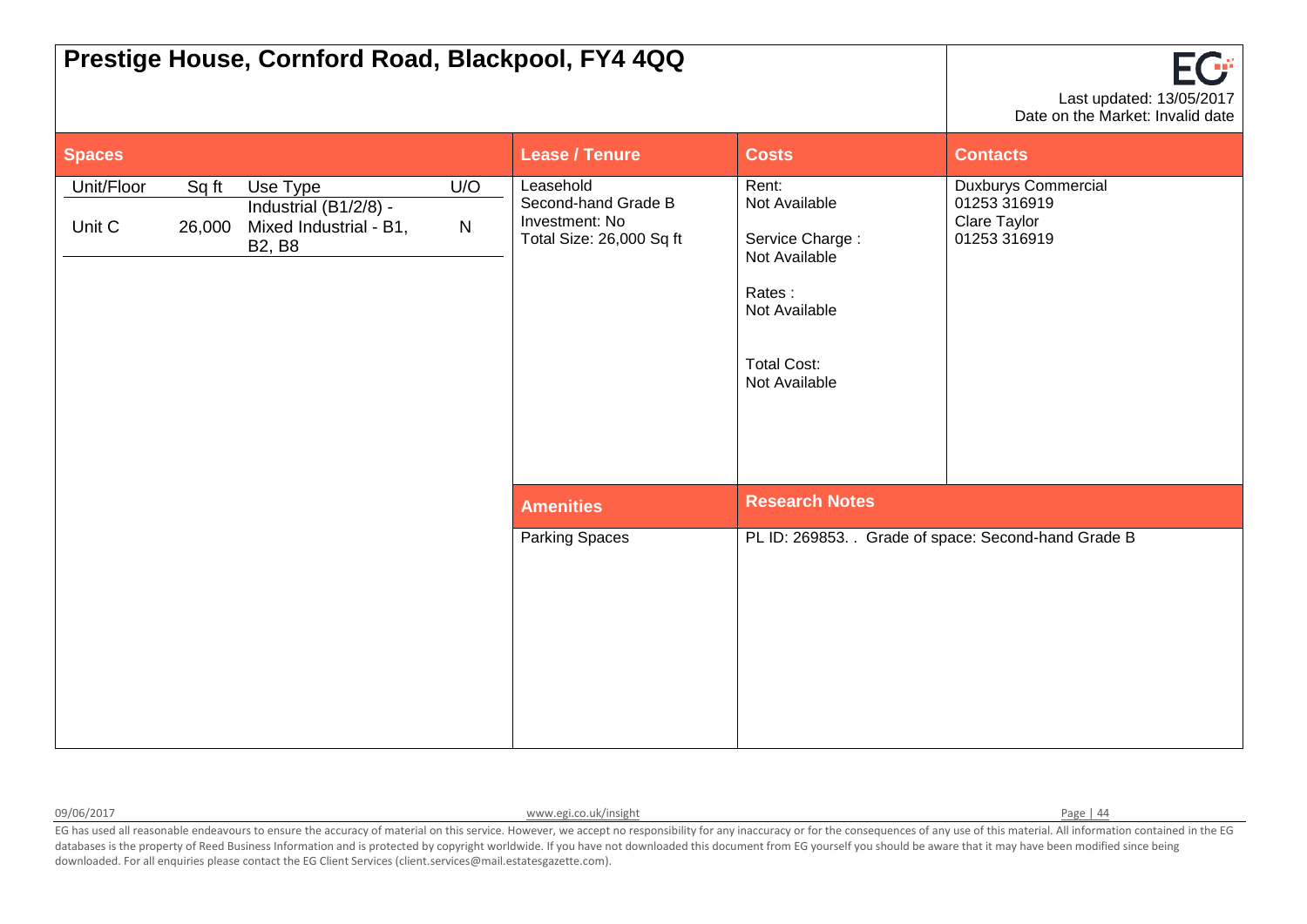| Mythop Farm, Mythop Road, Blackpool, FY4 4XB          |                                   |                                                                                                                                                                       |                                                     |                                                                               |                                                                                                                              | FG<br>Last updated: 22/05/2017<br>Date on the Market: 27/03/2014       |  |
|-------------------------------------------------------|-----------------------------------|-----------------------------------------------------------------------------------------------------------------------------------------------------------------------|-----------------------------------------------------|-------------------------------------------------------------------------------|------------------------------------------------------------------------------------------------------------------------------|------------------------------------------------------------------------|--|
| <b>Spaces</b>                                         |                                   |                                                                                                                                                                       |                                                     | <b>Lease / Tenure</b>                                                         | <b>Costs</b>                                                                                                                 | <b>Contacts</b>                                                        |  |
| Unit/Floor<br>Warehouse<br>Offices<br>Storage<br>Unit | Sq ft<br>15,000<br>2,500<br>1,625 | Use Type<br>Industrial (B1/2/8) -<br>Mixed Industrial - B1,<br><b>B2, B8</b><br>Business (B1a) -<br>Office<br>Industrial (B8) -<br>Storage and<br><b>Distribution</b> | U/O<br>$\mathsf{N}$<br>$\mathsf{N}$<br>$\mathsf{N}$ | Freehold<br>Second-hand Grade B<br>Investment: No<br>Total Size: 19,125 Sq ft | Rent:<br>Not Available<br>Service Charge:<br>Not Available<br>Rates:<br>Not Available<br><b>Total Cost:</b><br>Not Available | <b>Hitchcock Wright &amp; Partners</b><br>0151 227 3400<br>John Barker |  |
|                                                       |                                   |                                                                                                                                                                       |                                                     | <b>Amenities</b>                                                              | <b>Research Notes</b>                                                                                                        |                                                                        |  |
|                                                       |                                   |                                                                                                                                                                       |                                                     | Not Available                                                                 | . Grade of space: Second-hand Grade B                                                                                        | Asking price: £2,000,000 (Freehold). Date on the market: 27/03/2014    |  |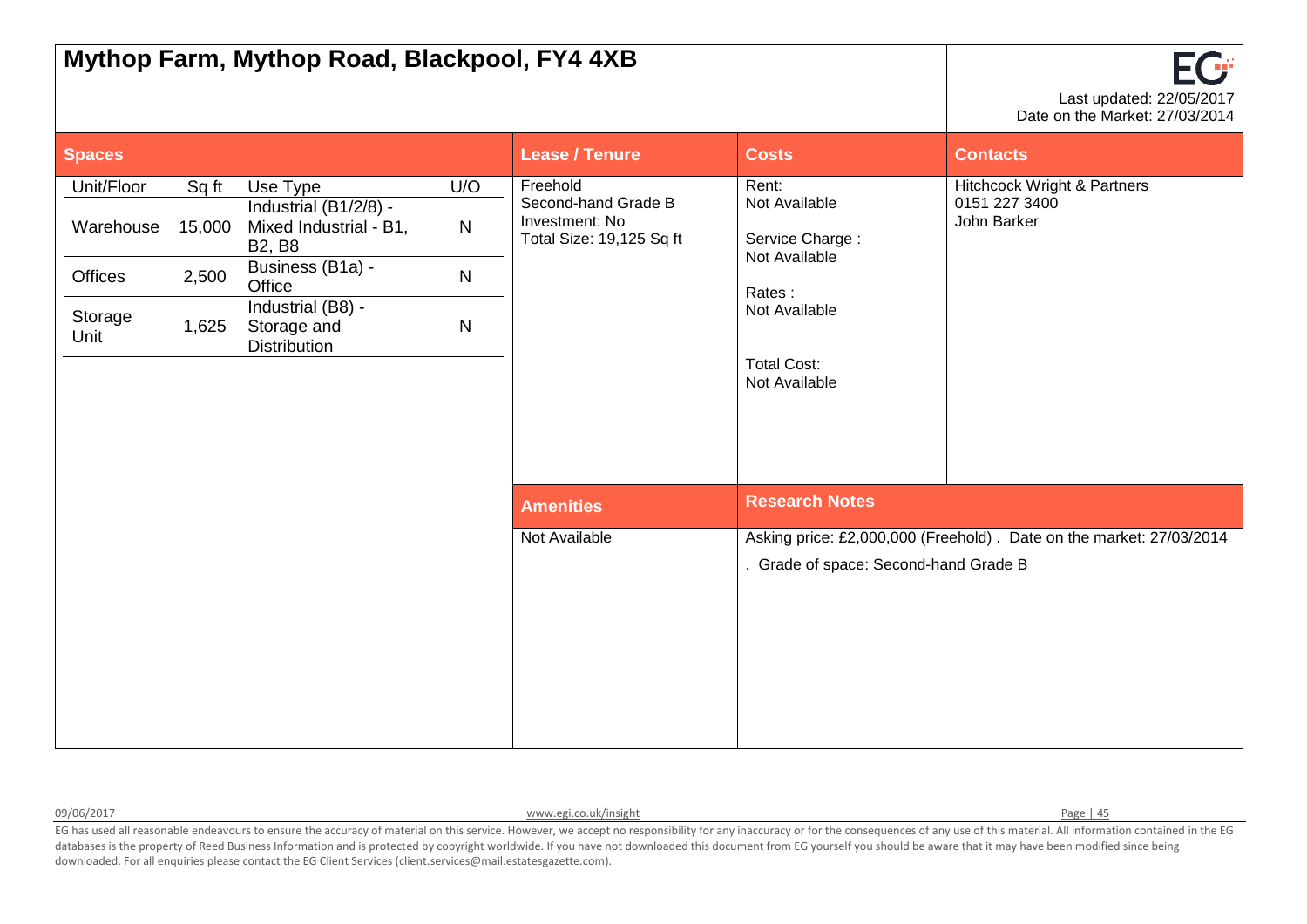|                      |              |                                                                              |                     | Blackpool & Fylde Industrial Estate, Arkwright Court, Blackpool, FY4 5DR                    |                                                                                                                              | ΠŤ<br>Last updated: 17/05/2017<br>Date on the Market: 10/04/2017 |
|----------------------|--------------|------------------------------------------------------------------------------|---------------------|---------------------------------------------------------------------------------------------|------------------------------------------------------------------------------------------------------------------------------|------------------------------------------------------------------|
| <b>Spaces</b>        |              |                                                                              |                     | <b>Lease / Tenure</b>                                                                       | <b>Costs</b>                                                                                                                 | <b>Contacts</b>                                                  |
| Unit/Floor<br>Unit 9 | Sq ft<br>990 | Use Type<br>Industrial (B1/2/8) -<br>Mixed Industrial - B1,<br><b>B2, B8</b> | U/O<br>$\mathsf{N}$ | Leasehold<br>3 Year Lease<br>Second-hand Grade B<br>Investment: No<br>Total Size: 990 Sq ft | Rent:<br>Not Available<br>Service Charge:<br>Not Available<br>Rates:<br>Not Available<br><b>Total Cost:</b><br>Not Available | <b>Taylor Weaver Limited</b><br>01254 699030                     |
|                      |              |                                                                              |                     | <b>Amenities</b>                                                                            | <b>Research Notes</b>                                                                                                        |                                                                  |
|                      |              |                                                                              |                     | Not Available                                                                               | Grade of space: Second-hand Grade B                                                                                          | Asking rent: £8,268 per annum. Date on the market: 10/04/2017.   |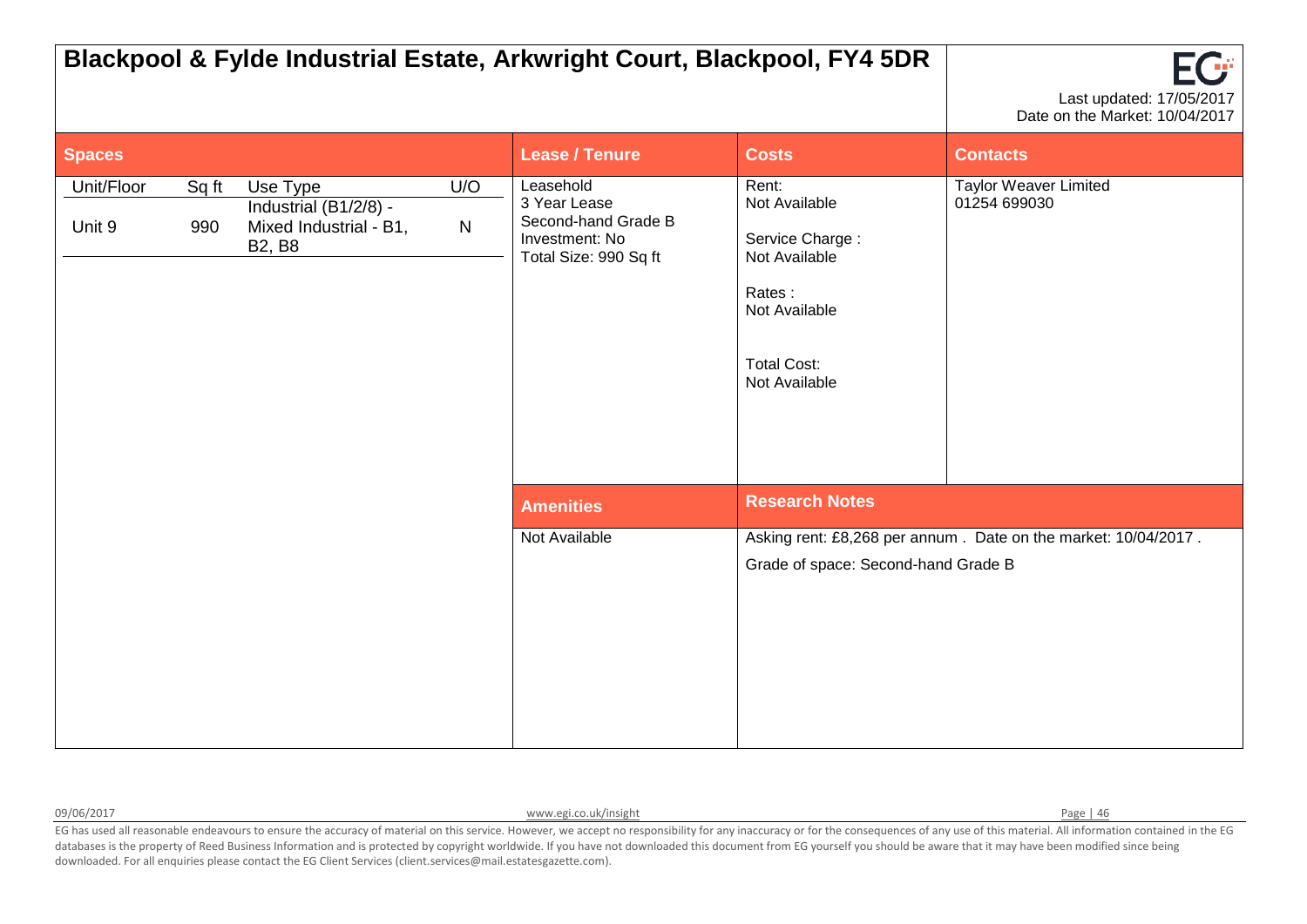|                       |              |                                                                              |          |                                                                             | Blackpool & Fylde Industrial Estate, Arkwright Court, Blackpool, FY4 5DR                                                   | FCF<br>Last updated: 17/05/2017<br>Date on the Market: 26/10/2011                                                                                                                                       |
|-----------------------|--------------|------------------------------------------------------------------------------|----------|-----------------------------------------------------------------------------|----------------------------------------------------------------------------------------------------------------------------|---------------------------------------------------------------------------------------------------------------------------------------------------------------------------------------------------------|
| <b>Spaces</b>         |              |                                                                              |          | <b>Lease / Tenure</b>                                                       | <b>Costs</b>                                                                                                               | <b>Contacts</b>                                                                                                                                                                                         |
| Unit/Floor<br>Unit 32 | Sq ft<br>495 | Use Type<br>Industrial (B1/2/8) -<br>Mixed Industrial - B1,<br><b>B2, B8</b> | U/O<br>N | Leasehold<br>Second-hand Grade B<br>Investment: No<br>Total Size: 495 Sq ft | Rent:<br>£8.73 per Sq ft<br>Service Charge:<br>Not Available<br>Rates:<br>Not Available<br><b>Total Cost:</b><br>£4,321.35 | <b>Duxburys Commercial</b><br>01253 316919<br>Adam Taylor<br>01253 316919<br><b>Duxburys Commercial</b><br>01253 316919<br>Helen Morton<br>01253 316919<br><b>Taylor Weaver Limited</b><br>01254 699030 |
|                       |              |                                                                              |          | <b>Amenities</b>                                                            | <b>Research Notes</b>                                                                                                      |                                                                                                                                                                                                         |
|                       |              |                                                                              |          | <b>Parking Spaces</b>                                                       |                                                                                                                            | PL ID: 5537479 . Date on the market: 26/10/2011 . Asking rent:<br>£8.82 per Sq Ft. . Grade of space: Second-hand Grade B                                                                                |

09/06/2017 **[www.egi.co.uk/insight](http://www.egi.co.uk/insight) Page | 47** Page | 47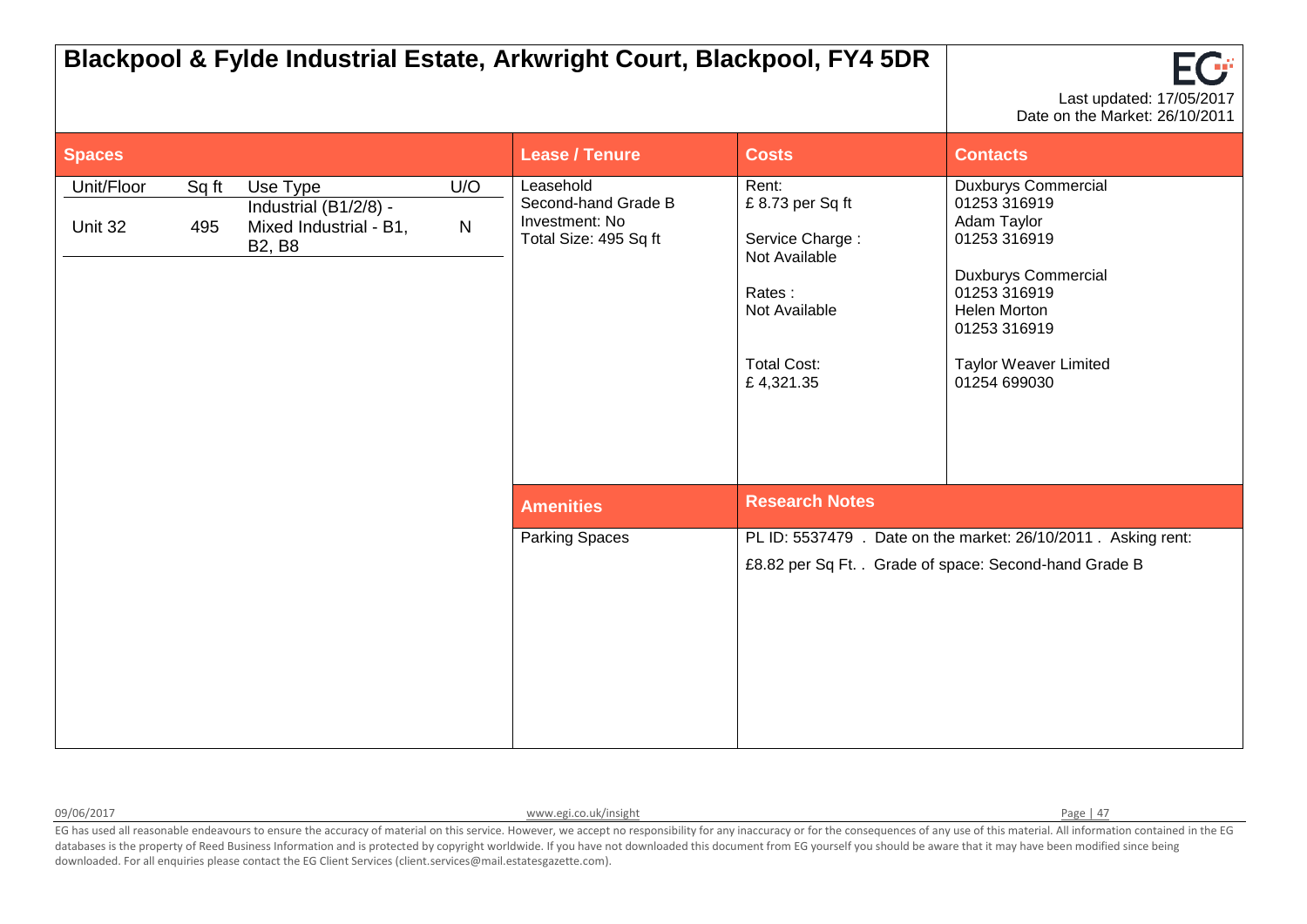|                                            |                | 518, Midgeland Road, Blackpool, FY4 5EE                             |                     |                                                                              |                                                                                                                              | Last updated: 13/05/2017<br>Date on the Market: 19/08/2016                                                                                                                                                                                                                            |
|--------------------------------------------|----------------|---------------------------------------------------------------------|---------------------|------------------------------------------------------------------------------|------------------------------------------------------------------------------------------------------------------------------|---------------------------------------------------------------------------------------------------------------------------------------------------------------------------------------------------------------------------------------------------------------------------------------|
| <b>Spaces</b>                              |                |                                                                     |                     | <b>Lease / Tenure</b>                                                        | <b>Costs</b>                                                                                                                 | <b>Contacts</b>                                                                                                                                                                                                                                                                       |
| Unit/Floor<br>Commercia<br><b>Building</b> | Sq ft<br>2,919 | Use Type<br>Business (B1c) - Tyre<br>& Exhaust/Motorists<br>Centres | U/O<br>$\mathsf{N}$ | Freehold<br>Second-hand Grade B<br>Investment: No<br>Total Size: 2,919 Sq ft | Rent:<br>Not Available<br>Service Charge:<br>Not Available<br>Rates:<br>Not Available<br><b>Total Cost:</b><br>Not Available | <b>Duxburys Commercial</b><br>01253 316919                                                                                                                                                                                                                                            |
|                                            |                |                                                                     |                     | <b>Amenities</b>                                                             | <b>Research Notes</b>                                                                                                        |                                                                                                                                                                                                                                                                                       |
|                                            |                |                                                                     |                     | Not Available                                                                |                                                                                                                              | . The property consists of a commercial building with grounds (0.5<br>acres) and a plot of land (0.5 acres) which are available to purchase<br>together or individually. . Asking price: £180,000 (Freehold). Date on<br>the market: 12/07/2016. Grade of space: Second-hand Grade B. |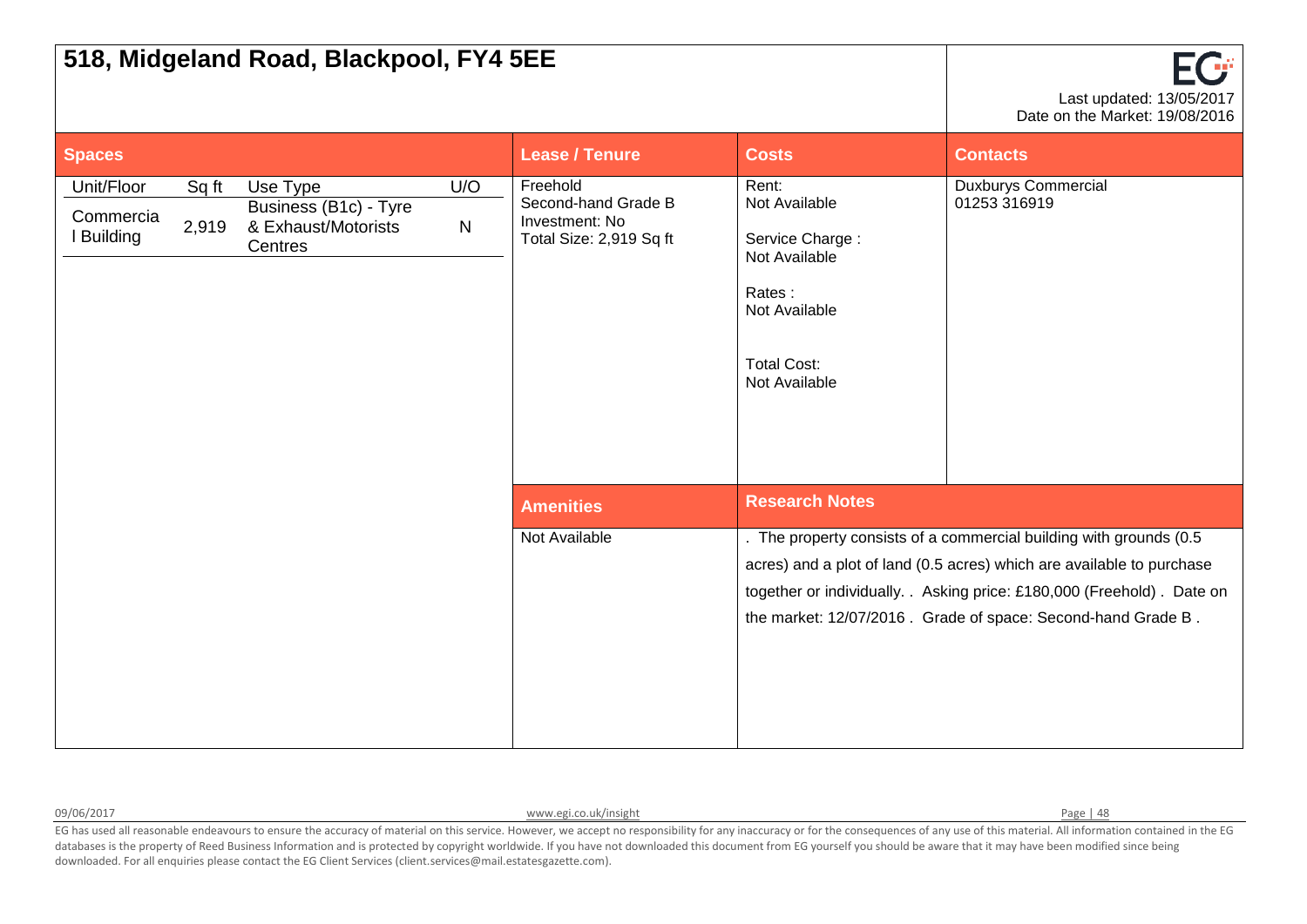|                      |                |                                                                              |                     | Whitehills Business Park, Apollo Court, Hallam Way, Blackpool, FY4 5FS               |                                                                                                                              | Last updated: 13/05/2017<br>Date on the Market: 09/05/2016                                                                                                                                                                    |
|----------------------|----------------|------------------------------------------------------------------------------|---------------------|--------------------------------------------------------------------------------------|------------------------------------------------------------------------------------------------------------------------------|-------------------------------------------------------------------------------------------------------------------------------------------------------------------------------------------------------------------------------|
| <b>Spaces</b>        |                |                                                                              |                     | <b>Lease / Tenure</b>                                                                | <b>Costs</b>                                                                                                                 | <b>Contacts</b>                                                                                                                                                                                                               |
| Unit/Floor<br>Unit 9 | Sq ft<br>4,750 | Use Type<br>Industrial (B1/2/8) -<br>Mixed Industrial - B1,<br><b>B2, B8</b> | U/O<br>$\mathsf{N}$ | Leasehold<br>New - New Build (existing)<br>Investment: No<br>Total Size: 4,750 Sq ft | Rent:<br>Not Available<br>Service Charge:<br>Not Available<br>Rates:<br>Not Available<br><b>Total Cost:</b><br>Not Available | <b>Duxburys Commercial</b><br>01253 316919<br>Adam Taylor<br>01253 316919<br>Robert Pinkus & Co<br>01772 769000<br><b>Mark Harrison</b><br>01772 769000<br>Robert Pinkus & Co<br>01772 769000<br>Danny Pinkus<br>01772 769000 |
|                      |                |                                                                              |                     | <b>Amenities</b>                                                                     | <b>Research Notes</b>                                                                                                        |                                                                                                                                                                                                                               |
|                      |                |                                                                              |                     | Not Available                                                                        | Grade of space: New - New Build (existing).                                                                                  | Asking rent: £32,000 per annum. Date on the market: 09/05/2016.                                                                                                                                                               |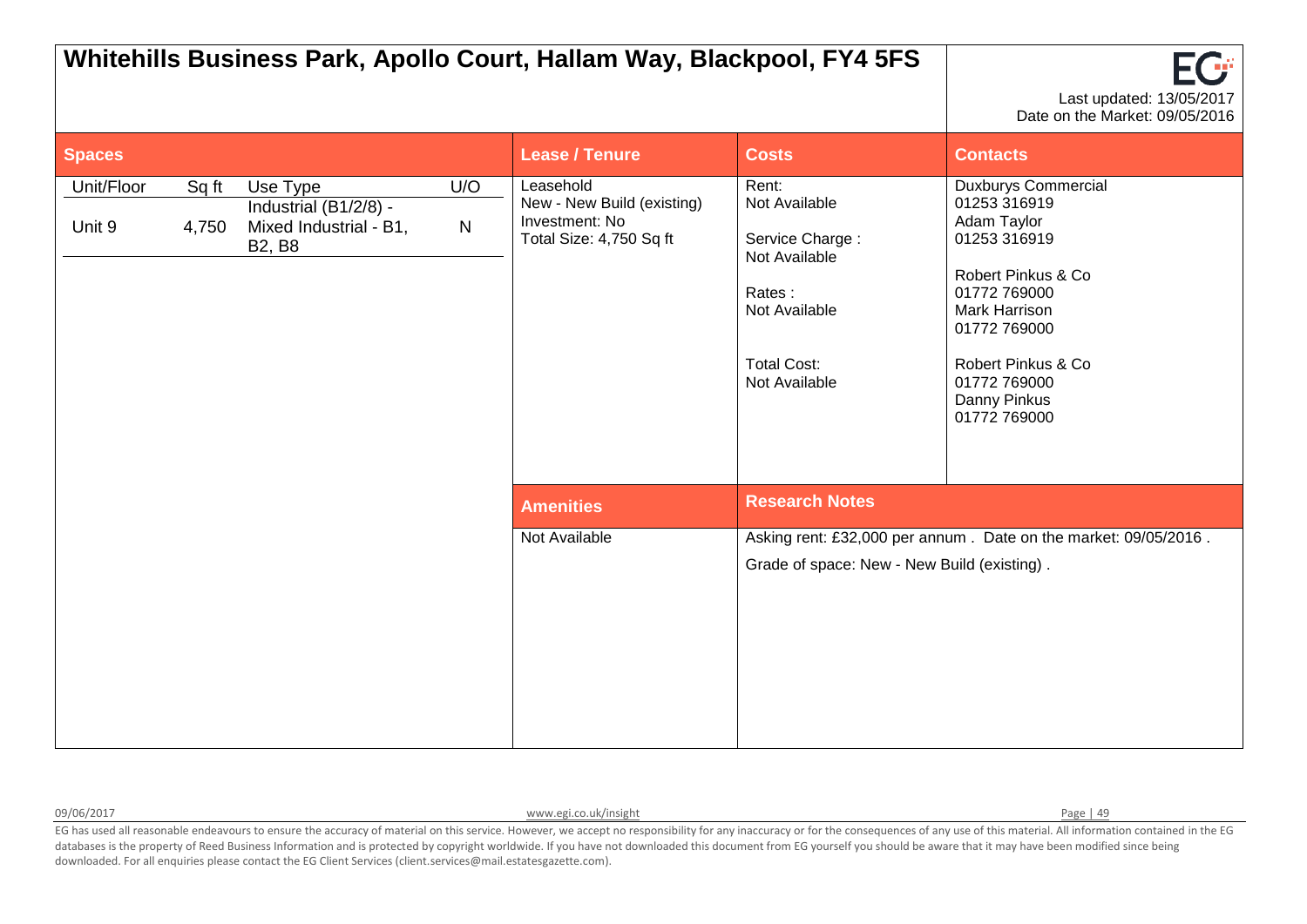## **Industrial Unit To The Rear Of, Norbreck Road, Thornton-Cleveleys, FY5 1RE** Last updated: 13/02/2017



| <b>Spaces</b>               |                     |                                                                                                                                                                    | <b>Lease / Tenure</b>                                                      | <b>Costs</b>                                                                                                                 | <b>Contacts</b>                                                   |
|-----------------------------|---------------------|--------------------------------------------------------------------------------------------------------------------------------------------------------------------|----------------------------------------------------------------------------|------------------------------------------------------------------------------------------------------------------------------|-------------------------------------------------------------------|
| Unit/Floor<br>1st<br>Ground | Sq ft<br>154<br>434 | Use Type<br>U/O<br>Industrial (B8) -<br>${\sf N}$<br>Storage and<br><b>Distribution</b><br>Industrial (B8) -<br>$\mathsf{N}$<br>Storage and<br><b>Distribution</b> | Freehold<br>Second-hand Grade B<br>Investment: No<br>Total Size: 588 Sq ft | Rent:<br>Not Available<br>Service Charge:<br>Not Available<br>Rates:<br>Not Available<br><b>Total Cost:</b><br>Not Available | <b>Kenricks Commercial</b><br>01253 420 420                       |
|                             |                     |                                                                                                                                                                    | <b>Amenities</b>                                                           | <b>Research Notes</b>                                                                                                        |                                                                   |
|                             |                     |                                                                                                                                                                    | Not Available                                                              | Grade of space: Second-hand Grade B.                                                                                         | Asking price: £36,995 (Freehold). Date on the market: 15/03/2016. |

09/06/2017 **[www.egi.co.uk/insight](http://www.egi.co.uk/insight) Page | 50**